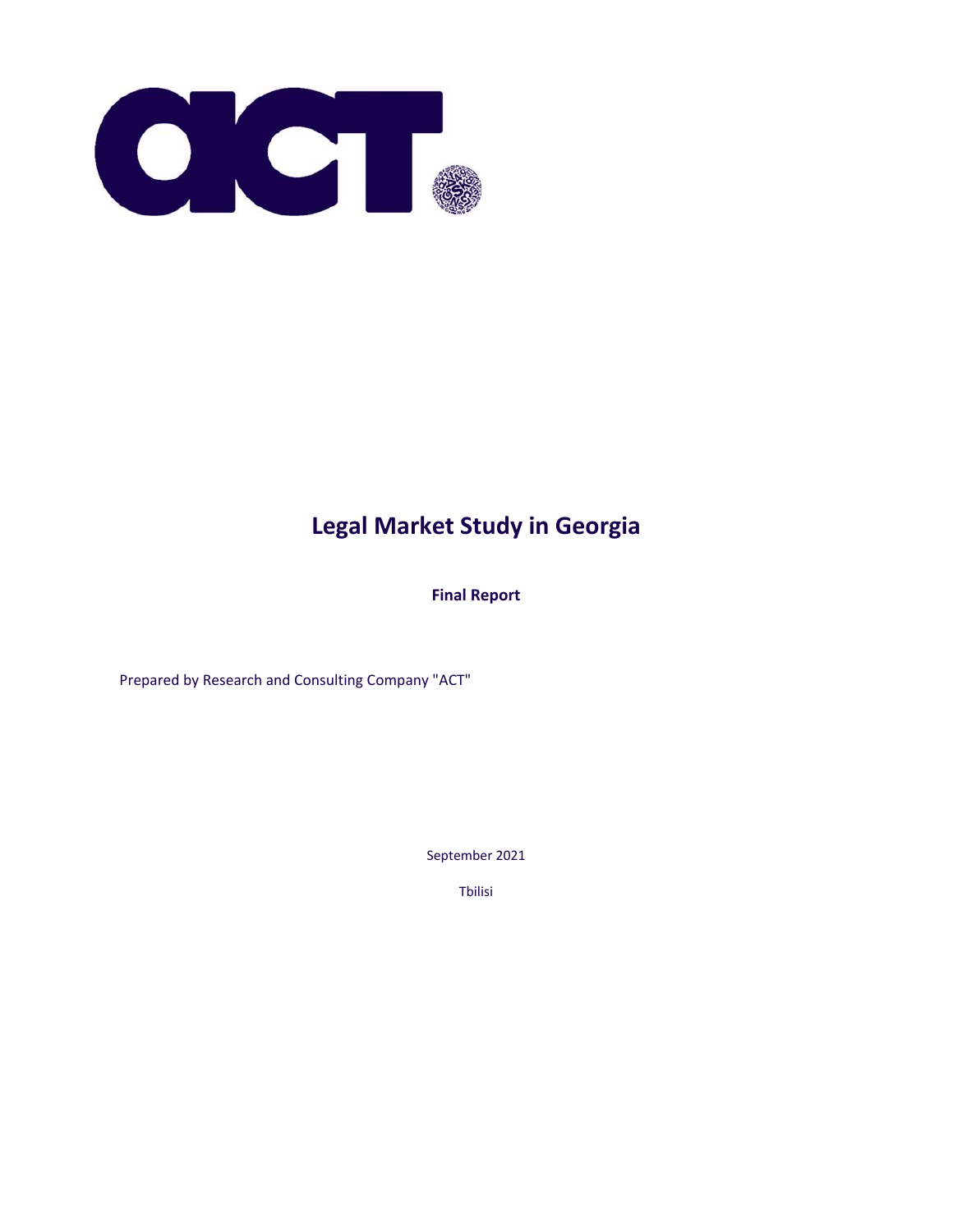This report is made possible by the generous support of the American people and through the United States Agency for International Development (USAID). The contents are the responsibility of the author and do not necessarily reflect the views of the United States Agency for International Development (USAID) or the East-West Management Institute.



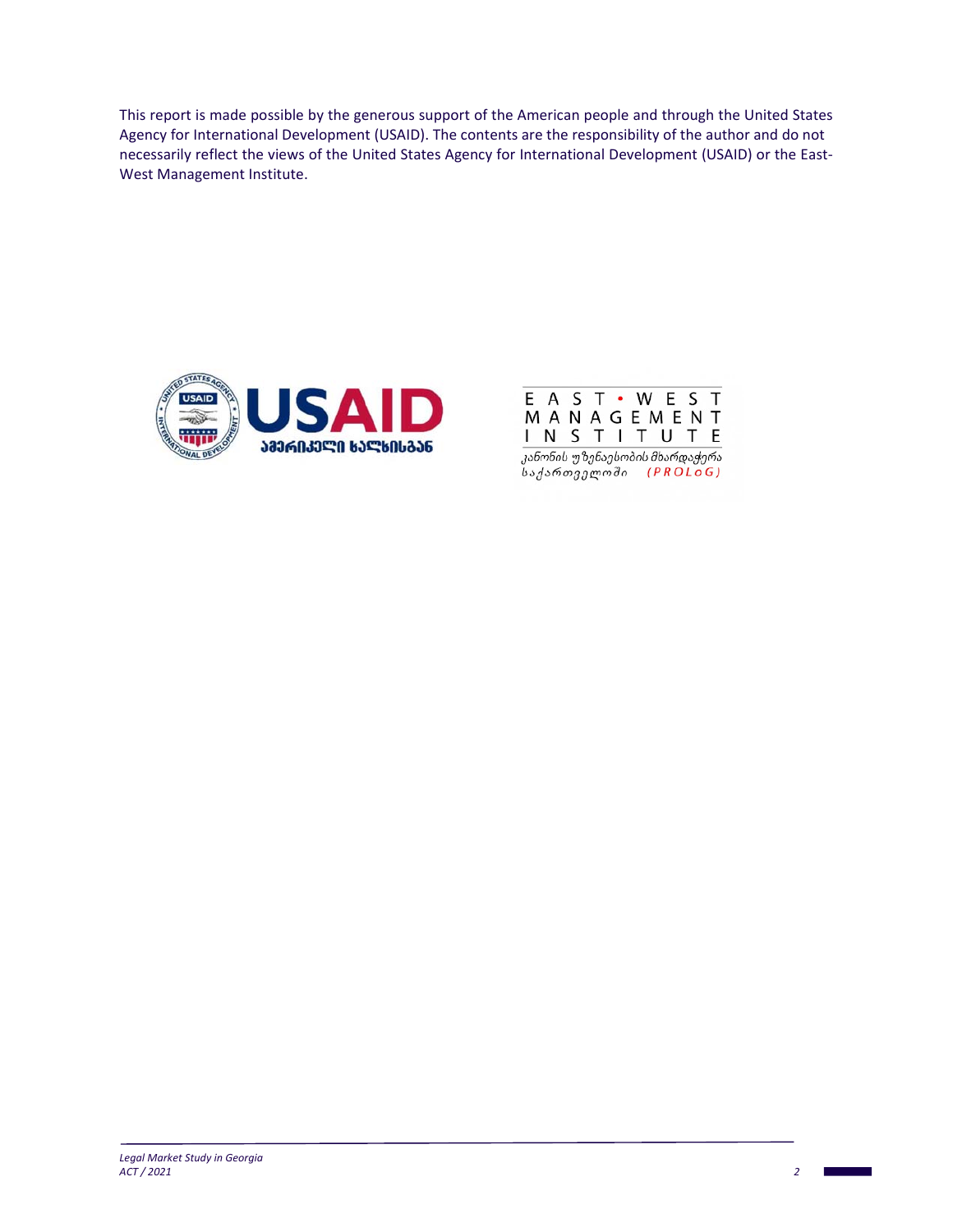# **Table of Content**

| i.     |  |
|--------|--|
| ii.    |  |
| iii.   |  |
| iv.    |  |
| V.     |  |
| vi.    |  |
| vii.   |  |
|        |  |
|        |  |
| 1.     |  |
| 11     |  |
| 1.2.   |  |
| 2.     |  |
| 2.1    |  |
| 2.1.1. |  |
| 2.1.2. |  |
| 2.2.   |  |
| 2.3.   |  |
| 2.4.   |  |
| 2.5.   |  |
| 2.6.   |  |
|        |  |
|        |  |

 $\sim$ 

٦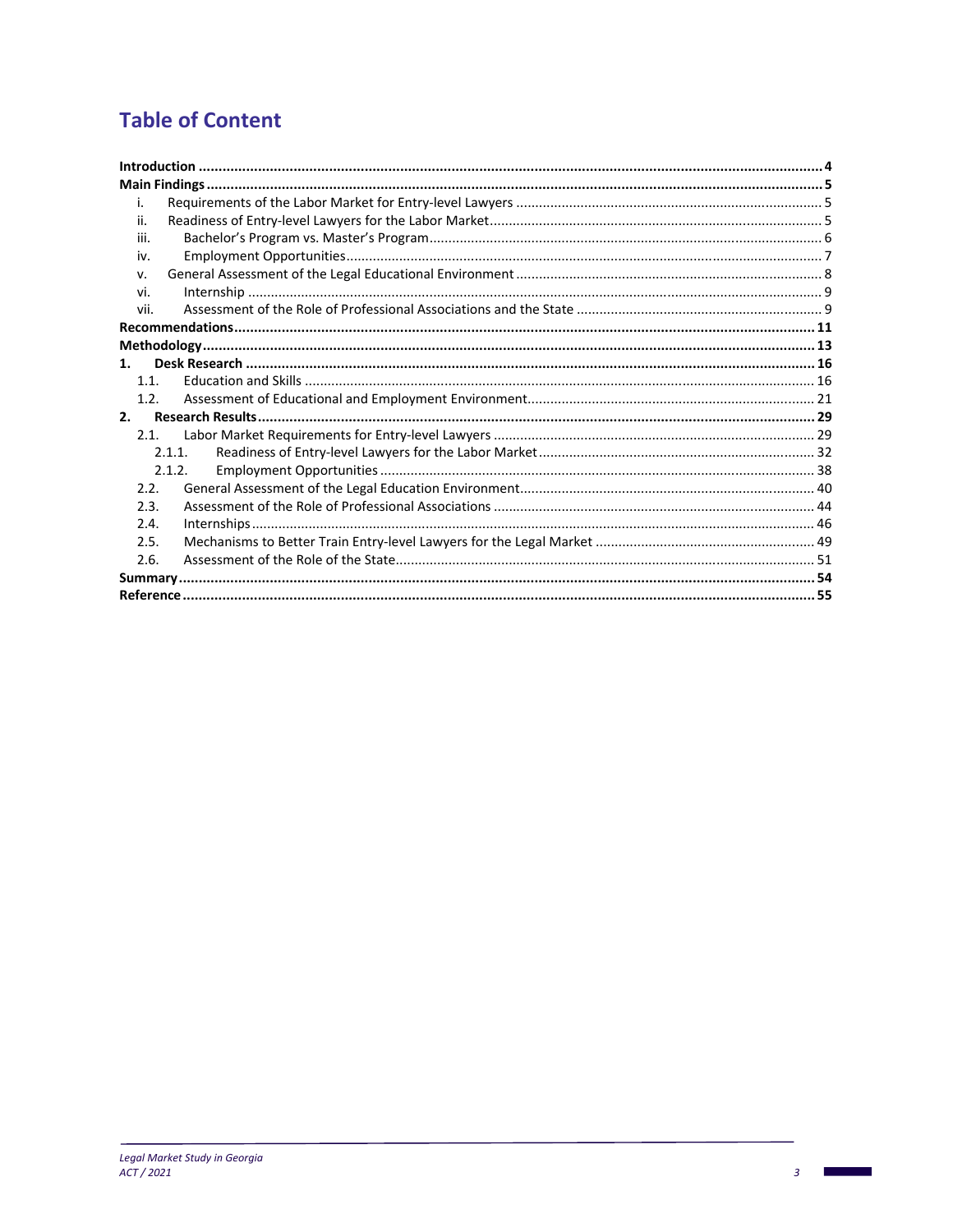# **Introduction**

The following document represents a report of a legal market study conducted by order of the East‐West Management Institute (EWMI). This document is a report of the qualitative study results and aims to determine the demands of the legal market in Georgia, as well as how well the current level of knowledge of lawyers satisfies the above demands. The qualitative study results will not be generalized, but reflect the main explanations and interpretations of the study participants and the general tendencies from their conversation.

An analysis of information received from various target groups of the study is presented in the main part of this report. A general observation of the market, study goals and objectives, study design, key findings, and recommendations processed by a legal expert are also presented.

The following report was prepared by the Research and Consulting Company "ACT," which was responsible for developing study instruments, conducting fieldwork, and preparing the report.

We would like to thank the East-West Management Institute team for their support.

We would also like to express gratitude to all state and private organizations, law firms, companies, international and local NGOs, whose participation significantly predetermined the success of this project.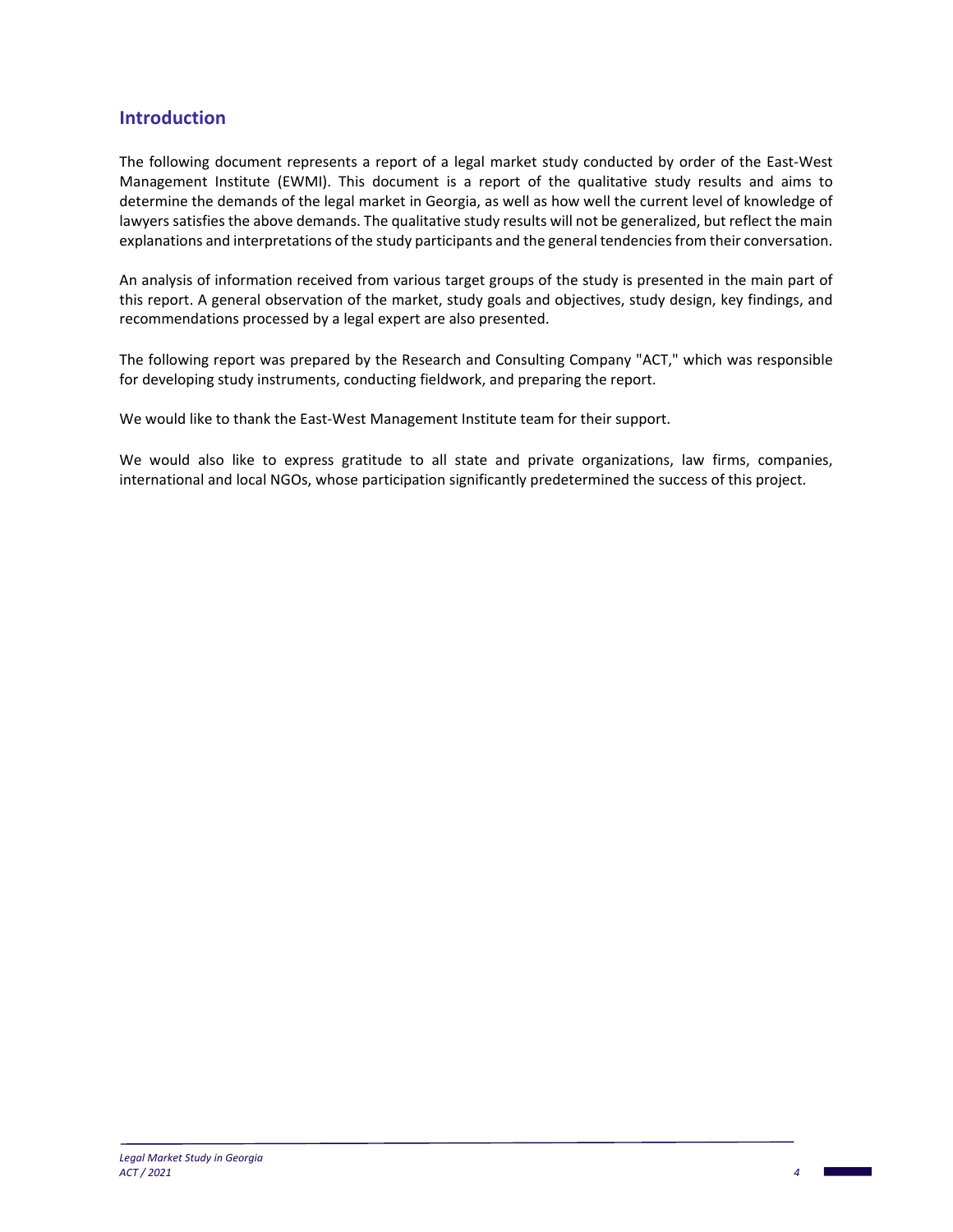# **Main Findings**

Considering the fact that large state universities have produced a disproportionately high share of the total number of lawyers, the given conclusions apply mostly to graduates of these universities. From 2016‐2021, the highest share of graduates of the bachelor's program in law studied at Ivane Javakhishvili Tbilisi State University (28.4%), followed by Ilia State University, according to the number of graduates of the first step program (13.8%). At the same time, it should be considered that the development of practical skills in many law programs is not supported or is only slightly supported by clinical and legal practice. This problem is more acute for university law program graduates, which represent a majority.

- i. Requirements of the Labor Market for Entry‐level Lawyers
- $\rightarrow$  The main qualification requirements of employers for entry-level lawyers both in the public and private sectors are related to higher education. A bachelor's degree is mostly sufficient for employment. At the same time, knowledge of Georgian legislation is required.
- → Employers *in the private sector* also pay particular attention to analytical thinking skills, adequate knowledge of the English language, and experience participating in various professional activities, which in most cases facilitates the development of practical and professional skills.
- → For employers *in the public sector*, the candidate's knowledge of legislation governing the respective public sector and motivation are important. Moreover, the candidate should have relevant digital competencies and analytical thinking skills. As for the English language, some employers name it as a significant requirement and others name it as a less significant requirement, based on the specific nature of their activities.
- → Work experience as a necessary criterion for the employment of entry-level lawyers, with few exceptions, is named as desirable but not necessary by employers in both the private and public sectors. According to *representatives of universities, students, graduates and experts,*  the main requirement of employers for entry‐level lawyers is work experience, which experts claim is unfair*.*
- → The activities carried out by entry-level lawyers are diverse and imply drafting various legal documents, attending trials, and performing various administrative tasks. Moreover, for private companies, the duties of entry-level lawyers often include translating various materials, managing relations with administrative bodies, and researching judiciary practice.

# ii. Readiness of Entry‐level Lawyers for the Labor Market

- $\rightarrow$  Study participants from all target groups believe that graduates satisfy labor market requirements only partially. While theoretical knowledge is less challenging for entry‐level lawyers, there are serious deficiencies in terms of possessing practical and professional skills.
- $\rightarrow$  Employers identified problems related to knowledge and skills, such as critical and analytical thinking; practical realization of theoretical knowledge; academic and legal writing; English language; communication; and other soft skills. At the same time, while employers from the *private sector*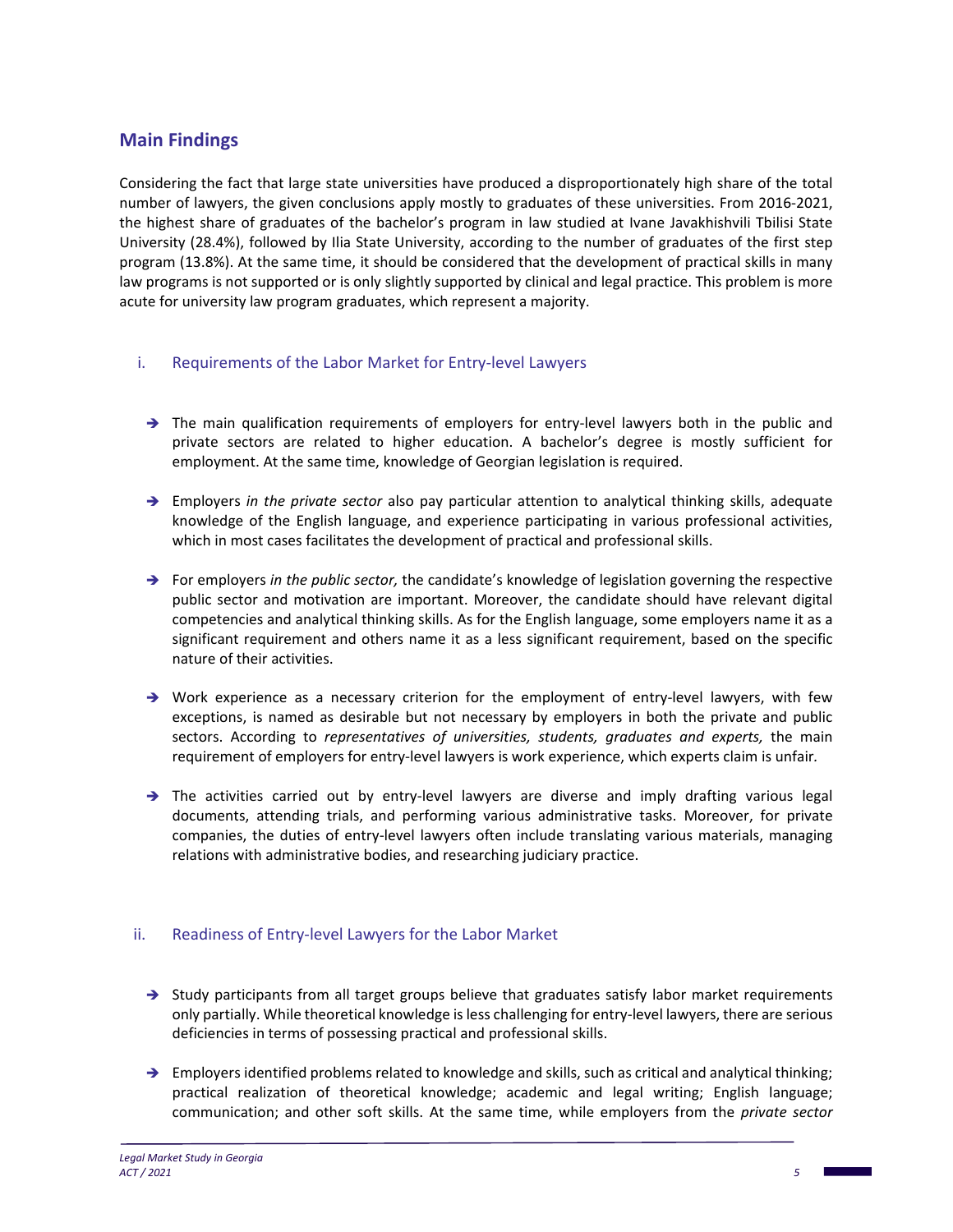particularly emphasized inadequate knowledge of the English language, employers from the *public sector* considered challenges related to academic and legal writing as particularly acute.

- $\rightarrow$  In addition to the above challenges, experts emphasized problems related to legal document drafting skills, research skills, time management and professional ethics, as well as an inadequate level of verbal communication skills. Experts also mention that many law programs do not provide students with relevant knowledge of judiciary practice, and that teaching judiciary practice is less integrated into theoretical curricula.
- → *Students and graduates* believe that they are less prepared for labor market requirements. This is primarily related to serious deficiencies in terms of practical and professional skills. It appears that the learning components oriented at the development of practical and professional skills are not sufficiently integrated into curricula. Thus, graduates do not have the necessary skills to draft legal documents. The latter was also emphasized by *representatives of universities*. The representatives also mentioned challenges related to academic and legal writing. According to *representatives of universities,* the updated curricula were modified in this direction and more focus is now made on the writing component. However, due to serious deficiencies in school education, which together with critical thinking implies the inadequate development of good writing skills, the attitude towards the elimination of this challenge within the framework of university education is skeptical.
- $\rightarrow$  Most often, mechanisms of eliminating the skills mismatch include mentorship, thematic trainings and sharing experience within the organization both in the private and public sectors. In this regard, it is interesting that the majority of employers do not consider training programs for special professions (advocates, prosecutors, judges) to eliminate the lack of qualifications, and that employers are skeptical about the effectiveness of these measures.
- $\rightarrow$  According to the study results, in order to meet the legal market requirements, it is necessary to develop the following skills of entry‐level lawyers:
	- Writing skills (both academic and legal);
	- **Analytical thinking;**
	- Skills of presenting arguments;
	- Communication;
	- Ability to work under tight deadlines;
	- Ability to work independently and as a part of a team; and
	- Research skills.

Together with the above‐mentioned skills, it is important to improve the knowledge of *professional English language*. In this regard, it is important to improve curricula, particularly in regional universities.

### iii. Bachelor's Program vs. Master's Program

→ Though *employers* do not mention that holding a Master's degree is a significant precondition for employment and represents a necessary qualification requirement, they agree that M.A. degree holders have better developed analytical and research skills. This may be explained by the fact that M.A. degree holders who work simultaneously with their studies can elaborate and develop practical and professional skills at the workplace. The latter is named as the most severe challenge for both B.A. and M.A. programs by experts, as well as by students and employers.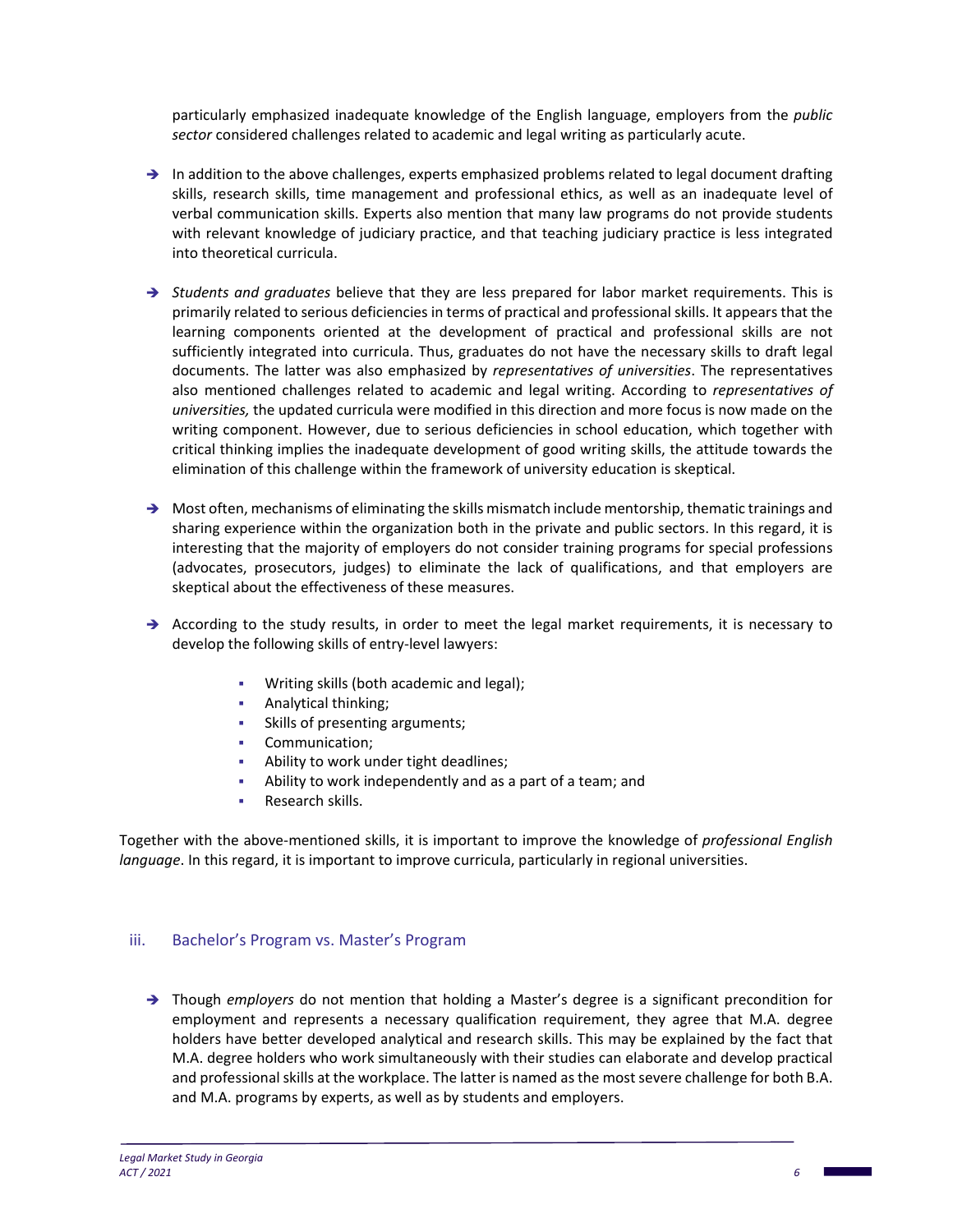- → In the opinion of *students and graduates*, holding a Master's degree on a mandatory basis is related to the stereotype that the knowledge or practical and professional skills of M.A. degree holders significantly differ from the knowledge and skills of B.A. degree holders. In reality, according to their assessments, the second level of studies rarely provides a drastically different level of knowledge or skills. However, as the Master's degree represents one of the criteria for the selection of applicants among employers in a labor market full of lawyers, students and graduates consider completing a Master's program as a precondition of better employment.
- → Both discourses were identified by *representatives of universities*, and they found it difficult to talk about the dominance of any vision. According to one discourse, a bachelor's degree is enough for employers, while according to the second discourse, employers give advantage to entry-level lawyers holding a master's degree, since it implies better practical and professional skills in addition to thorough theoretical knowledge.
- $\rightarrow$  The study did not reveal whether the employers give advantage to graduates of private or state universities. Such differentiation was less specified in other target groups of the study too, however, employers from the *private sector* mentioned a relatively higher level of theoretical knowledge among graduates of Ivane Javakhishvili Tbilisi State University, as well as from Free University of Tbilisi and Caucasus University. Employers from the *public sector* mentioned a relatively higher level of theoretical knowledge among graduates of Tbilisi State University. It should be considered that according to employers from the public sector, students of state universities participate in internship programs available in the public sector.

# iv. Employment Opportunities

- $\rightarrow$  The likelihood of employment for graduates of private universities is higher in the private sector, while graduates of state universities are mostly employed in the public sector. One of the reasons for this is that completing an internship is a precondition of employment for entry-level lawyers, and such opportunities are provided more often in the public sector. At the same time, according to employers from the *public sector,* an internship is often not compensated, which is less attractive for students of private universities and mostly completed by students from state universities.
- $\rightarrow$  Remuneration when making a decision regarding employment was one of the most significant criteria mentioned by all groups participating in the study. It was emphasized that in terms of remuneration, the public sector cannot compete with the private sector and therefore, the outflow of human resources is one of the challenges for the public sector. However, it is less problematic in terms of attracting or employing entry‐level lawyers. At the initial stage, working in the public sector may be considered a priority for gathering work experience and developing the relevant skills. The outflow of human resources applies mainly to relatively experienced lawyers.
- $\rightarrow$  Career support provided universities is mainly expressed by informing students about respective vacancies and providing a relevant recommendation.
- → In terms of providing information, *students and graduates* mentioned that career support services provide/provided them with information about vacancies, however, a challenge was also identified in this regard. Specifically, universities do not filter information and share news about all vacancies that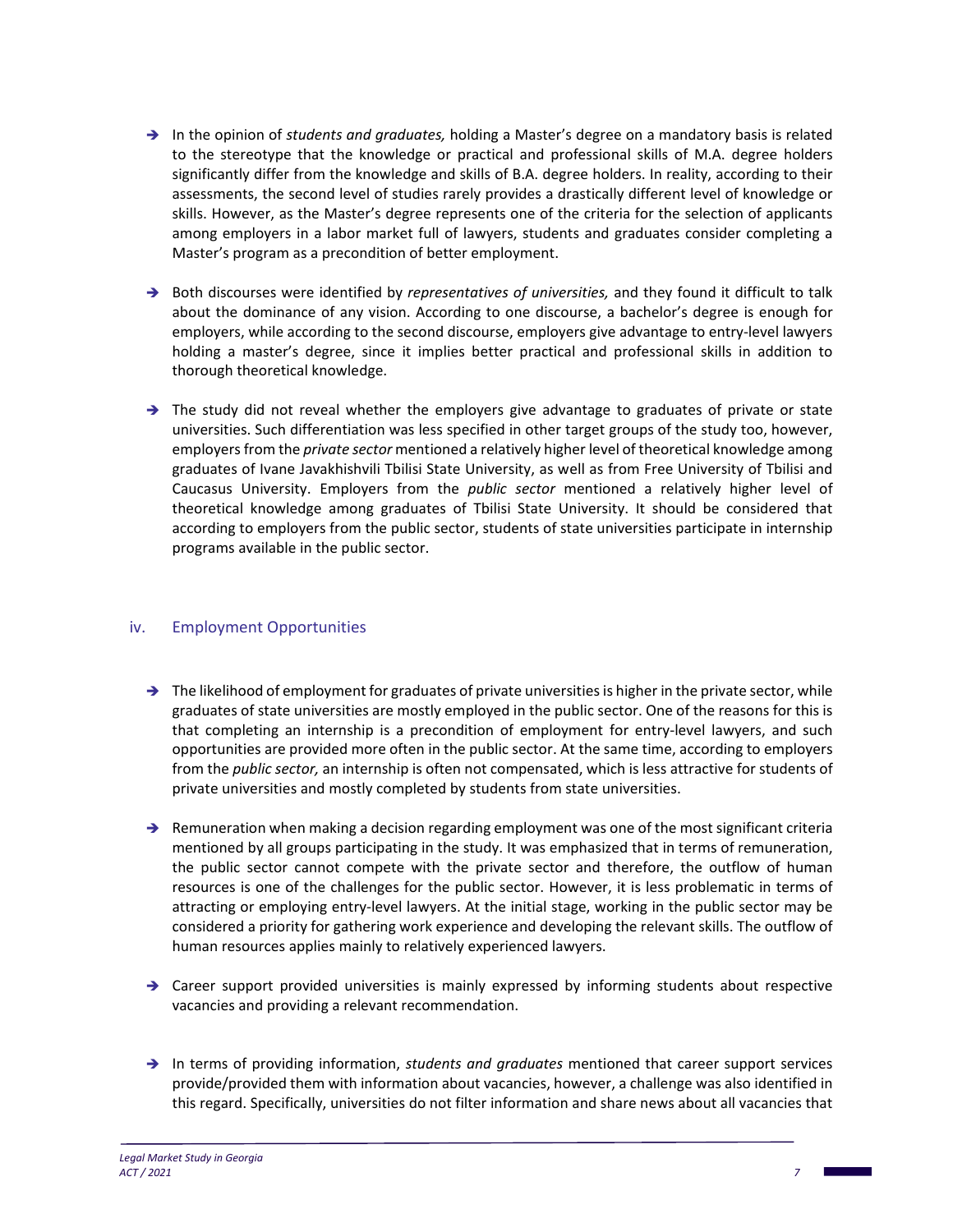can also be found on employment portals independently. Instead, according to the study participants, it is important that career support services provide information about vacancies tailored to students (and not about vacancies which, for example, require several years of work experience) to the target audience. It was also noted that representatives of universities maintaining personal contact with employers is significant for the employment of students.

# v. General Assessment of the Legal Educational Environment

- $\rightarrow$  Study participants from all target groups named theoretical learning as the strongest aspect, and the development of practical and professional skills as the weakest aspect of university education.
- According to *representatives of universities*, although practice is a mandatory component for the second level of studies, some universities offer it to students at the bachelor's level as an elective course. It was also mentioned that practical components are integrated into various theoretical courses. However, despite this, the study participants admit that the practical and professional skills of graduates of bachelor's programs do not meet labor market demands at a sufficient level.
- $\rightarrow$  The existence of a legal clinic at universities where students acquire practical and professional skills under the direct supervision of lecturers within the university is considered particularly positive. However, the legal clinic is not available for everybody and programs with a large number of students face significant challenges.
- → Overcrowded auditoriums and a large number of students were identified as challenges in Tbilisi, and for this reason, according to respondents, it is impossible to develop important skills such as communication and maintaining one's position verbally, in a well-argued manner.
- $\rightarrow$  The following was considered significant for improving the legal educational environment:
	- *Conducting professional trainings at universities for academic team members to improve the effectiveness of various teaching methods;*
	- **Professional development of lecturers and/or attracting more qualified staff at several regional** *universities;*
	- *Introduction of a real system of assessing lecturers and monitoring the activities of lecturers with relatively poor assessment for the purpose of improving the quality of teaching;*
	- *Drafting exams to focus on assessing students' analytical skills;*
	- *Providing more academic freedom, which implies the opportunity for universities to more freely select a list of subjects or separate issues envisaged by the curriculum;*
	- *Making a change to the accreditation standard that should ensure less demand on the engagement of persons holding PhDs and on the contrary, allow for the engagement of more practical lecturers for delivering various courses;*
	- *Enhancement of the practical component by providing legal clinics, memoranda signed with employers, as well as by integrating more practical issues in addition to theoretical courses.*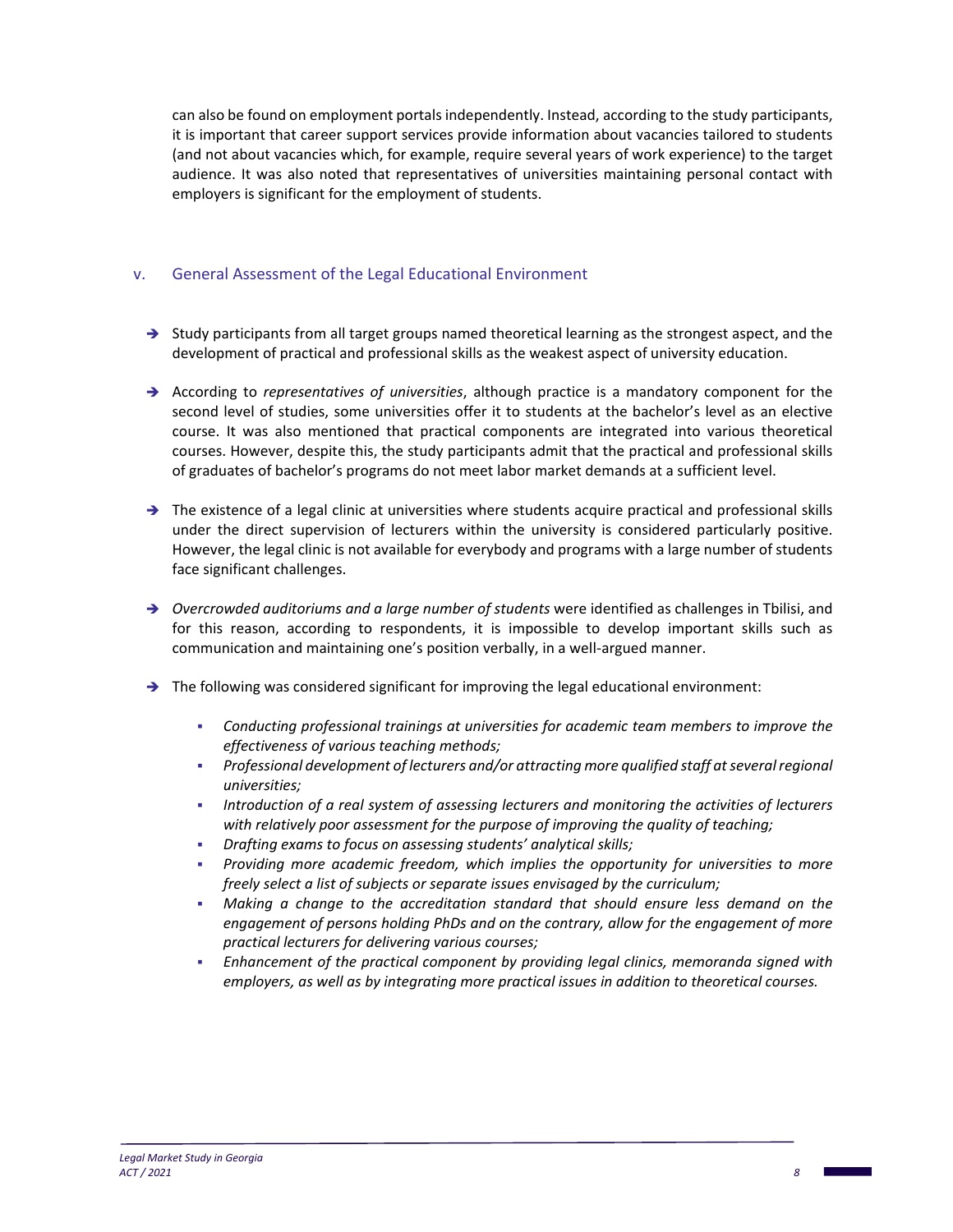### vi. Internship

- $\rightarrow$  An internship is important for the development of practical and professional skills. Students have internship opportunities on the basis of the state internship program, signing memoranda, special internships, or practice programs of various agencies in the *public sector*.
- $\rightarrow$  The duration of internships, number of interns and remuneration differs by agencies and organizations. Internships are announced by public agencies several times a year within the framework of various programs. At the same time, internships mainly last from 3 to 6 months and are unpaid.
- → Collaboration of the *private sector* with universities is based on personal relations rather than signed memoranda or other formalized relations.
- *Private companies* do not have standardized procedures and mechanisms for internships or hiring entry‐level lawyers, unlike the *public sector.*
- The study results show that sometimes, employers from the *private sector* employ entry‐level lawyers as assistants, rather than offering them an internship. According to the main argument, due to confidentiality and corresponding risks, they prefer to bind an entry‐level lawyer with contractual obligations rather than spend resources on an internship. However, if universities are more proactive, the private sector does not exclude shifting to a more active format of cooperation.
- *Students and graduates*  accentuated the unpaid nature of internships rather than the lack of internship opportunities as a challenge. At the same time, they named the formal nature of internships as another challenge. In some cases, this implies the performance of minor assignments by interns rather than the development of skills.
- → The challenge emphasized by employers *from the public sector* is related to non-recognition of internships as work experience. In some cases, after the internship, an entry‐level lawyer is employed in the same agency/organization, however, this is not always possible. In case qualification requirements defined by the law envisage the minimum work experience, lawyers who have already undergone an internship in the public agency have to gather work experience in another place and are employed only afterwards (for example, in the judiciary system), despite the fact that the knowledge and practical experience gained by them within the framework of the internship are absolutely enough to perform their respective assignments as employees.

### vii. Assessment of the Role of Professional Associations and the State

→ The role of the Georgian Bar Association and other professional associations in preparing entry-level lawyers for entering their profession is emphasized by study participants, and attitudes towards it are different. While in one case, the role of associations is assessed positively and is considered significant, in another case, the assessment can be considered as more neutral or negative. According to supporters of this assessment, the role of associations should imply the creation of standards (for example, for the operation of law firms) and not the preparation of training modules. According to some study participants, the work of associations on improving teaching or practice components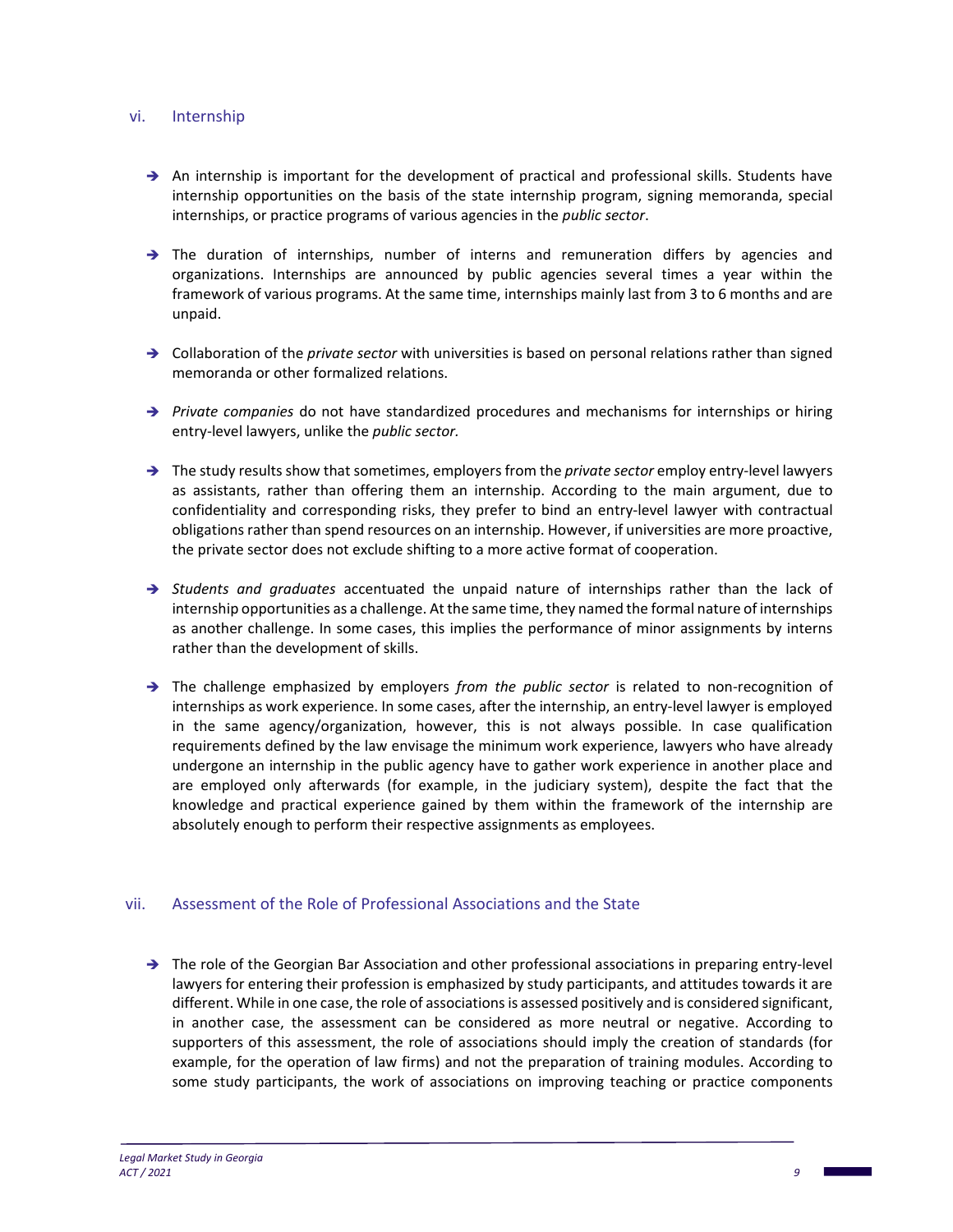indicates that university education does not adequately meet the requirements and is oriented at compensating for the mismatch associated with university education.

- *Experts and employers from the private sector* consider that undergoing the preparatory program for entering the profession should not be mandatory and should be considered an additional benefit for employers.
- → *Employers,* particularly from the private sector, consider that the state should not interfere in the relations of universities and legal market employers. Instead, it should focus on education policy and the implementation of respective changes to the policy. In particular, study participants consider that the following is significant:
	- *Implementation of fundamental changes to school education that will be oriented at the development of critical thinking skills and are essential not only for the field of law, but also for the development of all fields in general;*
	- *Offering career support services for identifying professional orientation in schools, so that young people know about the peculiarities of various professions and activities, as well as market requirements from school age;*
	- *Increasing the standard and grade thresholds of university entrance exams so that applicants with minimal knowledge and skills cannot pass the threshold level;*
	- *Increasing funding for state universities or increasing tuition fees so that universities can focus more on quality rather than quantity;*
	- *Creation of various grant or funding schemes for the translation, creation and publication of modern literary sources; and*
	- *Creation of relevant literature for the improvement of legal writing skills.*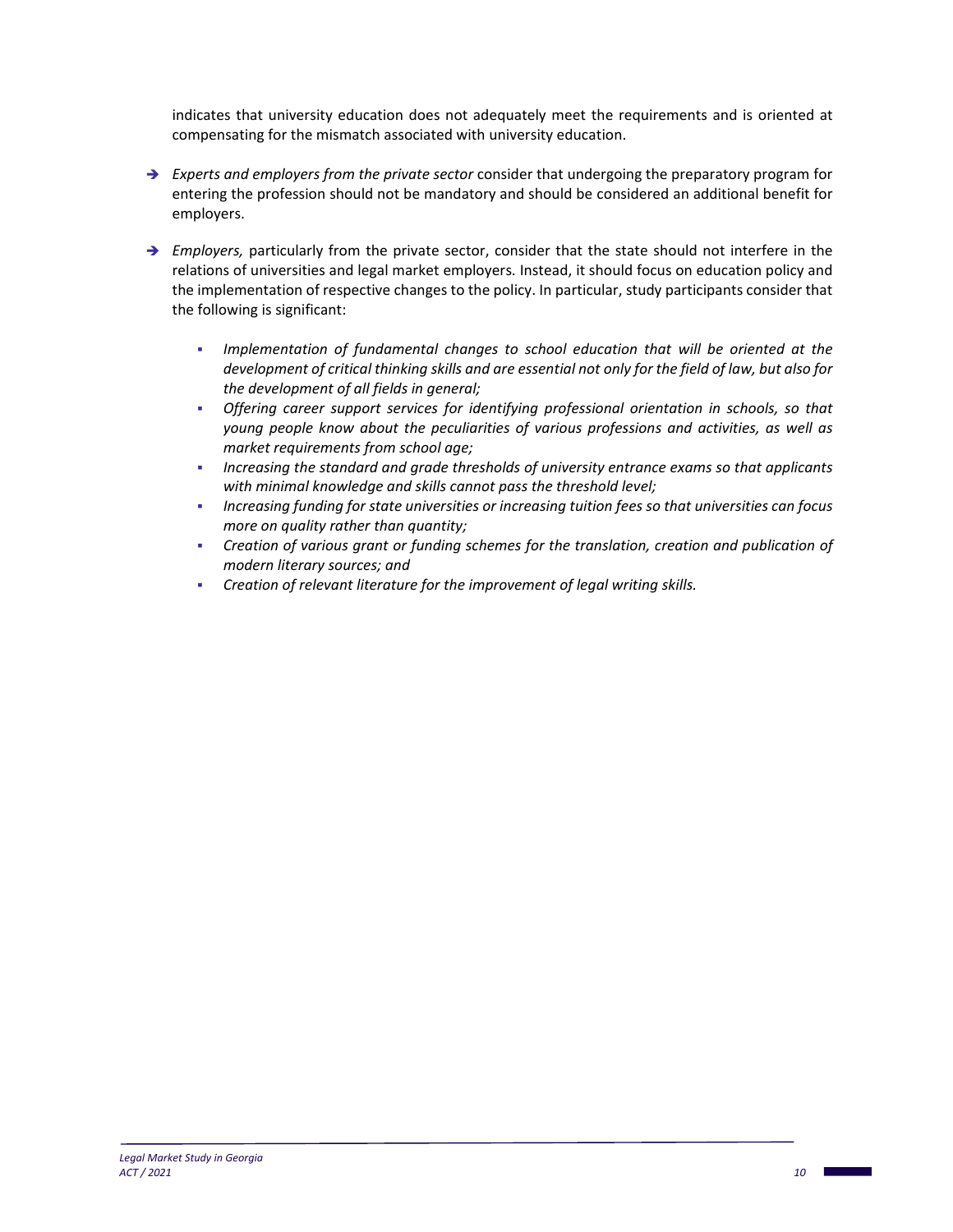# **Recommendations**

- $\rightarrow$  To reduce the mismatch between the skills of bachelor's programs in law graduates and labor market requirements, it is desirable to dedicate more attention to courses and learning components oriented at the development of practical and professional skills in law programs. Such courses may be legal clinics and internship programs.
- $\rightarrow$  At universities with a lot of students, it is also desirable that students have an opportunity to actively use theoretical knowledge during the learning process in any form, by means of a legal clinic or an internship program, and not only by the integration of practical components in theoretical subjects.
- $\rightarrow$  For the purpose of avoiding the formal nature of internship programs, it is desirable to have a person in the law program who will supervise the activities of students participating in the internship program, will regularly communicate with the respective mentor at the place of internship, as well as with the student participating in the internship, and will facilitate the student's and the employer's interests during the internship. This person will also assist students in adapting to their new work environment and better protect their interests within the framework of the internship program.
- $\rightarrow$  For the development of practical and professional skills, it is desirable to develop legal writing skills during legal writing courses where students will learn how to structure written legal analysis on the basis of real cases, as well as by integrating writing components into theoretical courses. During these writing components, students will be able to apply relevant knowledge in the process of drafting legal conclusions and documents.
- $\rightarrow$  It is desirable to facilitate the development of practical and professional skills by integrating practical components into theoretical subjects at the basic stage of studies. For this purpose, it is desirable to include more real cases in theoretical subjects and students should have to search for, read and analyze the respective court practice, and write a legal analysis in accordance with the structure used in the basic course. This process will facilitate strengthening legal writing and analysis skills, as well as developing legal document drafting or court practice search and analysis skills.
- $\rightarrow$  For the purpose of facilitating professional activities in the private sector, it is desirable to dedicate more attention to the study of professional English language in bachelor's law programs. In addition, for the purpose of expanding the knowledge of professional English language, it is desirable to promote reading professional English literature in the final years of study, which will contribute to learning professional terms and strengthening professional knowledge of the respective subject.
- $\rightarrow$  It is desirable to develop research and analytical skills not only in a separate course, but also during theoretical courses. Students should have to perform minor research assignments, search for decisions of the Georgian courts in a special search system, while in the final years of study, they should have to search for and read respective professional English literature in professional English search systems.
- $\rightarrow$  It is desirable to encourage students in the bachelor's program in law to participate in professional contests and competitions, particularly in international mock trial competitions where they can simultaneously develop analytical, research, professional English, writing and verbal skills, as well as teamwork skills. It is desirable to recognize the work done by participants of such competitions and grant them credits based on the respective workload and content.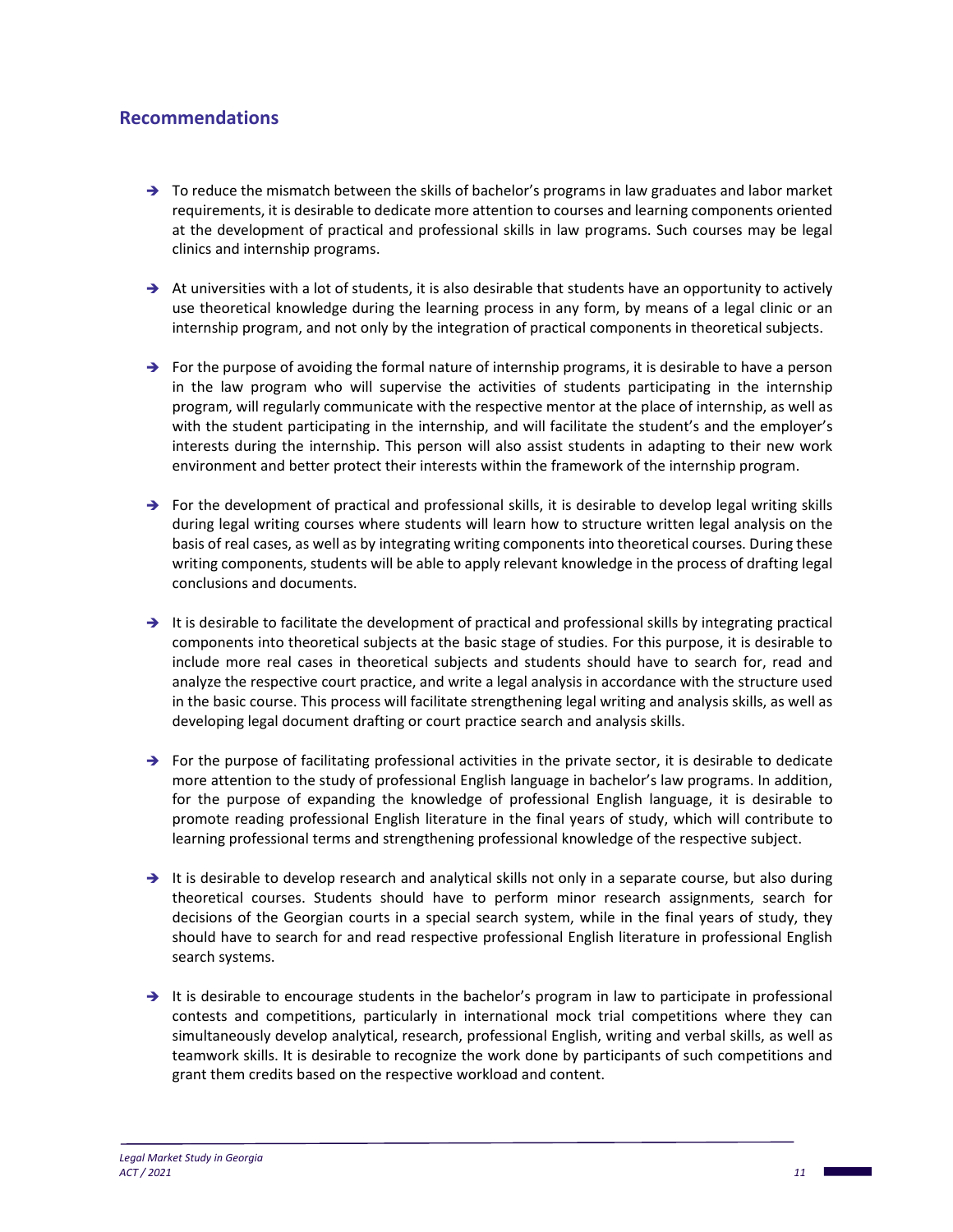- $\rightarrow$  It is desirable to make respective changes to the Law on Public Service, which will make it possible to recognize internships as work experience, and will facilitate the employment of students in the respective public agencies.
- $\rightarrow$  It is desirable to distinguish more clearly between the standards established for master's and bachelor's programs in law and increase the focus on developing skills for specialization in master's programs.
- $\rightarrow$  For the purpose of compliance with the labor market requirements, it is desirable to improve bachelor's programs in law and to integrate the respective theoretical courses, rather than having professional associations create mandatory courses for the development of theoretical and practical skills.
- $\rightarrow$  Courses created by professional associations should only be mandatory for lawyers who received legal education a long time ago and could not gain theoretical and practical knowledge in their respective law program, but who now seek to enter the profession. In such cases, it may be justified if a professional association requests entry‐level advocates to take additional courses in theoretical or professional skills. However, it is desirable that such courses are not offered exclusively by the professional association. The professional association should develop an accreditation system that will allow those who are trying to enter the profession to gain the respective theoretical knowledge and practical skills on the basis of these courses at universities. On one hand, this will contribute to the further development of such courses at universities, and on the other hand, students who have gained similar knowledge at the university will not have to study these subjects again in a mandatory program offered by the professional association. Therefore, it is desirable that professional association courses are not mandatory for all entry‐level lawyers and that the professional association cooperates with universities in terms of creating a system of recognition for knowledge and skills.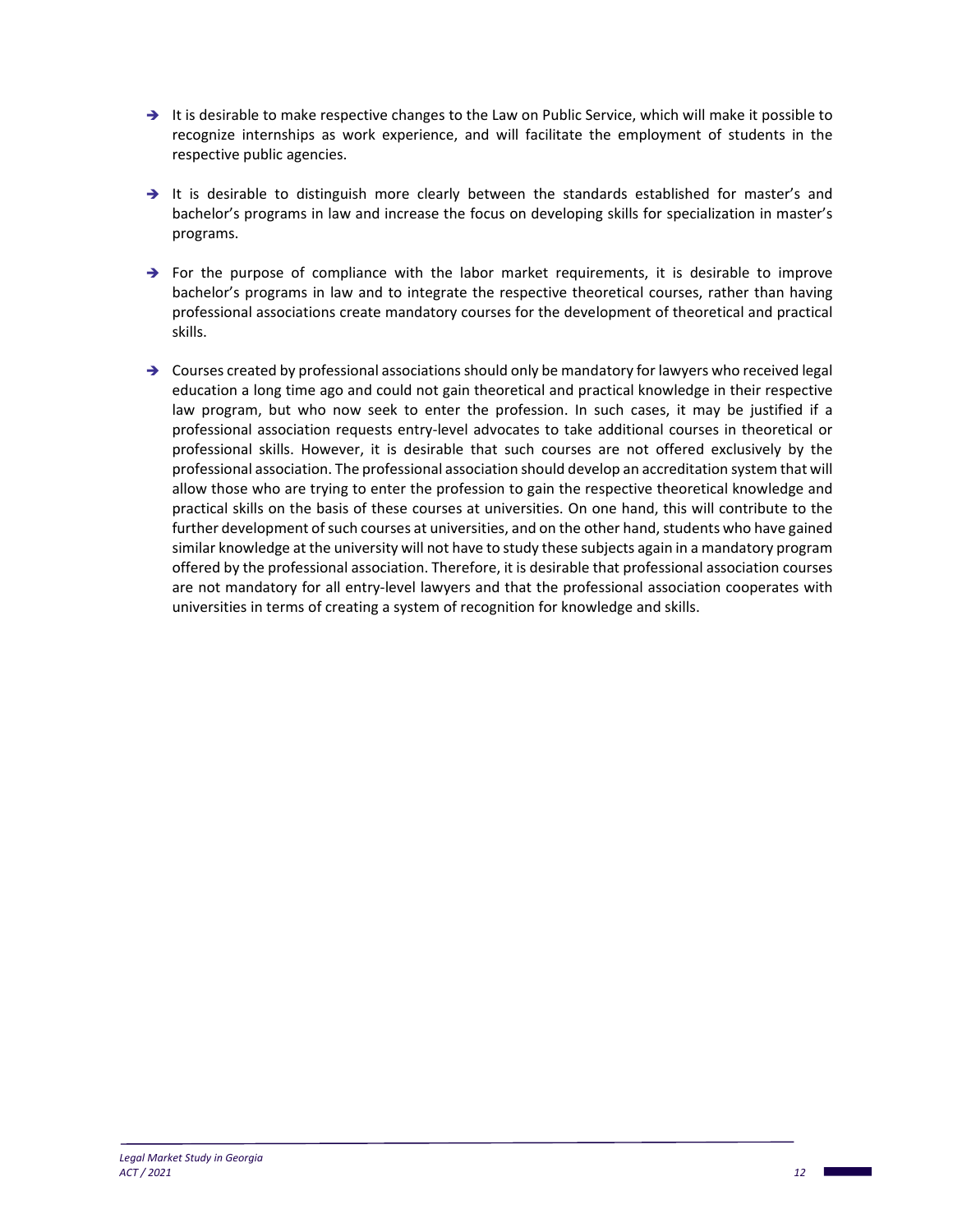# **Methodology**

### Goal and objectives

The **goal** of the study is to analyze the requirements of the legal market in Georgia, as well as the extent to which the current level of professionalism of lawyers meets these requirements.

The following objectives were identified for achievement of this goal:

- $\rightarrow$  Determine the requirements of the legal market and the requirements in the private and public sectors;
- → Evaluate the level of readiness of entry-level lawyers to meet the requirements of the legal market;
- $\rightarrow$  Identify which requirements are the most problematic to meet;
- $\rightarrow$  Define the education environment and which requirements are met/cannot be met by university education;
- → Assess readiness for the labor market by entry-level lawyers; and
- $\rightarrow$  Establish what is necessary to change/improve for the improvement of the legal labor market.

### Study method

To respond to the study goals and objectives, it was determined to use the qualitative research method, which included *in‐depth interview and focus discussion* techniques.

At the same time, a desk study was also conducted within the framework of the study that envisages an analysis of statistical data relevant to recent studies and study objectives.

### Target segment

The following actors were identified as the target segment of the study:

- 1. Employers;
- 2. Experts (legal experts, representatives of NGOs, international organizations and professional associations);
- 3. Universities; and
- 4. Students and graduates.

Employers were divided into groups of private and public sector representatives. From the private sector, law and audit firms as well as large banking‐finance, insurance, retail and wholesale trade companies were selected as employers. Employers from the public sector were represented from various agencies, as well as from local self-governing bodies, courts of all instances, and the Public Defender's Office.

The target group of experts included legal experts, as well as representatives of various professional associations and non‐governmental and international organizations, who, inter alia, shared their views as employers.

Universities participating in the study were represented by deans or heads of programs, as well as by representatives of the Quality Service Department at law schools of state and private universities. Universities participating in the interviews were represented not only from Tbilisi but also from all regions where universities offer students at least bachelor's programs in law. In particular, universities from Telavi, Akhaltsikhe, Gori, Kutaisi, Batumi, and Zugdidi participated in the study. In regions, state universities participated in the study, and in Tbilisi, the study was conducted with representatives of both state and private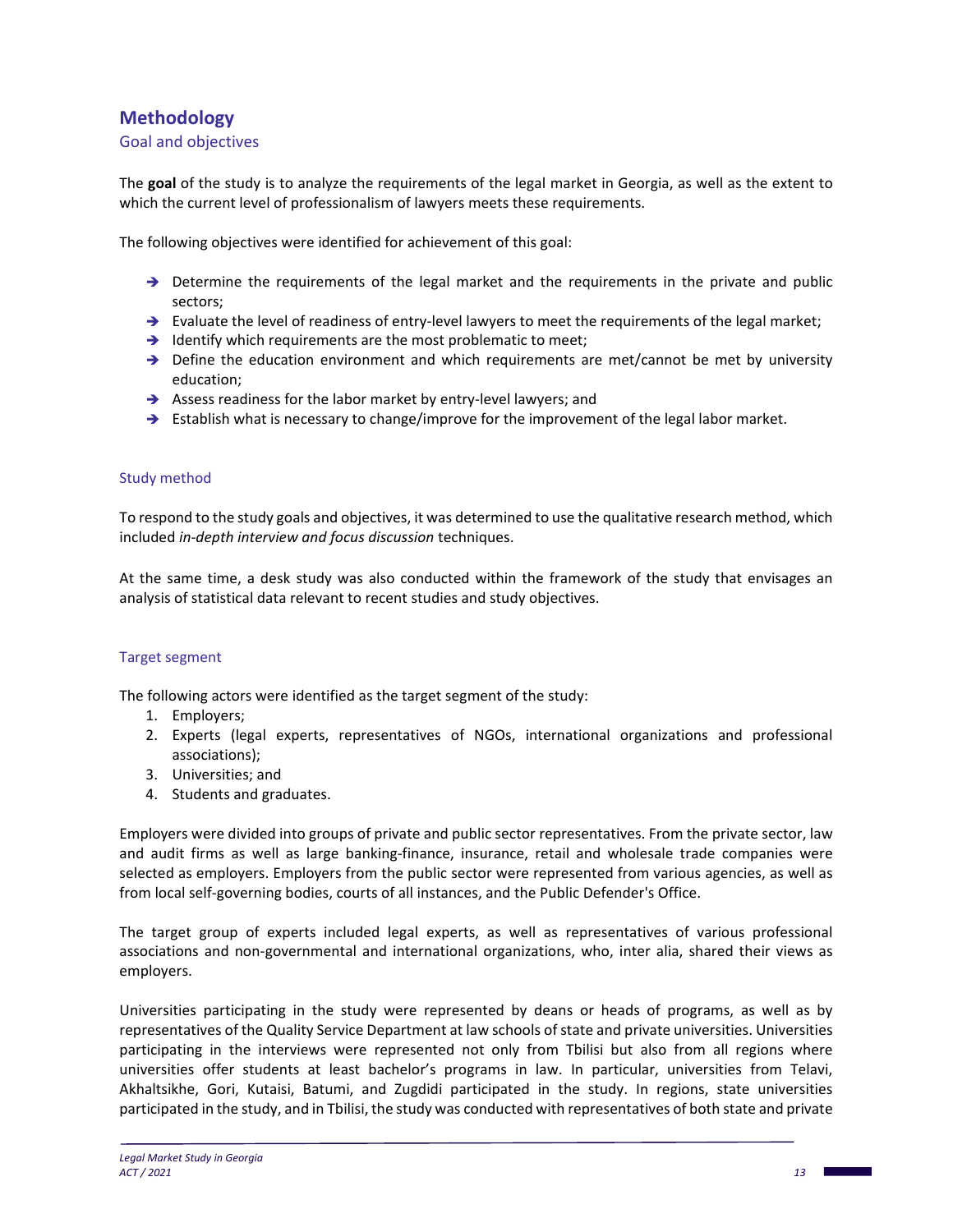universities. In addition to this criterion, universities were selected based on the number of graduates. Therefore, state universities with the highest number of graduates from law programs were selected. For private universities, in addition to the number of graduates, the existence of proper legal clinics and their prestige were also considered, which was emphasized during interviews, focus group discussions, and expert opinions.

In Tbilisi, discussions were held with students and graduates of private and state universities. In regions, both students and graduates of state universities participated in discussions. When selecting study participants, experience participating in internship programs and work experience were considered. Therefore, respondents with and without such experience were invited to participate in the discussions.

Focus group discussions were held with students and graduates, and in‐depth interviews were conducted with all other target groups. In total, 8 focus group discussions and 46 in‐depth interviews were conducted within the framework of the study.

As it was mentioned, in Tbilisi, discussions were held with students and graduates both from private and state universities. Thus, the number of discussions was two in Tbilisi. One discussion was held in all other cities, and discussion participants were students and/or graduates of local state universities.

| Location     | <b>Number</b> |
|--------------|---------------|
| Tbilisi      |               |
| Telavi       |               |
| Akhaltsikhe  |               |
| Gori         |               |
| Batumi       |               |
| Kutaisi      |               |
| Zugdidi      |               |
| <b>Total</b> | ο             |

*Table # 1. Distribution of focus group discussions* 

As for in‐depth interviews, as mentioned above, a total of 46 in‐depth interviews were conducted within the framework of the study, and respondents were representatives of various organizations or experts having the power and competence to share information about issues relevant to the study.

*Table # 2. Distribution of in‐depth interviews* 

| <b>Universities</b>                                | <b>Number of</b><br><b>interviews</b> |
|----------------------------------------------------|---------------------------------------|
| Ivane Javakhishvili Tbilisi State University       |                                       |
| Georgian Technical University                      |                                       |
| Ilia State University                              |                                       |
| <b>Free University</b>                             |                                       |
| University of Georgia                              |                                       |
| Batumi Shota Rustaveli State University            |                                       |
| Kutaisi Akaki Tsereteli State University           |                                       |
| Samtskhe-Javakheti State University                |                                       |
| Shota Meskhia State Teaching University of Zugdidi |                                       |
| <b>Gori State Teaching University</b>              |                                       |
| Telavi State University                            |                                       |
| <b>Employers</b>                                   |                                       |
| <b>Private Sector</b>                              |                                       |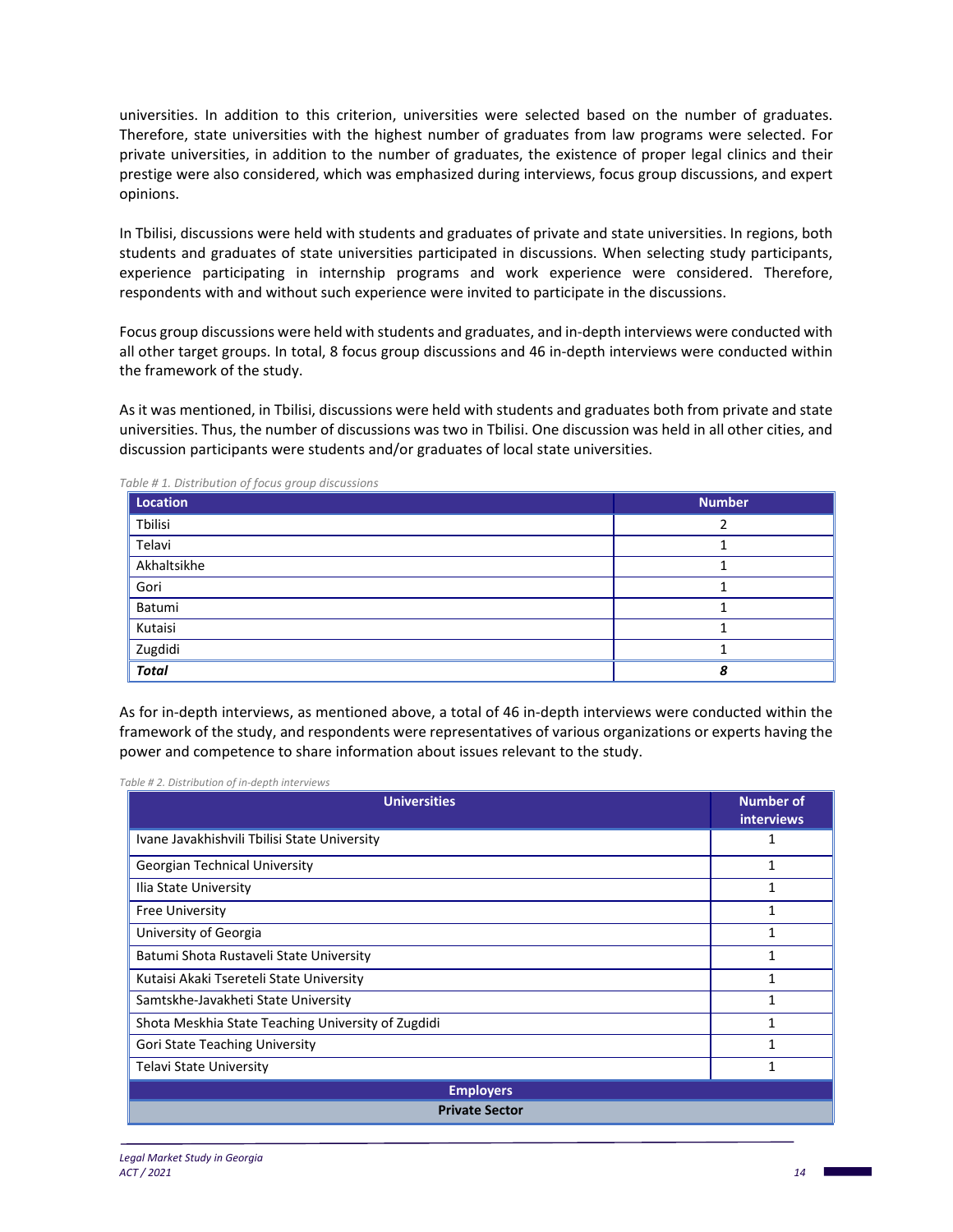| <b>Law Firms</b>                                                                    |                |
|-------------------------------------------------------------------------------------|----------------|
| <b>BLC</b>                                                                          | $\mathbf{1}$   |
| MG Law                                                                              | 1              |
| <b>BGI</b>                                                                          | $\mathbf 1$    |
| <b>VBAT</b>                                                                         | $\mathbf{1}$   |
| <b>Other Employers</b>                                                              |                |
| Imedi L                                                                             | $\mathbf{1}$   |
| Liberty                                                                             | 1              |
| GPI                                                                                 | 1              |
| <b>Tegeta Motors</b>                                                                | 1              |
| JSC Gepha                                                                           | $\mathbf 1$    |
| Audit Company - EY Georgia                                                          | $\mathbf{1}$   |
| <b>Public Sector</b>                                                                |                |
| Ministry of Justice of Georgia                                                      | $\mathbf{1}$   |
| Prosecution Office of Georgia                                                       | $\mathbf 1$    |
| Supreme Court of Georgia                                                            | $\mathbf 1$    |
| Tbilisi City Court                                                                  | $\mathbf{1}$   |
| <b>Constitutional Court</b>                                                         | $\mathbf 1$    |
| Kutaisi Court of Appeals                                                            | 1              |
| Tbilisi City Hall                                                                   | $\mathbf 1$    |
| Telavi City Hall                                                                    | $\mathbf 1$    |
| Kutaisi City Hall                                                                   | $\mathbf 1$    |
| <b>Batumi City Hall</b>                                                             | $\mathbf{1}$   |
| Zugdidi City Hall                                                                   | $\mathbf{1}$   |
| Akhaltsikhe City Hall                                                               | $\mathbf 1$    |
| Gori City Hall                                                                      | $\mathbf{1}$   |
| Notary Chamber of Georgia                                                           | $\mathbf{1}$   |
| Civil Service Bureau                                                                | $\mathbf 1$    |
| Public Defender of Georgia                                                          | 1              |
| State Inspector's Service                                                           | $\mathbf 1$    |
| Experts (including professional associations, NGOs and international organizations) |                |
| Georgian Young Lawyers' Association                                                 | $\mathbf{1}$   |
| Social Justice Center                                                               | $\mathbf{1}$   |
| Center for Human Rights                                                             | $\mathbf{1}$   |
| Council of Europe Office in Georgia                                                 | $\mathbf{1}$   |
| Georgian Bar Association                                                            | $\mathbf{1}$   |
| Association of Law Firms of Georgia (ALFG)                                          | $\mathbf 1$    |
| Legal Expert                                                                        | $\overline{2}$ |
| <b>Total</b>                                                                        | 46             |

The study results are analyzed cumulatively, and the opinions of all target segments are presented in thematic sub‐chapters.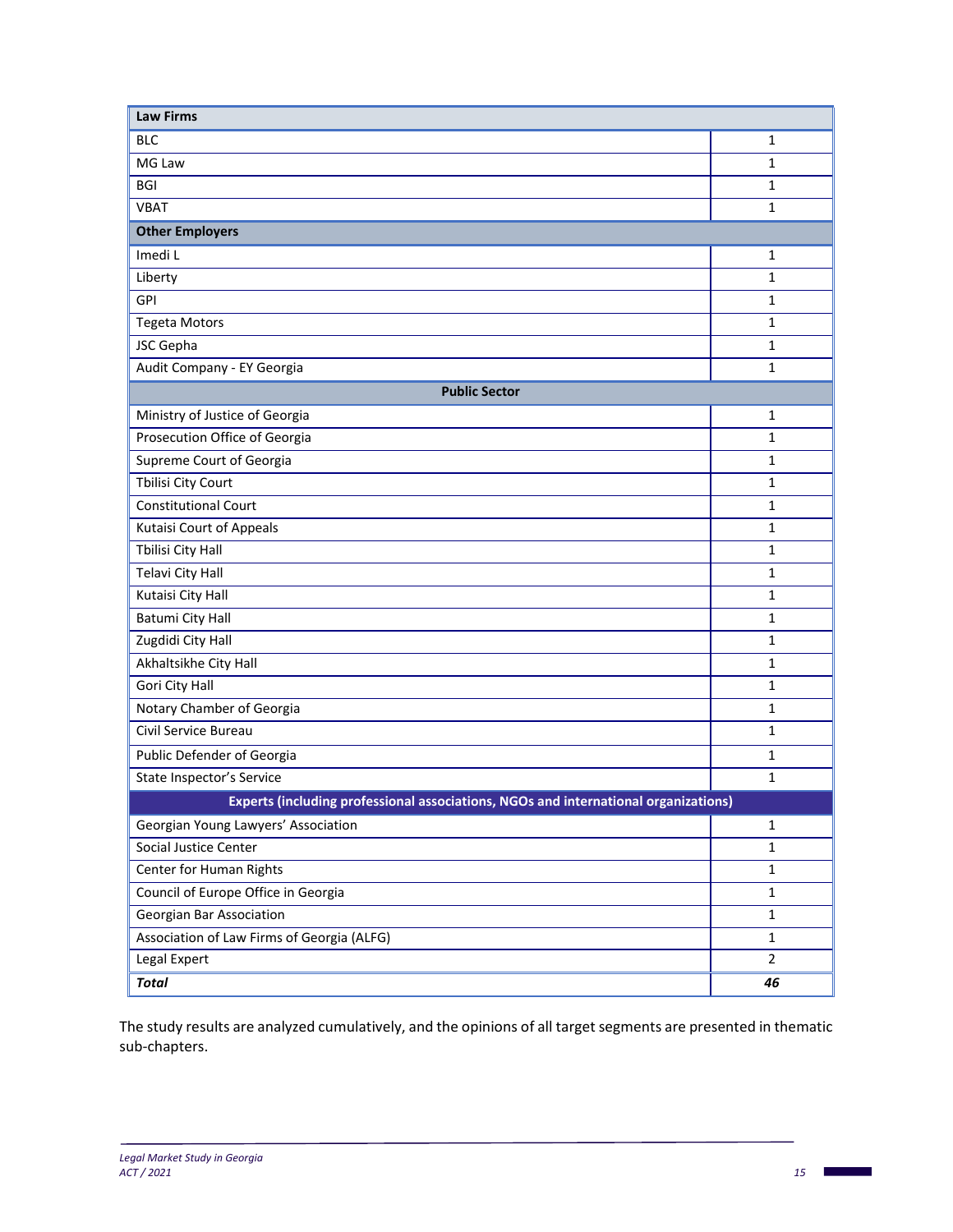# **1. Desk Research**

# 3080 Education and Skills

Georgia is a developing country where the unemployment level reached 18.5% by the end of 2020 and 22.1% in the second Quarter of 2021<sup>1</sup>. In the fourth Quarter of the same year, this indicator equals 20.4%. By the end of 2020, 1241.8 thousand people were employed in Georgia. In the second Quarter of 2021 this indicator reduced slightly (1241.6 thousand people), which is not unexpected under the conditions of the global crisis caused by the Coronavirus pandemic.

In scientific literature, education is considered as one of the factors defining employment and unemployment. Access to education is high in Georgia, which means that obtaining various levels of education is not related to particular barriers to employment. If we consider the data of the world development indicators in 2015, about 35% of the Georgian population of the 25‐64 age group have a higher education, but simultaneously, 40% of the unemployed Georgian population are people with a higher education.<sup>2</sup> According to research, employers name barriers related to skills as the most significant challenge, and among them, challenges related to soft skills (communication, teamwork, problem solving, etc.) are essential.<sup>3</sup>

According to research published in Georgia in 2017, employers negatively assess the transferable skills of university graduates. According to them, institutions of higher education should work harder to develop graduates' skills, such as analytical thinking, writing and communication skills, as well as providing adequate knowledge of the English language to prepare them for labor market.<sup>4</sup> According to one more report ("Assessment of Bologna Process in Georgia: Main Achievements and Challenges"), where students and graduates assessed the quality of the university education, the use of practical components during the learning process was identified as a serious challenge.<sup>5</sup>

It should also be considered that there is mismatch between the demand and supply of human resources with higher education in Georgia. If we consider the industrial structure of the country, there is less demand on higher education than supply. Results of research of the Center for Social Sciences are noteworthy, according to which a person's formal education does not define his/her employment in a position with high or low qualification requirements. Moreover, according to the same report, obtaining a master's degree does not imply employment in a highly paid position or in a particular profession, but in general, a higher likelihood of employment.<sup>6</sup> This was mentioned by our research participants, too.

Thus, a mismatch between the demand for and supply of skills is a significant issue when analyzing the labor market. According to the International Labor Organization (ILO), this implies a mismatch between the skills employers look for and the skills applicants actually possess.<sup>7</sup> A vertical mismatch implies that the level of available education and/or skills do not correspond to the required education and/or skills. A horizontal mismatch implies the case in which the general education level corresponds to the profession but there is mismatch between the specific sphere of education and the profession. $8$ 

According to research conducted by the World Bank in 2013, though the number of people with higher education is high in Georgia, it is hard for them to meet the labor market requirements for specific skills. As

<sup>1</sup> Source: GEOSTAT

<sup>2</sup> Georgia: From Reformer to Performer. Systematic Country Diagnostic. 2018. World Bank Group

<sup>&</sup>lt;sup>3</sup> Georgia: From Reformer to Performer. Systematic Country Diagnostic. 2018. World Bank Group

<sup>4</sup> Lezhava D., Amashukeli M,, Gugushvili N. 2017. Education Return, Labour Market and Job Satisfaction in Georgia. Center for Social Sciences, with support of Open Society‐Georgia Foundation

<sup>5</sup> The same source

<sup>6</sup> The same source

<sup>7</sup> International Labour Organization (ILO), 2020.

<sup>&</sup>lt;sup>8</sup> Skills Mismatch Measurement in Georgia. 2019. European Training Foundation.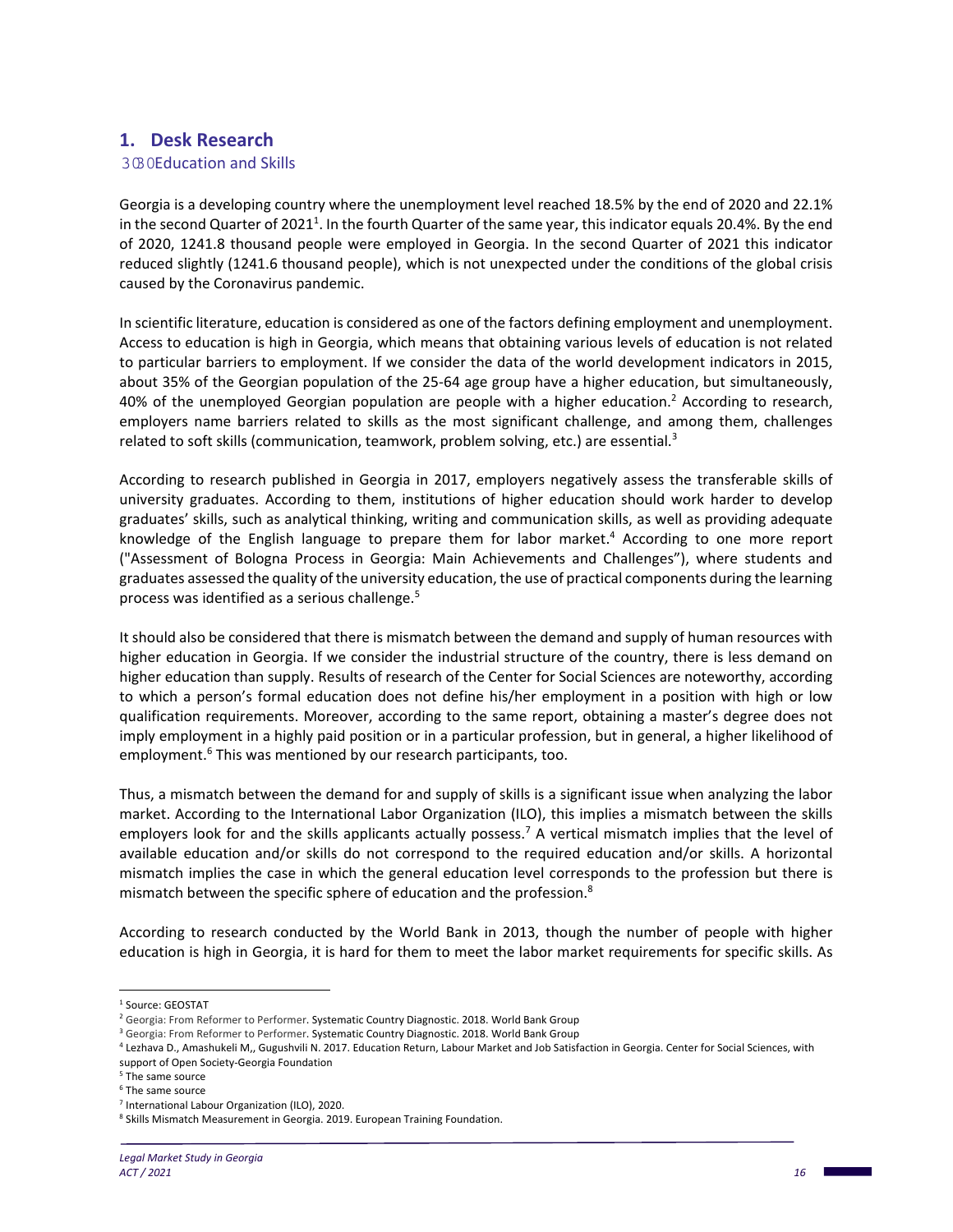already mentioned, these requirements are mostly related to analytical, writing or communication skills.<sup>9</sup> It can be said that this is evidenced by the results of our research, too.

If we consider the results of the Enterprise Skills Survey conducted in 2020, employers give the lowest assessment to employees' skills, such as the ability to understand, analyze and communicate information.<sup>10</sup>

The above issues are essential for the legal labor market. Considering the fact that in general, the number of people with higher education exceeds the number of vacancies in the country, the expectation that a significant number of graduates will be employed in their profession is unrealistic. At the same time, if we consider that a university education cannot ensure the development of practical or professional skills demanded by employers, naturally, we should assume that for a significant part of people holding qualifications in law, a higher education diploma will also be a precondition for employment in general and not necessarily by profession. This assumption is supported by the results of this research, where challenges in terms of the possession of practical and professional skills by entry‐level lawyers are clearly identified.

The Law of Georgia on Higher Education defines law as a regulated educational program,<sup>11</sup> which means that the National Center for Educational Quality Enhancement establishes a sector benchmark for the educational program in law. State accreditation is also mandatory for regulated educational programs, and the precondition of continuing studies at the master's level is a bachelor's degree in law.

Therefore, unlike non‐regulated educational programs, the Georgian legislation on higher education necessarily requires the development of a sector benchmark for a regulated program, which implies an academic education standard that defines the minimum requirements of study results for bachelor's and master's programs in law, approaches to learning and teaching, as well as the assessment necessary for conferring the qualification.

The first sector benchmark for law was adopted in 2011, and initial accreditation for law programs was carried out within the framework of this process. This sector benchmark was in force until April 2020, and afterwards the sector benchmark was revised. As mentioned in the "Introduction of a New Sector Benchmark for Law in Educational Programs Accreditation Process" conducted in 2021, the change in the sector benchmark adopted in 2011 was caused by several circumstances, one of which was the adoption of a new national qualification framework and the approval of specifications/categories of areas of study.12

According to the new sectoral benchmark, educational programs in law were assessed by LEPL National Center for Educational Quality Enhancement from June 1, 2020. Within the framework of the research, the accreditation process was assessed for 28 master's and bachelor's programs at 17 institutions of higher education.<sup>13</sup> As a result of the study of these programs, it was found that while a majority of institutions managed to consider the requirements of the sector benchmark,<sup>14</sup> deficiencies related to the programs were specified. As it is mentioned in the research document, practical teaching at the bachelor's level is conducted mainly through practical courses. Practical components are less integrated into theoretical courses, where less attention is dedicated to the development of practical skills.15 At the same time, it should be mentioned that the sector benchmark envisages the development of the following skills in bachelor's programs in law:

- Analysis of legal norms;
- Justification of the position in a litigation;

<sup>9</sup> Skills Mismatch Measurement in Georgia. 2019. European Training Foundation;

<sup>10</sup> Enterprise Skills Survey, 2020. Ministry of Economy and Sustainable Development of Georgia;

<sup>11</sup> Law of Georgia on Higher Education. Article 75

<sup>13</sup>The same source 14 The same source 15 The same source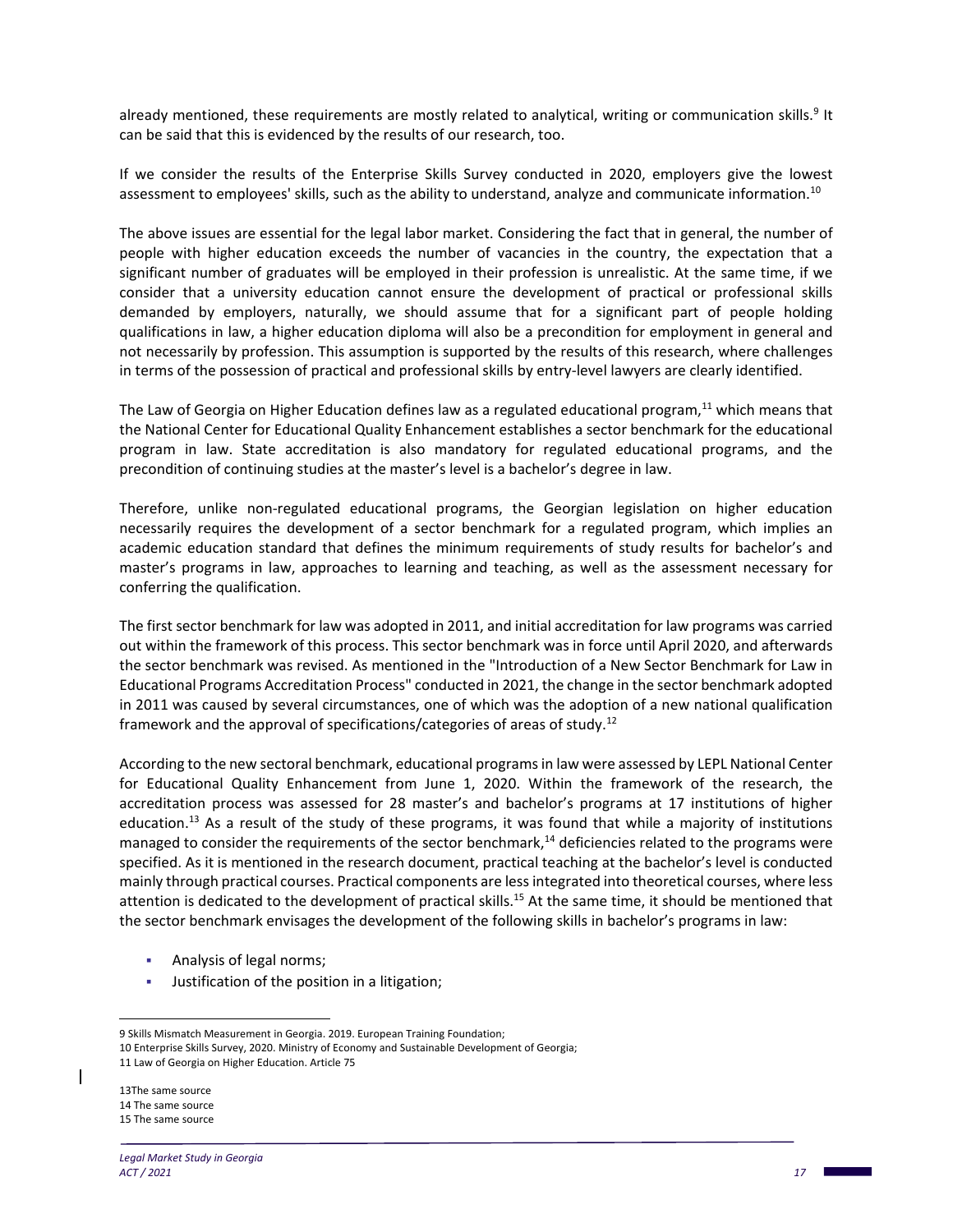- **Drafting legal documents;**
- **•** Verbal judgment; and
- **Searching for information.**

These skills should be developed according to the sector benchmark within the framework of the bachelor's program. However, according to the research, in the process of accreditation, the development of practical skills was identified as one of the problems.<sup>16</sup>

On the basis of the research, it was also revealed that legal practice, as a rule, is carried out on the basis of the memorandums of mutual cooperation. Due to their formal nature, however, it is difficult to assess how many students gain practical experience and to what extent this program brings results as defined by the sector benchmark.<sup>17</sup>

According to the results of this research it is recommended to determine the number of students who will undergo practical training in a specific organization in advance. I If we consider the results of the research "Legal Practice Programs in Georgia - Assessment and Recommendations" conducted in 2019,<sup>18</sup> where employers avoid undertaking such responsibility for various reasons, especially in the private sector, it should not be difficult to satisfy this demand, especially now, as the opportunities for practical training of students have declined in the public sector due to the COVID‐19 Pandemic. Additionally, the state internship program was suspended in the public sector and legal practice and internship programs were suspended in other public agencies. Therefore, it will be difficult for universities to conclude agreements with public and private organizations that will bind a respective organization with the obligation to organize practical training for a large number of students.<sup>19</sup>

It is not necessary to hold a master's degree to enter the law profession, which is possible on the basis of the bachelor's academic degree. Only the profession of a judge is an exception, therefore, it is important that alumni of a bachelor's program in law possess the respective practical skills. Moreover, the new sector benchmark of bachelor's programs in law defines the development of practical skills as mandatory. Universities can choose the form in which they will ensure the development of practical skills by students, however, it is recommended to develop practical skills through separate courses, as well as practical elements integrated into theoretical courses. It is recommended to offer practice in the bachelor's program in law as an independent practical course that should be taught at the final stage.

Despite the fact that according to the new sector benchmark, bachelor's programs should ensure the development of practical skills, the research conducted in 2019 describes a lack of skills necessary for entering the profession as evident, which significantly complicates the opportunity of achieving success in the profession for people holding a bachelor's degree.<sup>20</sup>

At the same time, it is also impossible to definitively say that teaching at the master's level will provide alumni with the necessary skills. The grounds for reaching such a conclusion is one of the findings of the research conducted in 2021, according to which in several of the 28 programs of 17 universities, the repetition of subjects at the master's level is observed. The course titles, content of subjects, topics, and literature are reiterated.<sup>21</sup> In addition, in the same research it is also mentioned that the sector benchmark has led to the problem of coincidence between the levels. It is not clear how the master's level should differ from the bachelor's program. Only separation of competences is not enough.

<sup>&</sup>lt;sup>16</sup> Law of Georgia on Higher Education. Article 75

<sup>17</sup> Introduction of a New Sector Benchmark for Law in Educational Programs Accreditation Process, 2021. USAID/EWMI

<sup>&</sup>lt;sup>18</sup> Khantadze N., 2019. Legal Practice Programs in Georgia - Assessment and Recommendations. USAID/EWMI

<sup>19</sup> Khantadze N., 2021. Assessment of Opportunities of Legal Practice of Students during COVID-19 Pandemic - Main Challenges and Recommendations. Georgian Law Institute / USAID / EWMI. page 14

<sup>&</sup>lt;sup>20</sup> Khantadze N., 2019. Legal Practice Programs in Georgia - Assessment and Recommendations. USAID/EWMI

<sup>&</sup>lt;sup>21</sup> Introduction of a New Sector Benchmark for Law in Educational Programs Accreditation Process, 2021. USAID/EWMI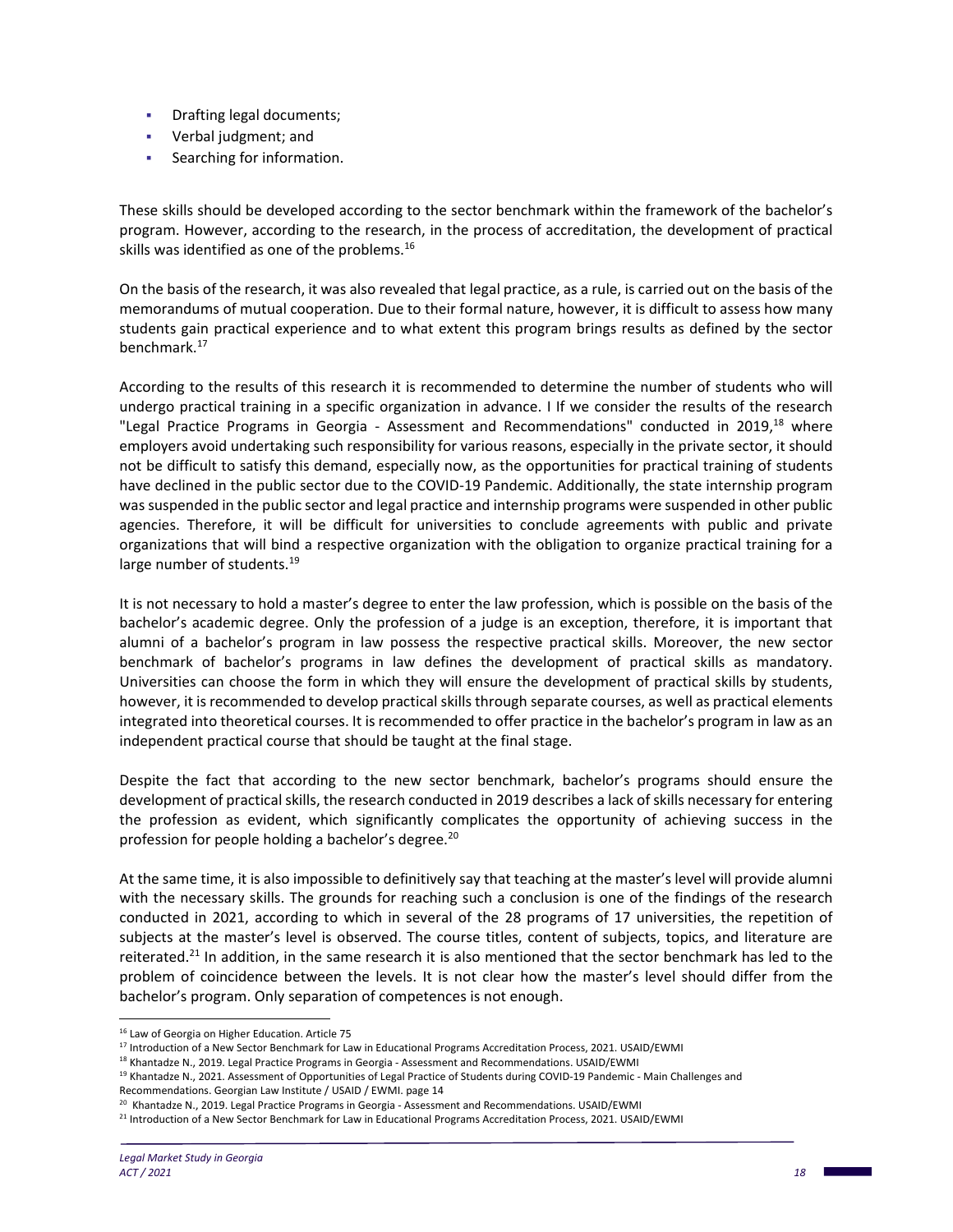As mentioned above, according to the requirements set for the law profession in Georgia, the profession of an advocate, prosecutor or notary can be entered by a graduate of a bachelor's program. At the same time, if the master's programs do not essentially differ from bachelor's programs, a question arises – How do master's programs differ from bachelor's programs? This question is even more relevant if we consider one of the findings of the research conducted in 2021, according to which there are problems with the process of implementing the practical component at the master's level. As mentioned in the report, practical training is conducted on the basis of memorandums, however, they have a formal nature. It is difficult to establish how the practical training is really conducted. $^{22}$ 

Thus, if a bachelor's degree is sufficient for entering the profession, with some exceptions, this level of studies is acceptable for employers. At the same time, some master's programs do not essentially differ from bachelor's programs, and the practice component is not properly provided everywhere. The opinion expressed within the framework of our research was that holding a master's degree is related to a more stereotypical attitude regarding a higher level of knowledge. It is a mechanism to simplify the lawyer selection process at the stage of resume screening rather than providing lawyers with a higher level of knowledge and competencies. The fact that master's degree holders have better practical or professional skills is not necessarily associated with their level of education, but rather it is related to individual approaches, independent participation in various internship programs, undergoing training courses, or gathering certain practical experience. Naturally, master's level students have more time for all of the above activities than students in a bachelor's program.

Practical and professional skills necessary for the profession can be developed by various methods. In addition to the fact that universities offer legal practice courses to students, practical and professional skills are also developed by means of internships, practical assignments integrated into specific courses, law clinics, or other practical activities. Practical training is mandatory only at the second level of studies, while during the bachelor's program it can be offered to students as an elective. As a rule, legal practice courses are offered by universities at the master's level, while at the bachelor's level, legal practice courses exist as an exception.<sup>23</sup> According to the same research, in the reviewed curricula of bachelor's programs, students rarely have the opportunity to take other courses oriented at the development of practical and professional skills, except for legal practice. Therefore, the research results certify that some educational programs cannot consistently provide for the development of and professional skills students need for legal practice and further employment.

As noted in the same research conducted in 2019, $^{24}$  legal practice courses are sometimes mentioned in law programs with the name of study practice or law clinic. Students can undergo legal practice or an internship program in the following state organizations: judiciary system (in the Constitutional Court of Georgia, as well as in the court of Appeals or common courts); Ministry of Justice of Georgia; Prosecution Office of Georgia; Georgian Bar Association; as well as within the framework of the state internship program. The rules for completing an internship in each of these agencies, duration of the internship, and remuneration are governed by respective normative acts and are different across agencies.<sup>25</sup>

In the private sector, practical trainings and internships are regulated by the sector. The same research showed that when private organizations accept beginner lawyers for internships, they intend to continue their career there. Therefore, internships are announced only when such a need is put on the agenda and there is not a formalized internship program in the private sector. According to representatives of the private sector, the direct attraction of students from universities is less effective. The universities should be interested in

 $\overline{a}$ <sup>22</sup> Introduction of a New Sector Benchmark for Law in Educational Programs Accreditation Process, 2021. USAID/EWMI

<sup>&</sup>lt;sup>23</sup> Khantadze N., 2019. Legal Practice Programs in Georgia - Assessment and Recommendations. USAID/EWMI

<sup>&</sup>lt;sup>24</sup> The same source

<sup>&</sup>lt;sup>25</sup> The same source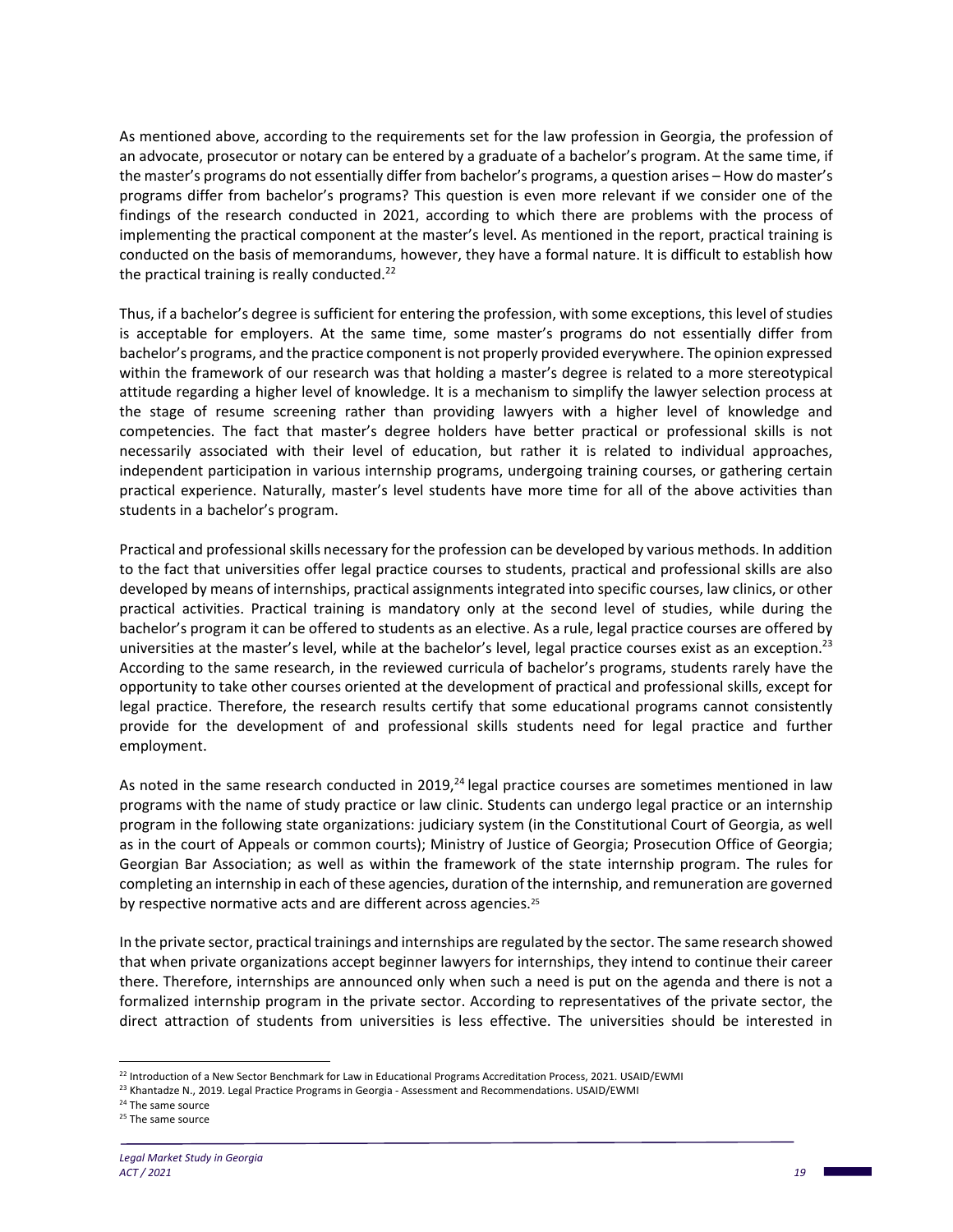implementing internship programs and should adapt themselves to the peculiarities of the private sector, which first of all implies the absence of bureaucratic obligations.<sup>26</sup> Considering the results of our research, it was shown that that in some cases, the private sector prefers to hire an entry-level lawyer as an assistant and an employee rather than announce an internship. The main argument was that legal activities imply a high level of confidentiality, and in this regard the employee's responsibility, obligations undertaken by him/her are related to fewer risks than in case of an intern. At the same time, private sector representatives also mentioned that working with interns and their mentoring require substantial financial and intellectual resources. Accordingly, if specialized companies (law firms) are more or less ready to spend these resources, non‐specialized companies give advantage to mobilizing these resources in another direction, including focusing on accepting lawyers not as interns but in a specialized direction (for example, pharmaceutical businesses prioritize accepting interns with the respective narrow specialization).

Not all students and moreover, not all university students have the opportunity to begin legal practice in the public sector, and moreover, in the private sector. In terms of internships, the reality may be assessed more optimistically, as in the state internship program, as well as opportunities for interns in various agencies beyond this program, may be available for a significant part of students. However, the state internship program was temporarily suspended on the basis of a Government Resolution during the Covid‐19 pandemic, and opportunities for internships in organizations were also significantly reduced.<sup>27</sup> The new reality of the Covid‐19 pandemic created difficulties for legal practices and law clinic courses, too. This is evidenced by the statistics of internships announced within the framework of the state internship program. At the same time, these difficulties are discussed in recent research, where opportunities for students to undertake legal practice during the Covid-19 pandemic were assessed.<sup>28</sup> According to several key findings of the research, during the pandemic, students of all universities, in the best case, had to take the legal practice course in a hybrid form ‐ in a good case, they took the course fully remotely, and in the worst case, the students did not manage to take a legal practice course. Under such conditions, the development of practical skills envisaged by legal practice courses is significantly complicated.

Considering that some master's students are already employed, they had the opportunity to obtain credit based on their activities. Unlike master's level students, the reality has become significantly complicated for students of the bachelor's program, most of whom do not work, as a rule. Therefore, they are deprived of the opportunity of recognition of their activities as practice. At the same time, due to the pandemic, as already mentioned, internship programs were suspended in an absolute majority of organizations in 2020. In addition, the same research revealed several other challenges of implementation of legal practice both in the public and in the private sector, for law clinics or for students from regions.

If we consider that the post-pandemic reality is ongoing and that time is required to return to the prepandemic reality, we should assume that undergoing an internship or practice in the nearest future will be also associated with difficulties directly related to the pandemic. At the same time, if we take into account the difficulties that accompany the practice and internship process for the university programs, we may assume that drastic changes in terms of the improvement of practical and professional skills of entry‐level lawyers are less expected over the next several years.

 $\overline{a}$ 

ľ

<sup>&</sup>lt;sup>26</sup> Khantadze N., 2019. Legal Practice Programs in Georgia - Assessment and Recommendations. USAID/EWMI

<sup>27</sup> Khantadze N., 2021. Assessment of Opportunities of Legal Practice of Students during COVID‐19 Pandemic ‐ Main Challenges and Recommendations. Georgian Law Institute / USAID / EWMI. page 14

<sup>&</sup>lt;sup>28</sup> The same source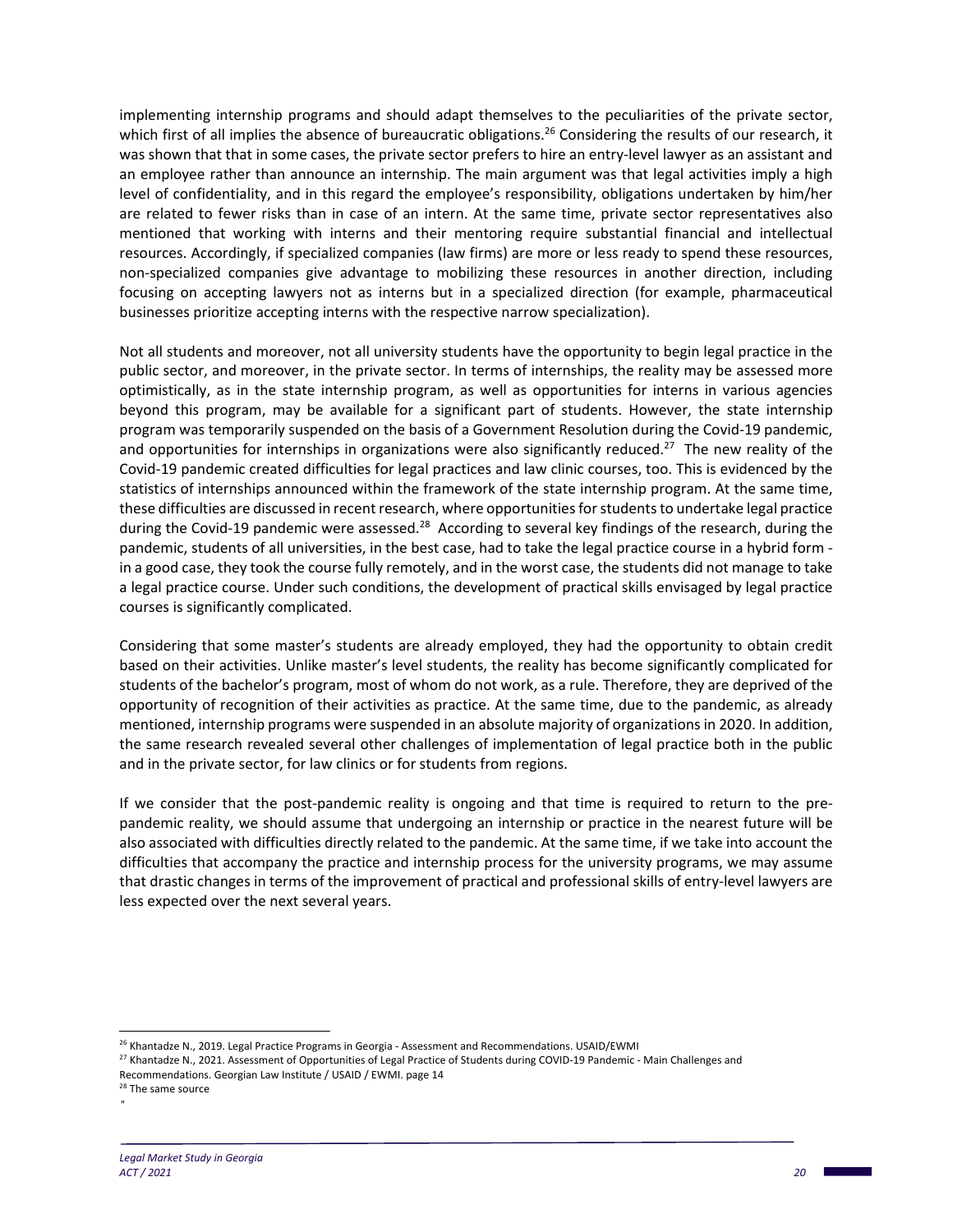# 1.2. Assessment of Educational and Employment Environment

In total, 29 universities offer a law program to students. Out of these, 10 are state universities and the remainder are private universities. An absolute majority of universities (25 universities in total) have a second level of studies (master's program). The third level of studies (Doctoral Program) is offered to lawyers by 11 institutions of higher education.

|                | ubic # 3. mstitutions of inquer cuucution implementing a law program<br>Institutions of higher education implementing a law program            | <b>II Level</b><br>(Master's Program) | <b>III Level</b><br>(Doctoral Program) |
|----------------|------------------------------------------------------------------------------------------------------------------------------------------------|---------------------------------------|----------------------------------------|
| $\mathbf{1}$   | Non-entrepreneurial (Non-commercial) Legal Entity - New Vision<br>University                                                                   | X                                     | X                                      |
| $\overline{2}$ | Non-entrepreneurial (Non-commercial) Legal Entity - The Saint<br>Andrew the First-Called Georgian University of the Patriarchate<br>of Georgia | X                                     | X                                      |
| 3              | Non-entrepreneurial (Non-commercial) Legal Entity - GIPA -<br>Georgian Institute of Public Affairs                                             | X                                     |                                        |
| 4              | Non-entrepreneurial (Non-commercial) Legal Entity - St. Tbel<br>Abuseridze Teaching University of the Patriarchate of Georgia                  |                                       |                                        |
| 5              | LEPL - Akaki Tsereteli State University                                                                                                        | X                                     |                                        |
| 6              | LEPL - Batumi Shota Rustaveli State University                                                                                                 | X                                     |                                        |
| $\overline{7}$ | LEPL - Gori State Teaching University                                                                                                          | X                                     |                                        |
| 8              | LEPL - lakob Gogebashvili Telavi State University                                                                                              |                                       |                                        |
| 9              | LEPL - Ivane Javakhishvili Tbilisi State University                                                                                            | X                                     | X                                      |
| 10             | LEPL - Ilia State University                                                                                                                   | X                                     |                                        |
| 11             | LEPL - Samtskhe-Javakheti State University                                                                                                     | Χ                                     |                                        |
| 12             | LEPL - Georgian Technical University                                                                                                           | x                                     | X                                      |
| 13             | LEPL - Sukhumi State University                                                                                                                | X                                     |                                        |
| 14             | LEPL - Shota Meskhia Zugdidi State University                                                                                                  |                                       |                                        |
| 15             | Guram Tavartkiladze Tbilisi Teaching University LLC                                                                                            | X                                     |                                        |
| 16             | Grigol Robakidze University LLC                                                                                                                | X                                     | Χ                                      |
| 17             | <b>European University LLC</b>                                                                                                                 | x                                     |                                        |
| 18             | Free University of Tbilisi LLC                                                                                                                 | X                                     |                                        |
| 19             | Tbilisi Open Teaching University LLC                                                                                                           | x                                     |                                        |
| 20             | Tbilisi Humanitarian Teaching University LLC                                                                                                   |                                       |                                        |
| 21             | Caucasus International University LLC                                                                                                          | x                                     | X                                      |
| 22             | <b>Caucasus University LLC</b>                                                                                                                 | x                                     | X                                      |
| 23             | University of Georgia LLC                                                                                                                      | x                                     | X                                      |
| 24             | Sulkhan-Saba Orbeliani Teaching University LLC                                                                                                 | x                                     |                                        |
| 25             | Georgian-American University LLC                                                                                                               | X                                     | X                                      |
| 26             | International Black Sea University LLC                                                                                                         | x                                     |                                        |
| 27             | East European University LLC                                                                                                                   | X                                     | X                                      |
| 28             | David Aghmashenebeli University of Georgia LLC                                                                                                 | X                                     | $\mathsf X$                            |
| 29             | Georgian National University LLC (SEU)                                                                                                         | x                                     |                                        |

*Table # 3. Institutions of higher education implementing a law program* 

In the academic year 2020-2021, the total number of bachelor's program (law) students in Georgian universities was equal to 14 653, and the total number of master's program (law) students was equal to3 138.<sup>29</sup> Between the academic years 2016 and 2021, the total number of bachelor's program (law) graduates

 $\overline{a}$ 29 Source: GEOSTAT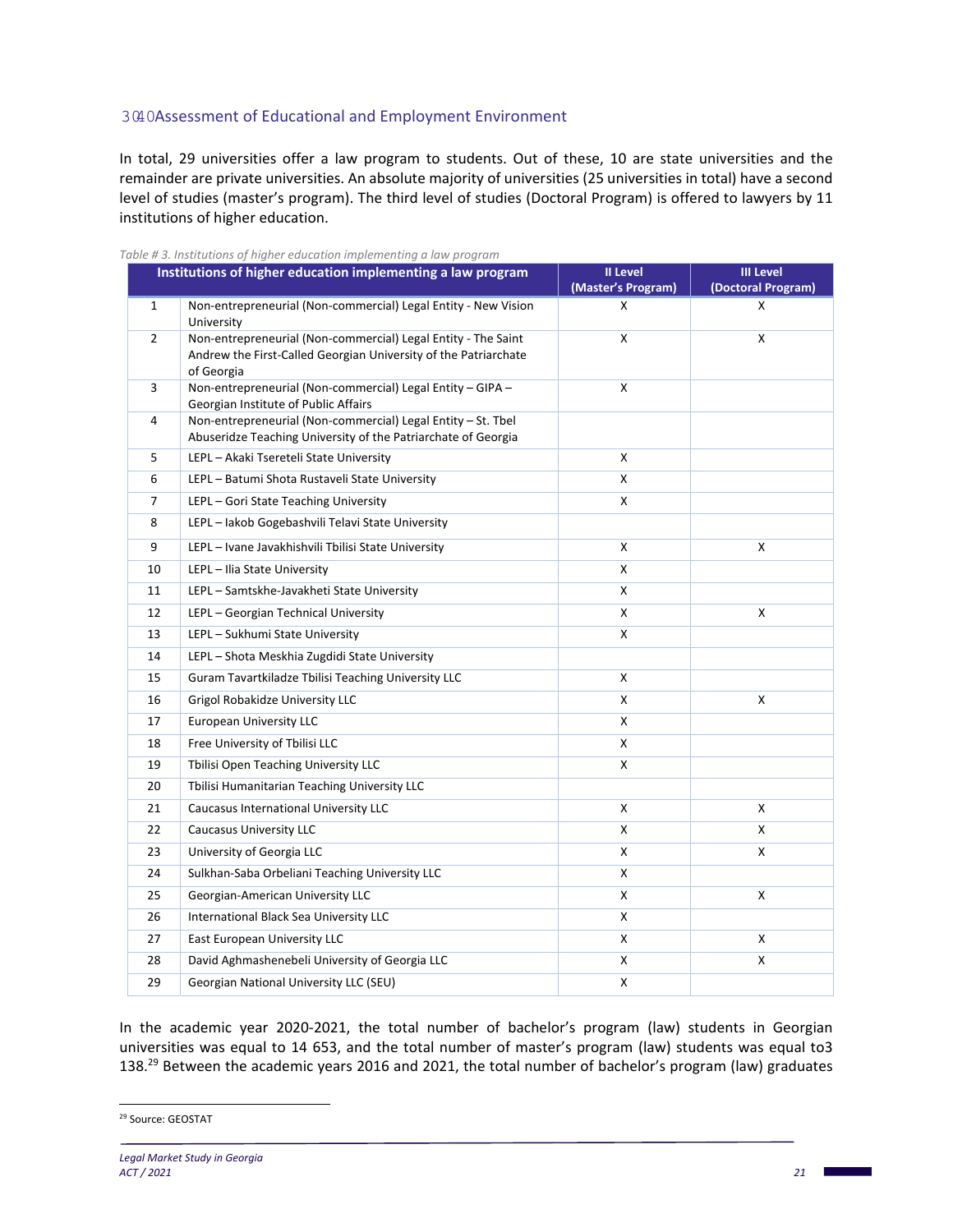was equal to 12 868, with the highest share (28.4%) graduating from Ivane Javakhishvili Tbilisi State University (TSU) (3 650 graduates in total). It is followed by Ilia State University, with 1 776 graduates over six years, which is 13.8% of the total number.<sup>30</sup>

|                | <b>NUMBER OF BACHELOR'S PROGRAM (LAW) GRADUATES</b>                                                                                         |      |                |                |                   |              |      |
|----------------|---------------------------------------------------------------------------------------------------------------------------------------------|------|----------------|----------------|-------------------|--------------|------|
| #              | Institution of higher education                                                                                                             |      |                |                | Degree awarded in |              |      |
|                |                                                                                                                                             | 2016 | 2017           | 2018           | 2019              | 2020         | 2021 |
| $\mathbf{1}$   | Non-entrepreneurial (Non-commercial) Legal Entity - New Vision<br>University                                                                |      |                | $\overline{7}$ | 6                 | 2            |      |
| $\overline{2}$ | Non-entrepreneurial (Non-commercial) Legal Entity - The Saint Andrew<br>the First-Called Georgian University of the Patriarchate of Georgia |      |                | 11             | 5                 | 47           | 32   |
| 3              | Non-entrepreneurial (Non-commercial) Legal Entity - GIPA - Georgian<br>Institute of Public Affairs                                          |      | 27             | 28             | 39                | 35           | 23   |
| 4              | Non-entrepreneurial (Non-commercial) Legal Entity - St. Tbel Abuseridze<br>Teaching University of the Patriarchate of Georgia               |      | 54             | 31             | 27                | 17           |      |
| 5              | LEPL - Akaki Tsereteli State University                                                                                                     | 67   | 106            | 76             | 90                | 82           | 96   |
| 6              | LEPL - Batumi Shota Rustaveli State University                                                                                              | 86   | 83             | 63             | 82                | 78           | 62   |
| 7              | LEPL - Gori State Teaching University                                                                                                       | 14   | 51             | 62             | 53                | 59           | 8    |
| 8              | LEPL - Ivane Javakhishvili Tbilisi State University                                                                                         | 486  | 626            | 608            | 646               | 683          | 601  |
| 9              | LEPL - Ilia State University                                                                                                                | 201  | 300            | 295            | 341               | 313          | 326  |
| 10             | LEPL - Samtskhe-Javakheti State University                                                                                                  | 17   | 45             | 31             | 32                | 41           | 33   |
| 11             | LEPL - Georgian Technical University                                                                                                        | 81   | 146            | 216            | 199               | 110          | 66   |
| 12             | LEPL - Sukhumi State University                                                                                                             | 52   | 77             | 74             | 63                | 72           | 70   |
| 13             | LEPL - Shota Meskhia Zugdidi State University                                                                                               |      |                | $\overline{2}$ | $\mathbf{1}$      | 5            | 11   |
| 14             | Guram Tavartkiladze Tbilisi Teaching University LLC                                                                                         | 33   | 91             | 74             | 96                | 83           | 40   |
| 15             | Grigol Robakidze University LLC                                                                                                             | 22   | 47             | 66             | 39                | 55           | 52   |
| 16             | European University LLC                                                                                                                     | 1    | 9              | 21             | 30                | 42           | 28   |
| 17             | Free University of Tbilisi LLC                                                                                                              | 20   | 26             | 38             | 33                | 28           | 4    |
| 18             | Tbilisi Open Teaching University LLC                                                                                                        | 25   | 47             | 26             | 35                | 27           | 17   |
| 19             | Tbilisi Humanitarian Teaching University LLC                                                                                                | 15   | 18             | 21             | 10                | 8            | 14   |
| 20             | Caucasus International University LLC                                                                                                       | 86   | 135            | 111            | 99                | 110          | 75   |
| 21             | Caucasus University LLC                                                                                                                     | 41   | 30             | 25             | 52                | 60           | 49   |
| 22             | University of Georgia LLC                                                                                                                   | 76   | 70             | 172            | 206               | 212          | 184  |
| 23             | Sulkhan-Saba Orbeliani Teaching University LLC                                                                                              | 17   | 63             | 52             | 86                | 60           | 59   |
| 24             | Georgian-American University LLC                                                                                                            | 47   | 42             | 23             | 25                | 36           | 21   |
| 25             | International Black Sea University LLC                                                                                                      | 39   | 38             | 36             | 39                | 35           | 5    |
| 26             | East European University LLC                                                                                                                | 16   | 39             | 49             | 28                | 26           | 21   |
| 27             | David Aghmashenebeli University of Georgia LLC                                                                                              | 21   | 29             | 9              | 13                | 10           | 8    |
| 28             | Georgian National University LLC (SEU)                                                                                                      |      | 14             | 28             | 51                | 90           | 102  |
| 29             | Higher Education Institute Millennium LLC31                                                                                                 |      | $\overline{2}$ | $\overline{2}$ | 60                | $\mathbf{1}$ |      |
| 30             | LEPL - lakob Gogebashvili Telavi State University                                                                                           |      |                |                |                   |              | 13   |
| Total          |                                                                                                                                             | 1463 | 2215           | 2257           | 2486              | 2427         | 2020 |

|  | Table #4. Number of bachelor's program (law) graduates in 2016-2021 |  |
|--|---------------------------------------------------------------------|--|
|  |                                                                     |  |

If we look at the number of graduates by year, no essential changes are observed, except a negative trend in 2021, which can be explained by the Pandemic and the financial crisis. The total number of graduates of the

 <sup>30</sup> Source: LEPL National Center for Educational Quality Enhancement;

<sup>&</sup>lt;sup>31</sup> Note: According to information provided by LEPL National Center for Educational Quality Enhancement, this university is not included in the list of institutions implementing Law Programs, however, its alumni are also included in the alumni statistics.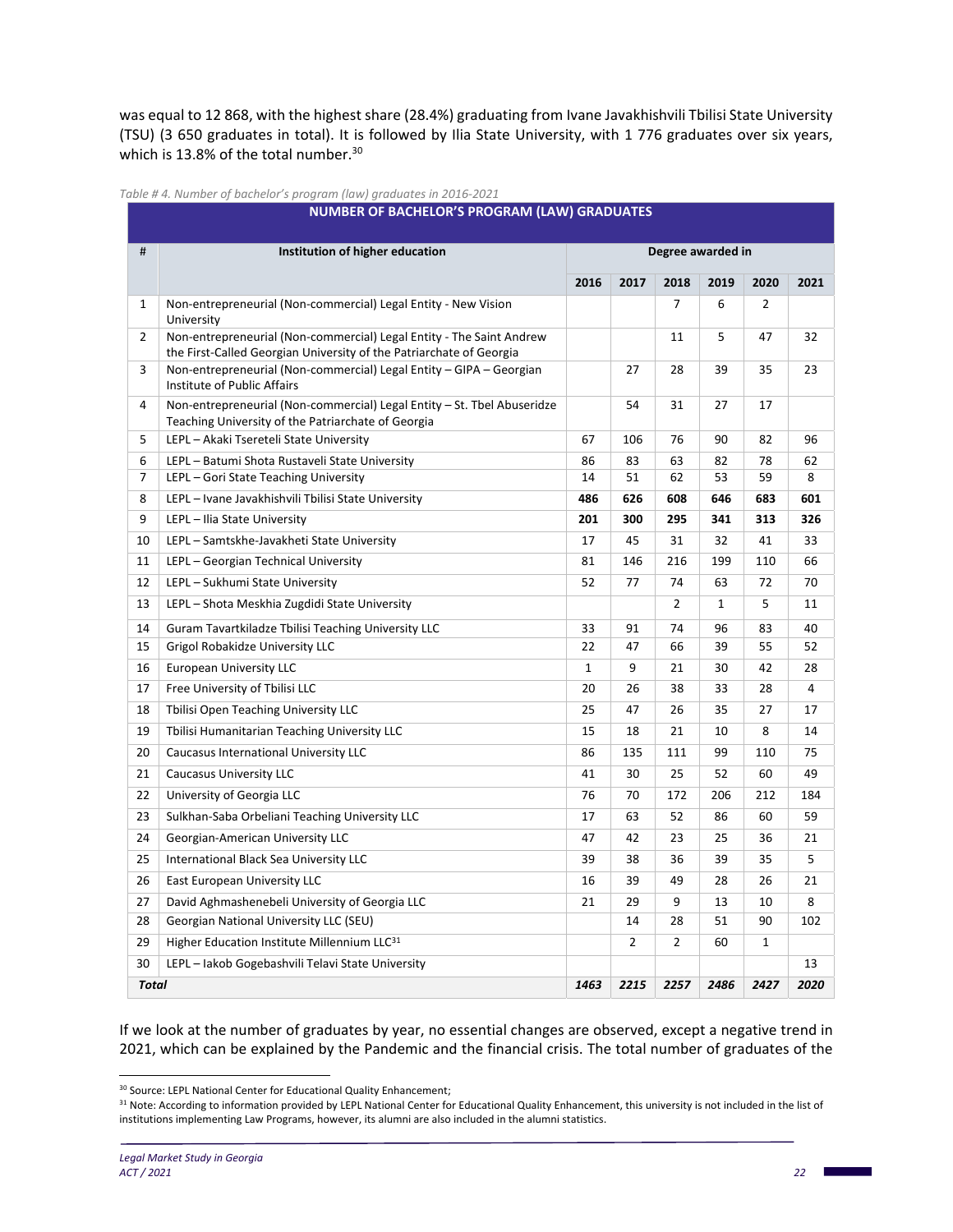second level of studies equaled to 5 017 M.A. degree holders from 2016‐2021. It should also be mentioned that their number does not change from year to year and at the same time, the highest share of M.A. graduates are from Tbilisi State University (25.1% of the total number – 1259 M.A. degree holders in total during 6 years). The second university with the highest total number of graduates from 2016‐2021 when compared to other universities is Georgian Technical University. The total number of master's program graduates during this period equaled 534, which is 11.0% of the total number. As for Ilia State University, where the number of bachelor's program graduates is lower than the number of graduates of Tbilisi State University, the number of M.A. degree holders equaled 489 over 6 years (9.7%), slightly exceeding the number of master's program graduates at Guram Tavartkiladze Tbilisi Teaching University in the same period (387 M.A. degree holders in total – 7.7%). It should also be mentioned that for Tbilisi State University and Georgian Technical University, as well as Guram Tavartkiladze Tbilisi Teaching University, the number of master's program graduates shows a negative trend during the last two years, for Ilia State University, the trend is positive (82 graduates in 2020, 116 graduates in 2021). Out of the above, reduction trend observed at Guram Tavartkiladze Tbilisi Teaching University on an annual basis is particularly noteworthy. For example, while in 2016 the number of master's program graduates at this university equaled to 120, in 2021 their number was 30. Reduction trend observed at the Georgian Technical University is particularly noteworthy (117 graduates in 2020, 35 graduates in 2021), which can also be related to the crisis caused by the Pandemic.

**NUMBER OF MASTER'S PROGRAM (LAW) GRADUATES**

| #              | Institution of higher education                                                                                                                |      |      | Degree awarded in |                |                |                |
|----------------|------------------------------------------------------------------------------------------------------------------------------------------------|------|------|-------------------|----------------|----------------|----------------|
|                |                                                                                                                                                | 2016 | 2017 | 2018              | 2019           | 2020           | 2021           |
| $\mathbf{1}$   | Non-entrepreneurial (Non-commercial) Legal Entity - New Vision<br>University                                                                   | 10   | 9    | 16                | 17             | 26             |                |
| $\overline{2}$ | Non-entrepreneurial (Non-commercial) Legal Entity - The Saint<br>Andrew the First-Called Georgian University of the Patriarchate<br>of Georgia |      |      |                   | 6              | 4              | 5              |
| 3              | Non-entrepreneurial (Non-commercial) Legal Entity - GIPA - Georgian<br>Institute of Public Affairs                                             | 18   | 12   | 9                 | 12             | 14             | $\overline{7}$ |
| 4              | LEPL - Akaki Tsereteli State University                                                                                                        | 40   | 25   | 28                | 24             | 24             | 4              |
| 5              | LEPL - Batumi Shota Rustaveli State University                                                                                                 | 23   | 24   | 33                | 25             | 24             | 31             |
| 6              | LEPL - Gori State Teaching University                                                                                                          | 21   | 7    | $\overline{7}$    | 25             | 13             | 11             |
| $\overline{7}$ | LEPL - Ivane Javakhishvili Tbilisi State University                                                                                            | 191  | 208  | 161               | 230            | 270            | 199            |
| 8              | LEPL - Ilia State University                                                                                                                   | 60   | 63   | 66                | 102            | 82             | 116            |
| 9              | LEPL - Samtskhe-Javakheti State University                                                                                                     | 12   | 15   | 8                 | 8              | 6              | 10             |
| 10             | LEPL - Georgian Technical University                                                                                                           | 50   | 107  | 139               | 96             | 107            | 35             |
| 11             | LEPL - Sukhumi State University                                                                                                                | 31   | 29   | 17                | 27             | 25             |                |
| 12             | Guram Tavartkiladze Tbilisi Teaching University LLC                                                                                            | 120  | 74   | 77                | 41             | 45             | 30             |
| 13             | Grigol Robakidze University LLC                                                                                                                | 37   | 41   | 29                | 29             | 38             | 27             |
| 14             | European University LLC                                                                                                                        |      | 1    |                   | $\overline{2}$ | $\overline{2}$ |                |
| 15             | Free University of Tbilisi LLC                                                                                                                 |      |      | 1                 | 12             | 8              |                |
| 16             | Tbilisi Open Teaching University LLC                                                                                                           | 14   | 19   | 8                 | 10             | 21             | 12             |
| 17             | Caucasus International University LLC                                                                                                          | 18   | 16   | 31                | 35             | 20             | 39             |
| 18             | Caucasus University LLC                                                                                                                        | 47   | 31   | 22                | 23             | 20             | 28             |
| 19             | University of Georgia LLC                                                                                                                      | 46   | 52   | 42                | 23             | 31             | 52             |
| 20             | Sulkhan-Saba Orbeliani Teaching University LLC                                                                                                 | 34   | 17   | 23                | 22             | 23             | 33             |
| 21             | Georgian-American University LLC                                                                                                               | 36   | 32   | 27                | 17             | 12             | 13             |
| 22             | International Black Sea University LLC                                                                                                         |      | 3    | 8                 | 3              |                |                |

#### *Table# 5. Number of master's program graduates in 2016‐2021*

#### *Legal Market Study in Georgia*   $ACT / 2021$  23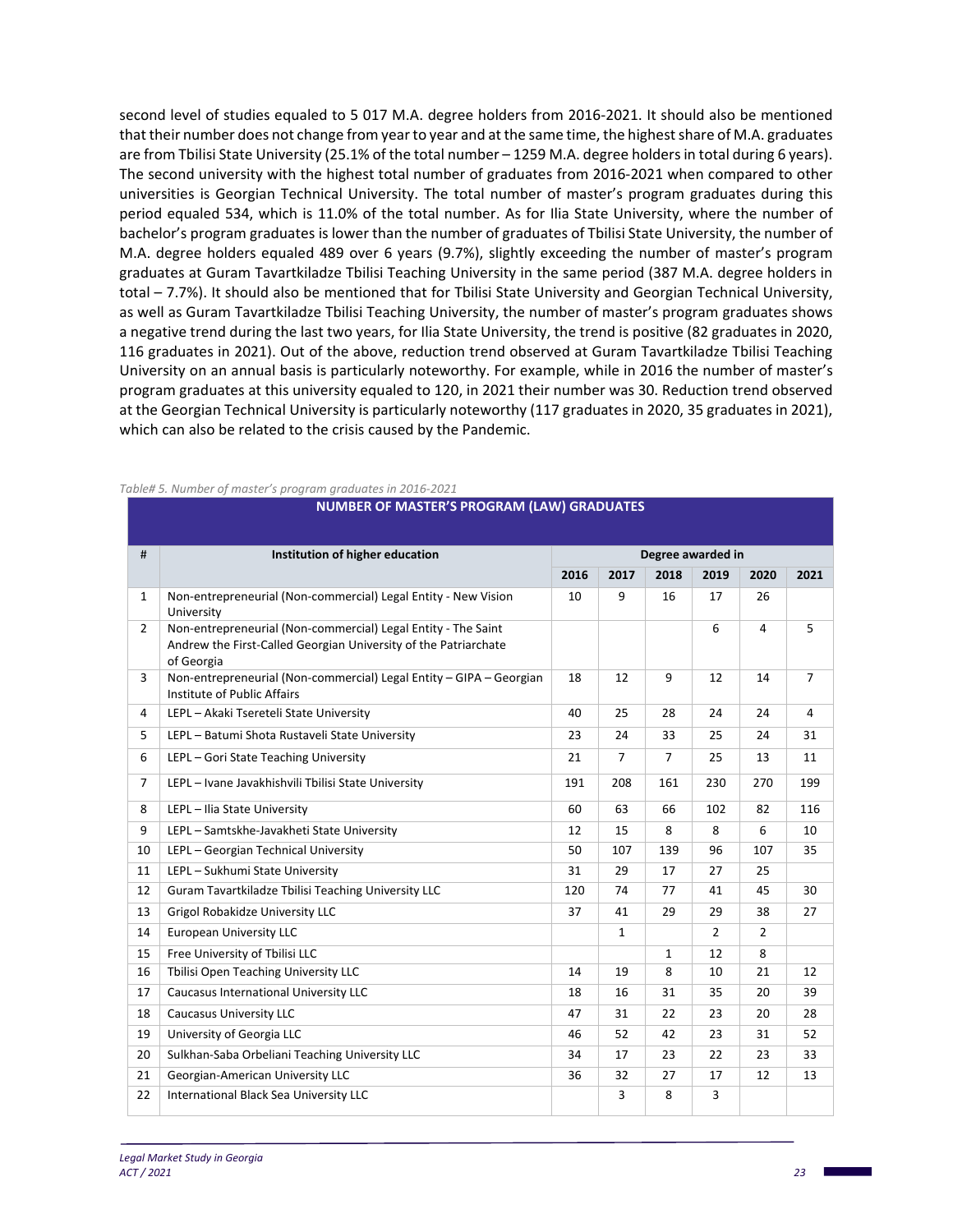| 23    | East European University LLC                   | 40  | 42  | 34  | 26  | 27  | 32  |
|-------|------------------------------------------------|-----|-----|-----|-----|-----|-----|
| 24    | David Aghmashenebeli University of Georgia LLC | 33  | 48  | 28  | 30  |     |     |
| 25    | Georgian National University LLC (SEU)         |     |     |     |     | 14  |     |
| Total |                                                | 881 | 875 | 825 | 872 | 862 | 702 |

As for doctoral programs, during the last six years, a PhD in law was awarded to 102 lawyers in total. Most are graduates of Ivane Javakhishvili Tbilisi State University (69 PhDs in total ‐ 67.6%).

*Table# 6. Number of doctoral program graduates in 2016‐2021* 

|                | <b>NUMBER OF DOCTORAL PROGRAM (LAW) GRADUATES</b>                                                                                              |              |                |                |                   |                |              |
|----------------|------------------------------------------------------------------------------------------------------------------------------------------------|--------------|----------------|----------------|-------------------|----------------|--------------|
| #              | Institution of higher education                                                                                                                |              |                |                | Degree awarded in |                |              |
|                |                                                                                                                                                | 2016         | 2017           | 2018           | 2019              | 2020           | 2021         |
| $\mathbf{1}$   | Non-entrepreneurial (Non-commercial) Legal Entity - New Vision<br>University                                                                   |              |                |                | 1                 |                |              |
| $\overline{2}$ | Non-entrepreneurial (Non-commercial) Legal Entity - The Saint<br>Andrew the First-Called Georgian University of the Patriarchate<br>of Georgia | 3            |                |                |                   |                |              |
| 3              | LEPL - Ivane Javakhishvili Tbilisi State University                                                                                            | 13           | 15             | 12             | 8                 | 10             | 11           |
| 4              | LEPL - Georgian Technical University                                                                                                           | 4            |                |                |                   |                |              |
| 5              | Grigol Robakidze University LLC                                                                                                                | 3            | $\mathbf{1}$   |                |                   |                |              |
| 6              | Caucasus International University LLC                                                                                                          |              |                | 1              | $\overline{2}$    | $\overline{2}$ |              |
| 7              | Caucasus University LLC                                                                                                                        |              |                | $\overline{2}$ |                   |                |              |
| 8              | University of Georgia LLC                                                                                                                      | 1            |                | $\mathbf{1}$   |                   | 1              |              |
| 9              | Georgian-American University LLC                                                                                                               | $\mathbf{1}$ | $\overline{2}$ | $\mathbf{1}$   | $\mathbf{1}$      | 1              | 1            |
| 10             | East European University LLC                                                                                                                   |              |                |                | 2                 |                | $\mathbf{1}$ |
| 11             | David Aghmashenebeli University of Georgia LLC                                                                                                 |              | $\mathbf{1}$   |                |                   |                |              |
| Total          |                                                                                                                                                | 25           | 19             | 17             | 14                | 14             | 13           |

If we look at the data of internships announced by the state internship program from 2016 through June 2021, internships were announced cumulatively for 10 129 positions in the country during this period.<sup>32</sup> Out of these, the greatest number of lawyers had an opportunity to complete an internship in 2016 (1 947 positions), and the lowest number – in 2020, which can be explained by the Pandemic. We should also consider that the data of 2021 show results for only six months. Considering the Covid‐19 Pandemic, there is a high probability that the number of internships in 2021 will not significantly differ from the year 2020.

If we look at the data by regions, 41.4% of internships were announced in the capital city (4 193 in total). According to the total number of internships announced by the state internship program from 2016, Samegrelo‐Zemo Svaneti region ranks second, where 8.7% of the total number internships were announced (882 in total). This region is followed by Kvemo Kartli (802 in total ‐ 7.9%) and Adjara (796 in total ‐ 7.9%). The lowest opportunity to complete an internship within the framework of the state program was in Guria, where only 173 internships were announced from 2016.

 $\overline{a}$ 32 Source: Civil Service Bureau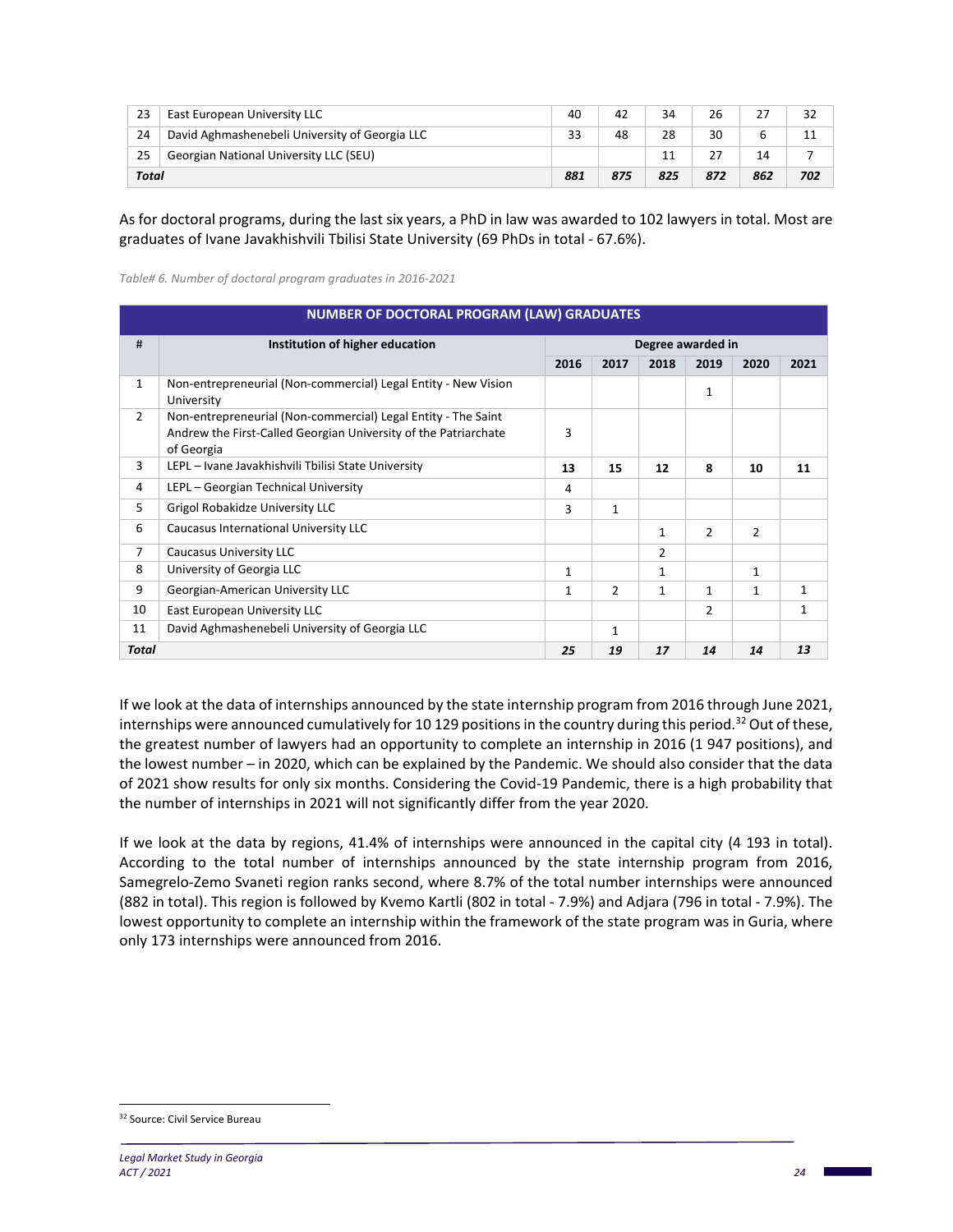*Table # 6. Internships announced by the state internship program by regions and years* 

| Year         | <b>Adjara</b> | Guria          | Tbilisi | <b>Imereti</b> | Kakheti | Mtskheta-Mtianeti | and Kvemo Svaneti<br>Racha-Lechkhmi | Samegrelo and<br>Svaneti<br>Zemo | Samtskhe-<br><b>Javakheti</b> | Kartli<br>Kvemo | Shida Kartli | <b>Total</b> |
|--------------|---------------|----------------|---------|----------------|---------|-------------------|-------------------------------------|----------------------------------|-------------------------------|-----------------|--------------|--------------|
| 2016         | 137           | 41             | 787     | 225            | 126     | 57                | 40                                  | 183                              | 96                            | 169             | 86           | 1947         |
| 2017         | 113           | 35             | 585     | 205            | 104     | 68                | 39                                  | 132                              | 84                            | 159             | 85           | 1609         |
| 2018         | 151           | 24             | 561     | 225            | 104     | 68                | 42                                  | 156                              | 84                            | 154             | 68           | 1637         |
| 2019         | 109           | 21             | 442     | 205            | 67      | 54                | 36                                  | 114                              | 70                            | 100             | 53           | 1271         |
| 2020         | 70            | $\overline{7}$ | 257     | 95             | 41      | 20                | 15                                  | 65                               | 44                            | 63              | 33           | 710          |
| 2021         | 29            | 3              | 49      | 44             | 23      | $\overline{7}$    | $\overline{7}$                      | 41                               | 25                            | 33              | 10           | 271          |
| <b>Total</b> | 796           | 173            | 4193    | 1226           | 600     | 328               | 215                                 | 882                              | 490                           | 802             | 424          | 10129        |

If we compare the number of internships announced by the state program and the number of bachelor's program graduates, assuming that a large number of students may be doing an internship in their final year of studies, a growing trend in the number of graduates is observed simultaneously with a reduction in the number of internships announced by the state program.<sup>33</sup> Certainly, the pandemic reality made it impossible to announce a large part of internships, and this fact should be taken into account for the year 2020.

| Table #7. Number of bachelor's program graduates and internships announced by the state internship program from 2016-2020 |
|---------------------------------------------------------------------------------------------------------------------------|
|---------------------------------------------------------------------------------------------------------------------------|

| 2016                                                            | 2017 | 2018 | 2019 | 2020 |  |  |  |
|-----------------------------------------------------------------|------|------|------|------|--|--|--|
| <b>Number of Bachelor's Program Graduates</b>                   |      |      |      |      |  |  |  |
| 1463                                                            | 2215 | 2257 | 2486 | 2427 |  |  |  |
| Number of internships announced by the state internship program |      |      |      |      |  |  |  |
| 1947                                                            | 1609 | 1637 | 1271 | 710  |  |  |  |

It should be mentioned that the data allows us to conclude that internships were available for a large part of graduates. At the same time, though statistical data about internships announced in the private sector in the same period are not available, assuming that a certain number of internships was also available in private companies and international or non‐governmental organizations, it should follow that the number of internships annually is actually higher than the amount offered by the state program to students and graduates.

The reality allows for a more optimistic conclusion in terms of regions. In particular, if we consider the number of bachelor's program graduates, as well as the number of internships announced by the state program in regions where the state university is located in the regional center, the number of internships announced everywhere should exceed the number of graduates. Certainly, a significant factor here is that internships cover the entire region and not only the regional center. At the same time, it is noteworthy that students not only from the regional center but also from municipalities of a specific region and even from other regions study in regional universities.

*Table # 8. Number of bachelor's program graduates and number of internships announced by the state program in 2016‐2020 by state universities in regions which implement a law program*

|                                                | 2016 | 2017 | 2018 | 2019 | 2020 |
|------------------------------------------------|------|------|------|------|------|
| <b>Number of Bachelor's Program Graduates</b>  |      |      |      |      |      |
| LEPL - Akaki Tsereteli State University        | 67   | 106  | 76   | 90   | 82   |
| LEPL - Batumi Shota Rustaveli State University | 86   | 83   | 63   | 82   | 78   |
| LEPL - Gori State Teaching University          | 14   | 51   | 62   | 53   | 59   |
| LEPL - Samtskhe-Javakheti State University     | 17   | 45   | 31   | 32   | 41   |

<sup>33</sup> Source: Civil Service Bureau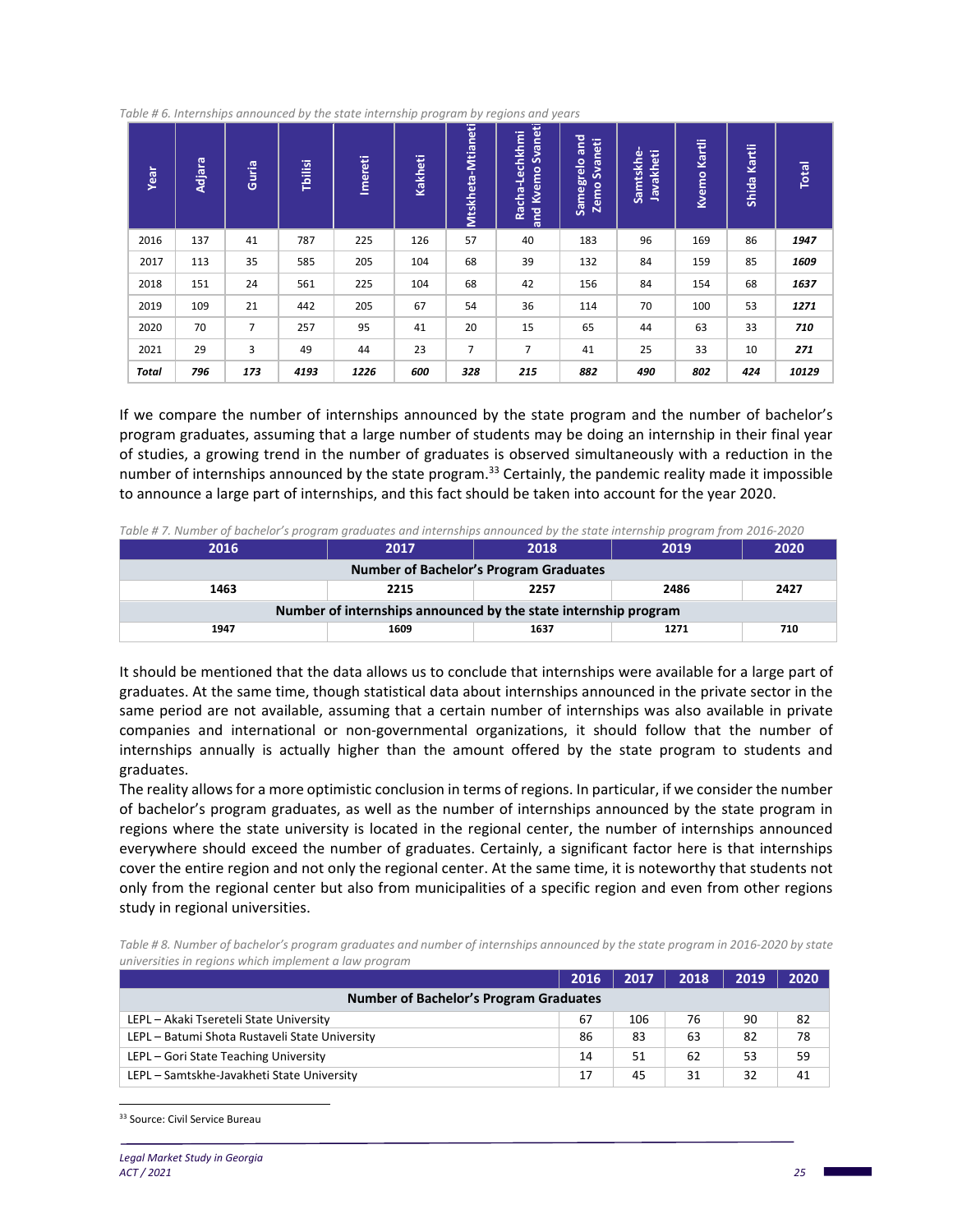| LEPL - Batumi Shota Rustaveli State University                  |     |     |     |     |    |  |  |
|-----------------------------------------------------------------|-----|-----|-----|-----|----|--|--|
| Number of internships announced by the state internship program |     |     |     |     |    |  |  |
| Imereti                                                         | 225 | 205 | 225 | 205 | 95 |  |  |
| Adjara                                                          | 137 | 113 | 151 | 109 | 70 |  |  |
| Shida Kartli                                                    | 86  | 85  | 68  | 53  | 33 |  |  |
| Samtskhe-Javakheti                                              | 96  | 84  | 84  | 70  | 44 |  |  |
| Samegrelo-Zemo Svaneti                                          | 183 | 132 | 156 | 114 | 65 |  |  |

As for the agencies/organizations where the greatest number of internships were announced, Departments of Common Courts under the Supreme Council of the Ministry of Justice are the leaders. The total number of internships announced by the state program from 2016 until July 2021 equals 1 357, making 13.4% of the internships announced by the state program during this time. LEPL Public Service Hall ranks second, with 818 announced internships. The third place by the number of announced internships is held by LEPL Revenue Service (538 internships in total).

It should also be mentioned that by region, the greatest number of internships is announced almost everywhere by Civil or District Departments of Common Courts under the Supreme Council of the Ministry of Justice. In Tbilisi, LEPL Revenue Service ranks second (326 internships in total), followed by LEPL Public Service Hall (218 internships in total).

*Table # 9. Agencies/organizations where the highest number of internships were announced by the state program in the period from 2016 through June 2021* 

| Agency/organization                                                                                          | Adjara | Guria | <b>Tbilisi</b> | <b>Imereti</b> | Kakheti | Mtskheta-Mtianeti | Racha-Lechkhmi and<br><b>Kvemo Svaneti</b> | <b>Zemo</b><br>Samegrelo and<br><b>Svaneti</b> | Javakheti<br>Samtskhe- | Kartli<br>Kvemo | Shida Kartli | <b>Total</b> |
|--------------------------------------------------------------------------------------------------------------|--------|-------|----------------|----------------|---------|-------------------|--------------------------------------------|------------------------------------------------|------------------------|-----------------|--------------|--------------|
| LEPL Department of Common Courts (civil/district)<br>under the Supreme Council of the Ministry of<br>Justice | 33     | 21    | 443            | 215            | 72      | 64                | 35                                         | 144                                            | 86                     | 181             | 63           | 1357         |
| LEPL "Public Service Hall"                                                                                   | 85     | 21    | 218            | 76             | 78      | 38                | 15                                         | 99                                             | 52                     | 102             | 34           | 818          |
| LEPL "Revenue Service"                                                                                       | 73     |       | 326            | 9              | 9       | 1                 |                                            | 84                                             | 12                     | 13              | 11           | 538          |
| LEPL "Social Service Agency"                                                                                 | 19     | 12    | 98             | 35             | 30      | 19                | 16                                         | 27                                             | 19                     | 35              | 20           | 330          |
| LEPL "Public Services Development Agency"                                                                    | 16     | 10    | 105            | 40             | 22      | 12                | 10                                         | 32                                             | 13                     | 28              | 8            | 296          |

The data available to us does not provide accurate information about the index of employment for graduates of universities from 2016‐2021. Moreover, it is difficult to discuss employment by profession. In addition to the fact that this information is not public in most cases, information received from universities does not allow us to conclude that career support services possess regular and organized information about the employment status of graduates. The fact that information about the employment of graduates is mostly inconsistent in the target universities selected within the framework of the research is evidenced by interviews. For state universities with several hundred graduates, maintaining such statistics is assessed as a separate challenge. However, this is not the case for all universities. For example, according to information shared by Ivane Javakhishvili Tbilisi State University, the statistics for students/graduates (2016-2021) is as follows: the employment index is 73% among bachelor's program graduates, 87% among master's program graduates, and 96% among doctoral program graduates. A majority of bachelor's (62%) and master's (79%) degree holders are employed in their profession. A total of 73% of bachelor's and 54% of master's degree holders are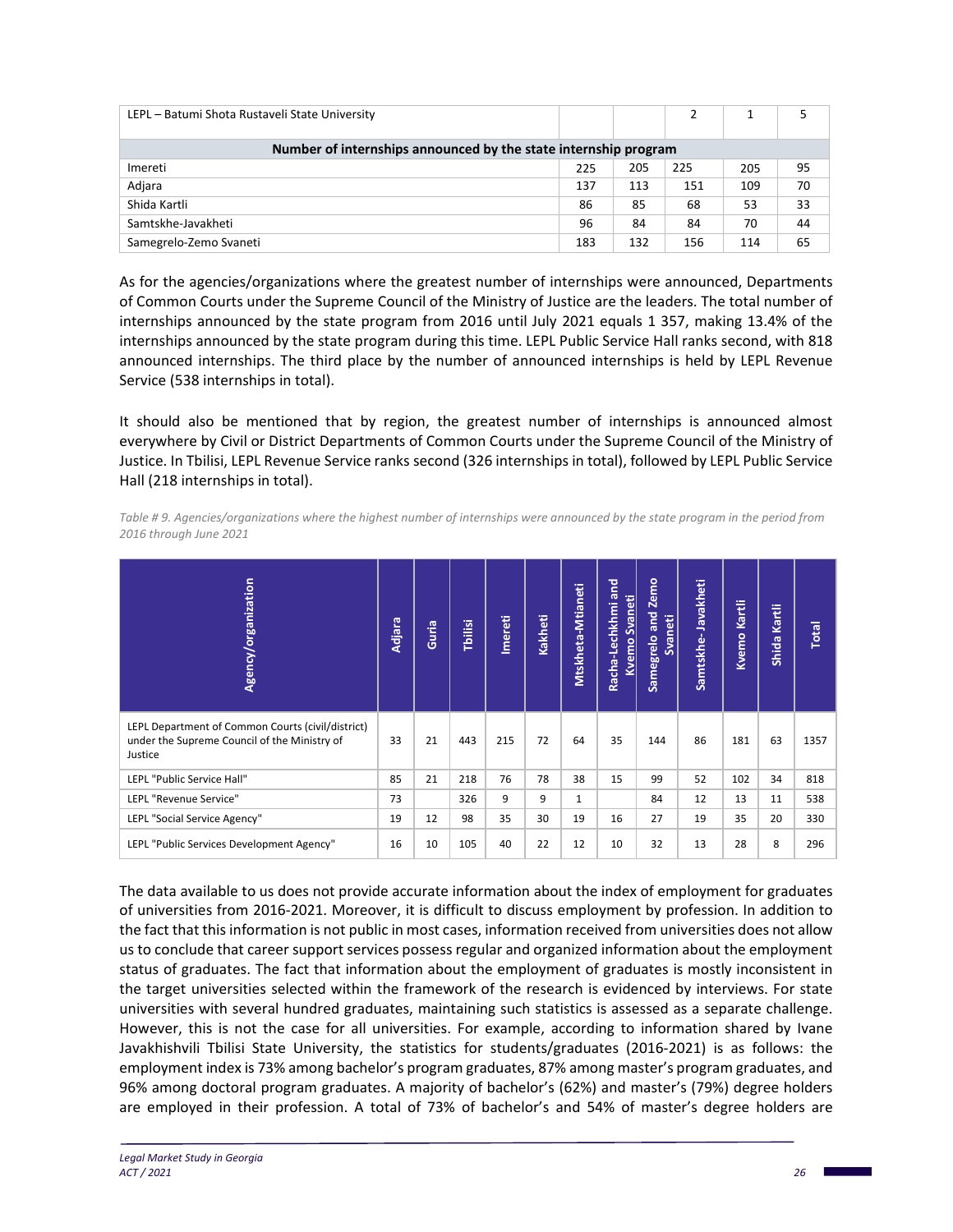employed in the public sector. An absolute majority of graduates from a doctoral program are employed in their profession (98%), and a vast majority are employed in public institutions (89%).<sup>34</sup>

Vacancies announced for the position of a lawyer in public agencies and published on the website of the Civil Service Bureau - www.hr.gov.ge, totaled 534 in 2016, and increased in the period leading up to 2020. The number of vacancies announced last year equaled 529, and up to July 2021, it equaled 346. The reality caused by the Pandemic and the fact that only six months of data is shown for the current year should be considered.

A vast majority of these vacancies are announced in Tbilisi, and most vacancies were announced at Tbilisi City Court. The number of vacancies announced at this court from 2016 to July 2021 equaled 901, which is 18.8% of the total number of announced vacancies.

| 534  |
|------|
| 1194 |
| 1178 |
| 1019 |
| 529  |
| 346  |
| 4800 |
|      |

*Table # 10. Number of vacancies announced at public agencies in 2016‐2021 (January‐June)* 

The number of vacancies announced by the private sector for lawyers in the same period is not available. However, if we look at the results of the "Enterprise Skills Survey" conducted in 2020, a majority of vacancies published by the private employment agency HR.GE in 2019 are announced for persons employed in the field of service and sales  $(25%)$ .<sup>35</sup> There is also high demand for technicians  $(22%)$ , specialists  $(17%)$ , and office assistant personnel (16%). According to the research, for the group of specialists, specialists of law, the social and cultural sphere, and lawyers are the most in‐demand category. A total of 307 vacancies were announced for lawyers in 2019. However, additional information about the share of vacancies announced for entry‐level lawyers is not available.

The "Research of Legal Market in Georgia" conducted in 2016 specified that the number of vacancies announced for the position of a lawyer by the employment portal www.jobs.ge in 2015 equaled 620, and in 2014 the total was 500. $36$  It is also mentioned in the research that the respective information on www.hr.com.ge (currently, HR.GE) is scarce. Despite the fact that it is impossible to compare the 2020 research results with the same or another employment portal, one thing is clear: the portal that was less popular in 2016 is a private employment agency today and there is a high probability that private organizations use its services to disseminate information about vacancies.

If we look at the vacancies announced by employers such as the Prosecution Office of Georgia, it should be mentioned that according to data from the National Bureau of Public Service, the Office announced 182 vacancies in total from 2016 to July 2021. No vacancy was announced either in 2016 or in 2020.37 At the same time, it should be mentioned that the data does not provide information about the number of vacancies for entry‐level lawyers. A total of 161 lawyers completed an internship at the Prosecution Office of Georgia from 2016-2021, and 92 of them were appointed to a vacant position.<sup>38</sup>

<sup>34</sup> Source: Ivane Javakhishvili Tbilisi State University

<sup>&</sup>lt;sup>35</sup> Enterprise Skills Survey, 2020. Ministry of Economy and Sustainable Development of Georgia

<sup>&</sup>lt;sup>36</sup> Research of Legal Market in Georgia. 2016. USAID and Promoting Rule of Law in Georgia Activity (EWMI-PROLoG)

<sup>&</sup>lt;sup>37</sup> Source: Civil Service Bureau

<sup>38</sup> Source: Prosecution Office of Georgia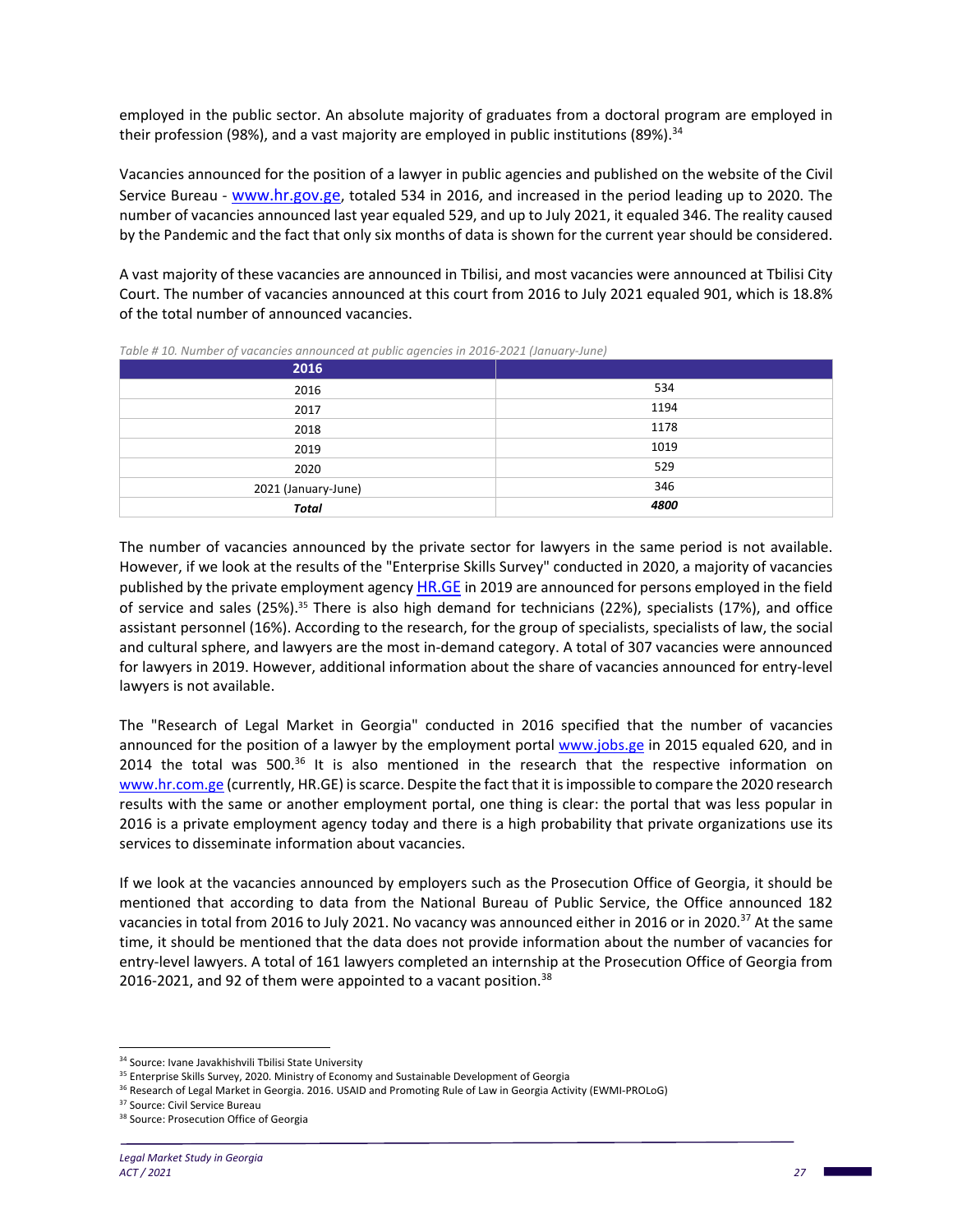|           | Internship completed | Appointed to a vacant position |  |  |  |  |
|-----------|----------------------|--------------------------------|--|--|--|--|
| 2016      | 62                   | 32                             |  |  |  |  |
| 2017-2018 | 62                   |                                |  |  |  |  |
| 2019-2020 | 37                   | 29                             |  |  |  |  |
| Total     | 161                  | 92                             |  |  |  |  |

*Table # 11. Number of interns and interns appointed to vacant positions at the Prosecution Office of Georgia from 2016‐2020* 

Interestingly, according to the results of the research conducted in 2016 ("Research of Legal Market in Georgia"), in terms of the remuneration of entry‐level lawyers, it was noted that there was a difference not between the public and the private sectors in general, but in the private sector, by the specific type of organization. For example, while the minimum average monthly salary of an entry-level lawyer in a state agency was 755 GEL and the maximum average monthly salary was 911, in the private sector the highest minimum average monthly salary was observed in financial institutions and was slightly lower than the remuneration at state agencies. According to the research conducted in 2016, the minimum average monthly salary in financial institutions equaled 703 GEL, and the maximum average monthly salary equaled 873 GEL. At the same time, the minimum average monthly salary at law firms was significantly lower than the minimum average monthly salary at state agencies (461 GEL and 755 GEL, respectively).<sup>39</sup>

Though recent data about vacancies and/or employment of lawyers in the private sector is not available, based on the results of our research we can assume that the private sector is rather attractive for lawyers, due to a relatively higher remuneration compared to the public sector. Exact data about the remuneration of lawyers is not available, however, if we consider the data of the National Statistics Office of Georgia (2019) about the average monthly nominal salary of persons employed in the public and non‐public sectors, the reality is in favor of the non-public sector, which also applies to lawyers. In particular, according to the 2019 data, the average monthly salary of persons employed in the public sector equaled 973.7 GEL and in the non-public sector it equaled 1211.1 GEL.<sup>40</sup>

The available data does not allow us to compare or analyze remuneration for lawyers in general, or for entry‐ level lawyers in the private or public sectors. According to one of the discourses of this research, the main appeal of the private sector is associated with higher remuneration. At the same time, the index of passing the Bar Exam may indirectly serve as proof that employment in the private sector is attractive for lawyers.

The fact that readiness for Bar Exams is increasing annually is evidenced by the number of lawyers registered for the Bar Exam between 2016 to July, 2021. The total number of lawyers registered for Bar Exams in the specified period equaled 6 155.<sup>41</sup> In total, 43.4% passed the exam (2 672 in total). If we compare this data to the data prior to the year 2016, the assumption is that demand for lawyers will become stronger. For example, while Bar Exams were passed by 93 lawyers in 2013, in 2014 this number reached 213, and in 2015 it equaled 290.<sup>42</sup> This trend is increasing more and more each year.

| $[J$ unuury $-J$ unc $J$ | Registered | Exams passed by |
|--------------------------|------------|-----------------|
| 2016                     | 752        | 354             |
| 2017                     | 930        | 453             |
| 2018                     | 1077       | 481             |
| 2019                     | 997        | 557             |
| 2020                     | 1368       | 661             |

*Table # 12. Number of lawyers registered for the Bar Exam and the number of lawyers who passed the exam from 2016‐2021 (January –June)*

 $\overline{a}$ <sup>39</sup> Research of Legal Market in Georgia. 2016. USAID and Promoting Rule of Law in Georgia Activity (EWMI-PROLoG)

<sup>40</sup> Source: GEOSTAT

<sup>41</sup> Source: Georgian Bar Association

<sup>42</sup> Research of Legal Market in Georgia. 2016. USAID and Promoting Rule of Law in Georgia Activity (EWMI‐PROLoG)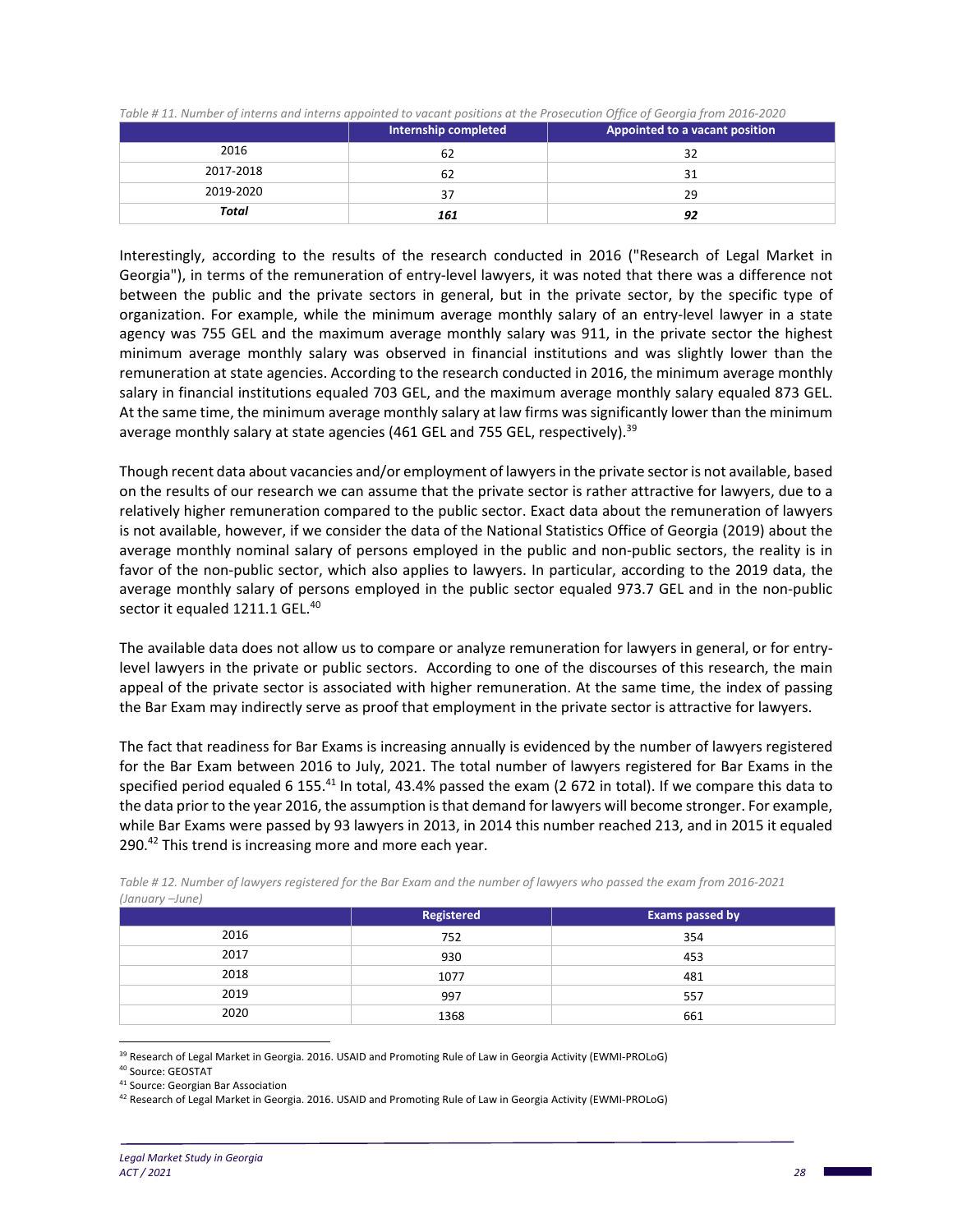| - - -<br>202 | ∸∽∽ | -<br>⊥br       |
|--------------|-----|----------------|
| Total        | --  | . <b>. .</b> . |

It should be mentioned that the data for the year 2021 only covers the period through July, therefore, it only reflects data for one cohort, and does not allow us to say that the index of taking the exam has decreased. At the same time, it should be emphasized that the trend of registering and taking the exam confirms the fact that more and more people are taking the Bar Exam. As for universities, graduates of both Georgian and foreign universities are among those who pass the Bar Exam successfully, however, the highest share is from Tbilisi State University. This can be explained by the largest number of graduates from this university.

It should be considered that those who take the Bar Exam or complete an internship at the Prosecution Office of Georgia includes those who were awarded the qualification of a lawyer not only several years ago, but a long time ago. Thus, it is difficult to talk about a direct link between an institution of higher education and completing an internship successfully or passing the Bar Exam. At the same time, if we rely on the results of the above research on compliance with the achieved level of education and skills, as well as compliance with employer qualifications, we should take into account that direct links between the achieved level of education and employment should not be sought.

# **2. Research Results**

# 4080 Labor Market Requirements for Entry-level Lawyers

As research of the legal market primarily aims to identify the difference between employer demands and the knowledge and qualification of lawyers, the main issue is the requirements that are set by the legal labor market. It is also important to find out how these requirements are assessed by employers, as well as entry‐ level lawyers and institutions of higher education.

According to the research results, private employers hiring entry‐level lawyers mainly for employment is a common practice. The private companies participating in the research cooperate with entry-level lawyers in various forms at least once a year, and name this practice as one of the effective ways for mitigating the problem of finding new human resources and the frequent outflow of human resources. Despite this practice, *no private company participating in the research has standardized processes and mechanisms for internships or hiring entry‐level lawyers.* Companies mostly rely on resume screening, interviews and testing. It should be mentioned that an interview is a necessary, though insufficient component for employers when recruiting an intern or a lawyer.

Entry‐level lawyers, based on their experience and knowledge, perform assisting activities in companies under the direct supervision of managers and mentors. The list of activities designed for entry-level lawyers are mostly similar across all private companies participating in the research, and mainly implies the following activities: judiciary practice studies, administrative activities, technical activities, notary relations, document notarization, and relations with state authorities during the registration of documents in the Register.

It should be emphasized that the main qualification requirements of private employers for the selection of entry‐level lawyers are similar and include the several directions listed below:

- $\rightarrow$  Higher education (mostly bachelor's degree);
- $\rightarrow$  Knowledge of Georgian legislation;
- $\rightarrow$  Knowledge of English language;
- $\rightarrow$  Practical experience;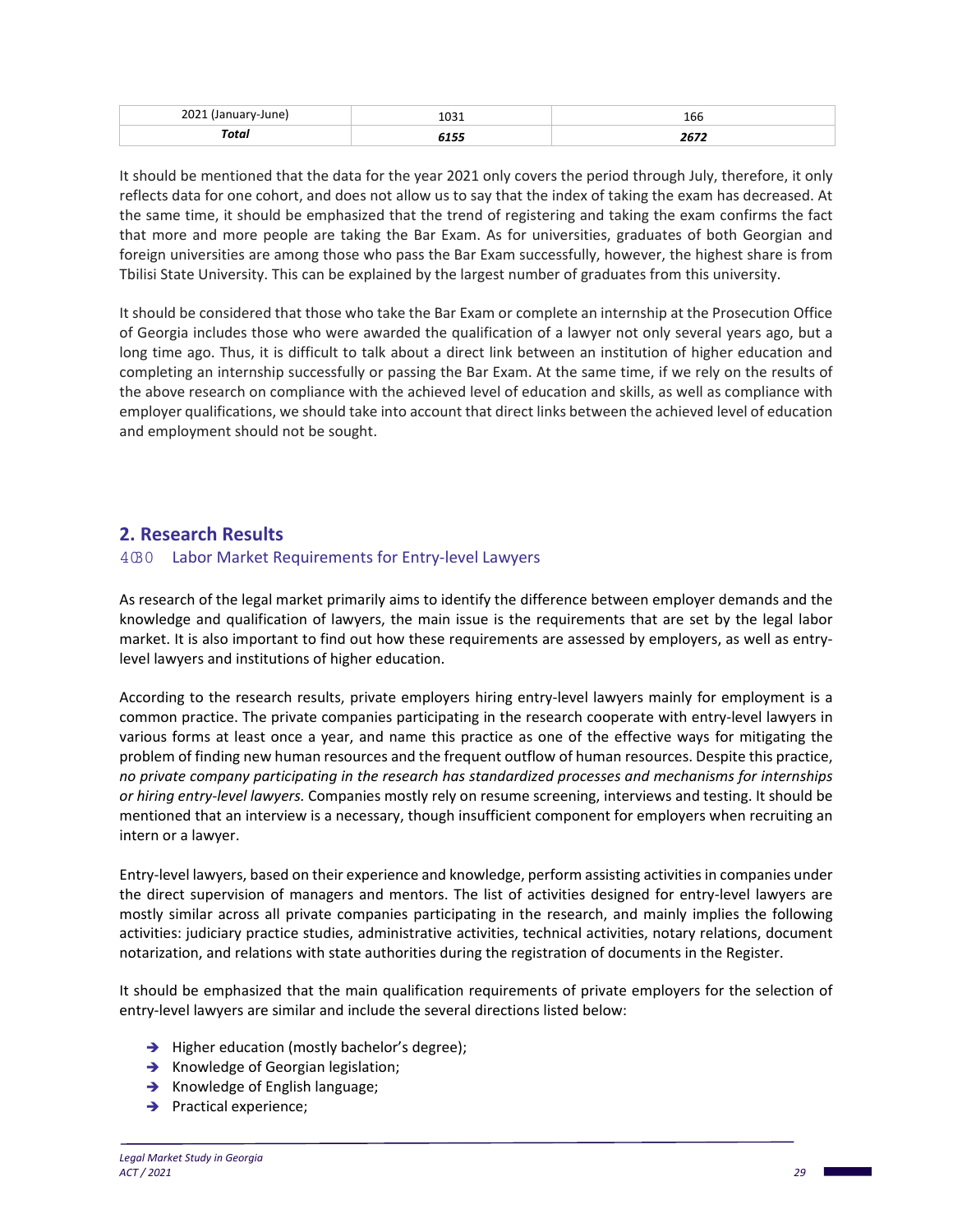- $\rightarrow$  Participation in various professional activities (for example, mock trials);
- $\rightarrow$  Communication, writing and analytical thinking skills.

Out of the above knowledge and skills, mostly *thorough knowledge of law principles* and a *bachelor's diploma,*  as well as *having practical experience* and in some cases, *knowledge of English language* are identified as decisive factors. Naturally, the latter is particularly important for companies with activities not solely limited to Georgia and/or Georgian clients.

Employment in private companies allows entry‐level lawyers to obtain various benefits. Professional (for example, on human rights) and general trainings (for example, on leadership and communication), opportunities for gathering and sharing knowledge, as well as gaining and extending practical experience are among the benefits that represent a precondition of launching a successful career for entry-level lawyers. Interestingly, in addition to the above benefits, a major part of private companies participating in the research offer additional symbolic remuneration to interns.

As for the public sector, several main qualification requirements named by employers were identified:

- $\rightarrow$  Higher education (bachelor's degree);
- $\rightarrow$  Knowledge of legislation governing the respective public sector;
- → Soft skills, such as communication skills, teamwork, detail-oriented, problem-solving skills;
- $\rightarrow$  Motivation; and
- $\rightarrow$  Digital competencies.

It should be mentioned that these requirements are set for both entry-level lawyers and interns (except for those holding a bachelor's degree, as internships are done mainly by students). Employers from the public sector paid particular attention to the importance to *knowledge of legislation governing the respective public sector* by candidates, as well as to the level of motivation of young people. In connection with knowledge of legislation governing the respective public sector, it should be mentioned that it was the main qualification requirement named by majority of employers within the framework of the research of the legal labor market in 2016. According to 80% of the interviewed organizations, it was the most important criteria used for the selection of an entry-level lawyer for a vacancy.<sup>43</sup>

*Digital skills* are assessed as significant for performing simple, but important tasks for legal proceedings (for example, use of public service programs, searching for excerpts from the Public Register, identifying persons, etc.), but having the above competency is not named among the determining qualification requirements. If we look at the data of the research conducted in 2016, 69% of organizations named possession of the above competency (knowledge of office computer programs) as the second most important criterion for the selection of a candidate. In addition, no difference was observed between employers of the public and private sector, as seven out of ten organizations emphasized the significance of this criterion everywhere.<sup>44</sup> Certainly, there is no opportunity to compare quantitative data now, but considering the fact that this competency was named as an important, though not a determinant criterion by employers in the public sector, while it was not mentioned in the private sector at all, we can assume that applicants more or less possess competencies in this regard, and there are no particular challenges in terms of the improvement of digital competencies.

Unlike the private sector, employers in the public sector consider *knowledge of English language* as a less significant qualification requirement, except for cases in which specific activities imply familiarization with international practices, research or other materials, or relations with foreign citizens. It should be mentioned that according to research of the legal labor market conducted in 2016, knowledge of English language as a

<sup>43</sup> Research of Legal Market in Georgia. 2016. USAID and Promoting Rule of Law in Georgia Activity (EWMI-PROLoG) 44 The same source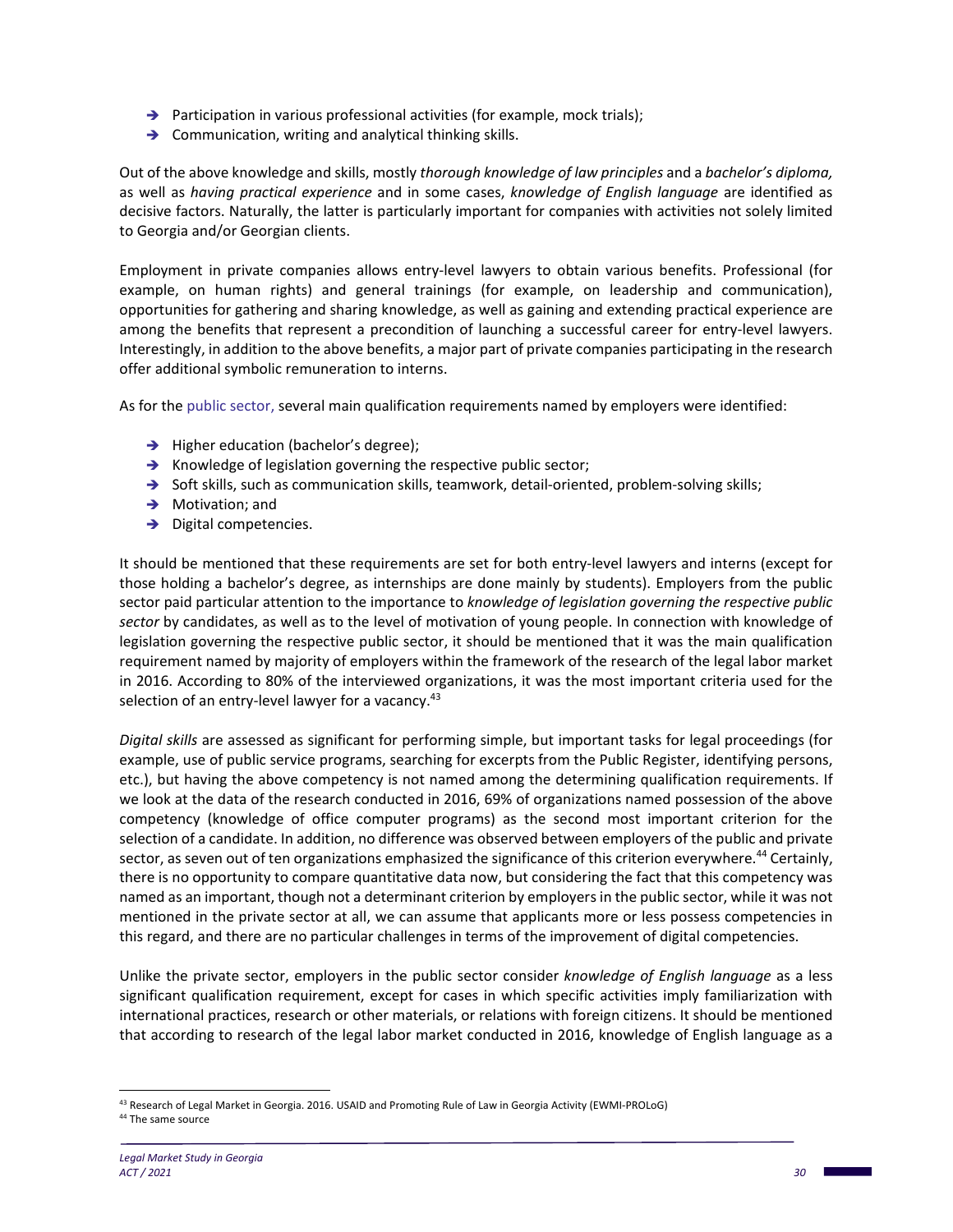criterion for the selection of an entry‐level lawyer for a vacancy was more important for the private sector (for example, law firm – 56%) than for public agencies (42%).

*Work experience* is not named as a determining factor, but as a desirable requirement by employers from the private sector. For the public sector, work experience is mostly named as a desirable qualification requirement. According to research participants, particularly from the judiciary system, as employment in the public service is governed by law and it is necessary to pass certain levels for various positions, lawyers with work experience rarely apply for the position of an entry-level lawyer. Entry-level lawyers are mostly interested in internships. In addition to internships, for a higher rank position a candidate must meet the main qualification requirements that are defined by a public officer's position rank and category and are governed by the respective normative acts. Thus, the criteria that should be met by candidates is established for officers of a respective rank from a legal point of view. No essential differences are observed across agencies.

According to the Research of Legal Market in Georgia conducted in 2016, work experience was named as a significant criterion for employment of entry-level lawyers by 45% of organizations. It is noteworthy that while 51% of public institutions named work experience, only 29% of law firms mentioned this criterion.<sup>45</sup>

Employers from the public sector participating in the research mention that the qualification requirements set for entry-level lawyers imply basic knowledge that can be obtained by candidates at a university (for example: legal proceedings, Constitution of Georgia, criminal proceedings, civil and general administrative proceedings, etc.). Though participation in professional activities such as mock trials, experience drafting legal documents, and participation in conferences and workshops were positively assessed by employers from the public sector, the research did not show that these activities are essential when selecting entry‐level lawyers.

Unlike employers, research participants from the target group of experts, as well as from institutions of higher education, students, and graduates emphasized particular demands of employers for *work experience.*  Moreover, if we consider expert opinions, in most cases, the requirements set by the labor market for entry‐ level lawyers are unfair and illogical. First of all, this refers to requiring work experience from graduates. It was mentioned that in some cases, employers give advantage not having work experience, but participation in conferences or other educational activities, as this develops significant skills such as analytical thinking and teamwork. However, requiring work experience by employers is the most widespread practice, especially in the public sector.

*"In the public sector, there are particularly high requirements regarding experience working in a specific position, which in my opinion, is not correct and we must give graduates an opportunity to gain practical experience". Expert* 

Thus, if we summarize the opinions of research participants, we can conclude that the opinions of employers and experts, as well as students and graduates in connection with qualification requirements are slightly different. While according to employers, the main qualification requirements that must be met by entry‐level lawyers and interns are related to knowledge of Georgian legislation or the possession of various soft skills, according to students/graduates, the main qualification requirement of employers is work experience. At the same time, it should be mentioned that the research participants who represent the NGO sector give priority to knowledge of foreign languages (primarily English), the possession of academic and legal writing skills, as well as research skills.

<sup>45</sup> Research of Legal Market in Georgia. 2016. USAID and Promoting Rule of Law in Georgia Activity (EWMI‐PROLoG)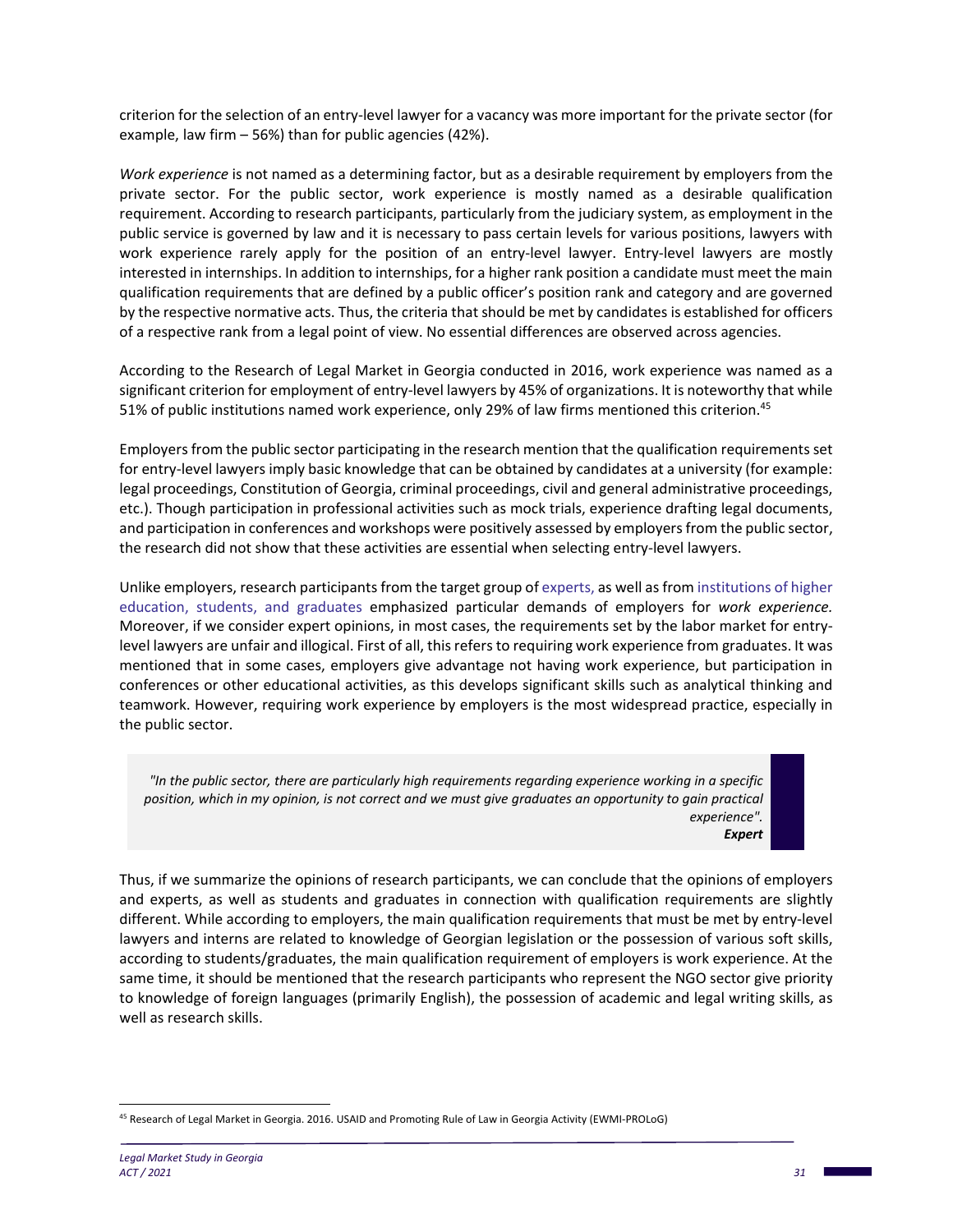# 2.1.1. Readiness of Entry‐level Lawyers for the Labor Market

As a rule, entry-level lawyers have to perform a lot of duties at the workplace. Most frequently, their responsibilities include working on agreements and other legal documents, drafting legal letters, participating in trials, translating documents, etc. The research results show that entry‐level lawyers are only partially ready to perform the above duties.

If we take the results of the Legal Market Research (2016) into consideration, the level of qualification of entry‐ level lawyers was assessed as average (59%).<sup>46</sup>

It appeared easy for private employers participating in the research to name the requirements that candidates have the most difficulty meeting during the selection process. The main requirements are listed below:

- Analytical thinking candidates mostly do not have a global vision or the ability to perceive the big picture, which points to challenges related to analytical thinking;
- $\rightarrow$  Knowledge of English language is one of the main challenges. The tests used in the selection process identify the severity of the problem in this direction; and
- $\rightarrow$  Practical skills and the ability to transfer theoretical knowledge into practice.

*"Entry‐level lawyers lack practical skills. The country finds it difficult to transition to a new system and teaching methods that will be less dependent on memorization and will be more dependent on thinking. Of course, we can't even compare the present situation with the situation 20 years ago, but this is not enough. More focus should be made on practical and pragmatic thinking and less on memorization". Employer, representative of a law firm, private sector* 

In the opinion of employers from the public sector, entry-level lawyers are rather well prepared in terms of theoretical knowledge, however, similar to the private sector, it was emphasized that the *transition of theoretical knowledge into practice* is a challenge. It is also the most difficult requirement for entry‐level lawyers to meet. At the same time, employers note that *communication skills, critical thinking, analytical vision,* as well as *legal writing* and *academic writing in general* are the skills that are least possessed by entry‐ level lawyers.

The experts participating in the research focused on challenges related to skills such as *legal writing.* According to them, graduates may have fewer problems with academic writing, but they may have no skills for drafting meeting minutes or other legal documents. At the same time, experts accentuated challenges related to the possession of skills such as *time management*, *search skills and professional ethics*, which, as already mentioned, is a problem of the Georgian education system, as foreign universities facilitate not only teaching professional ethics but also the development of various skills. At the same time, experts named *inadequate speaking skills* as a serious challenge. They also mentioned challenges related to transferring theoretical knowledge into practice.

<sup>46</sup> Research of Legal Market in Georgia. 2016. USAID and Promoting Rule of Law in Georgia Activity (EWMI‐PROLoG)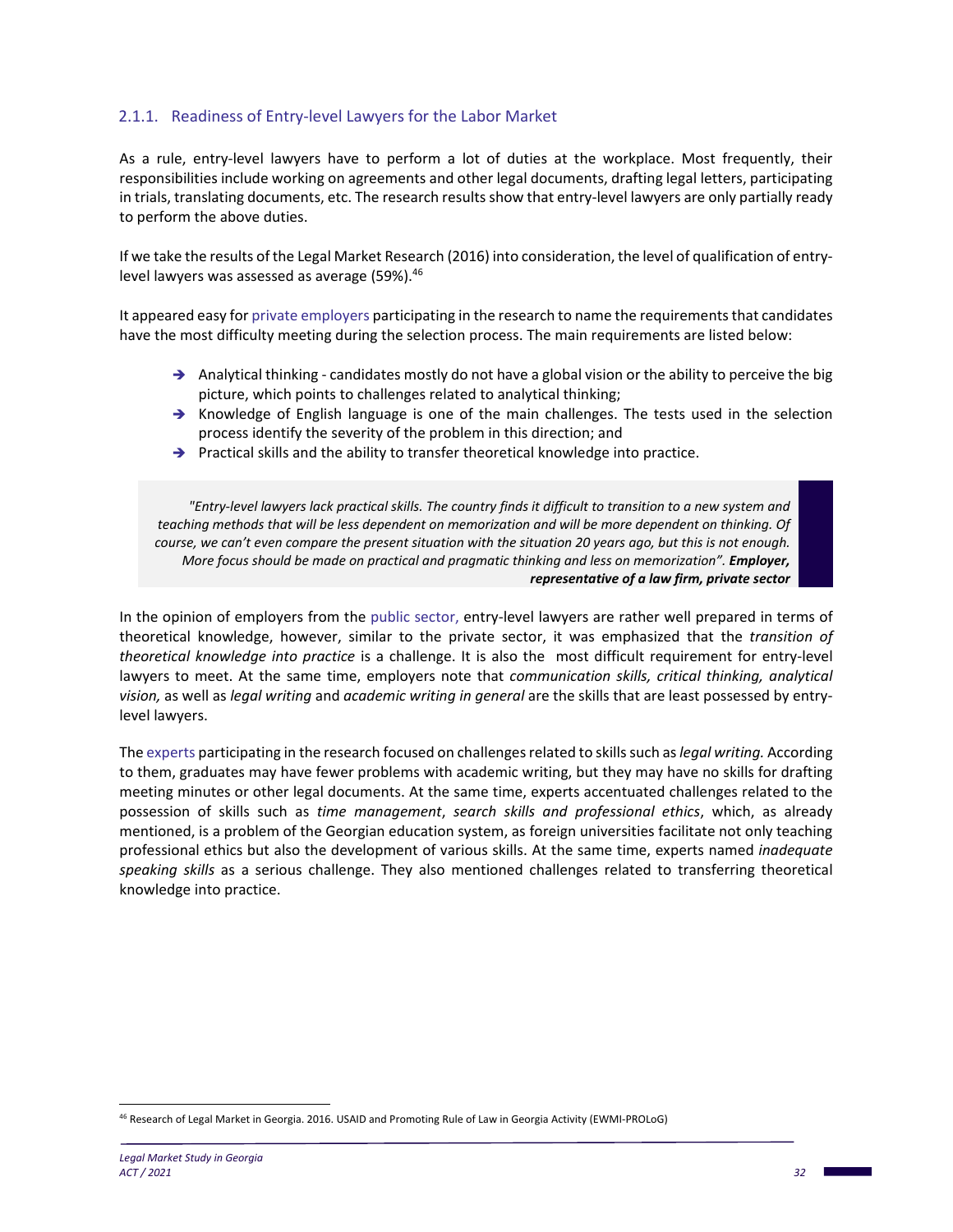*"Still writing. They cannot draft procedural documents properly. When they start carrying out their activities, they may even find it difficult to fill in a template, from writing an application to applying to court." Expert* 

*"A significant criterion that is not taught and to which a lot of attention should be paid is speaking. It is very important for a lawyer, i.e. there are no subjects that allow students to develop speaking skills, which are necessary for a lawyer speaking before the court." Expert*

According to students and graduates, the challenges are connected mainly to two issues that partially overlap. These issues are a *lack of work experience* and *insufficient possession of practical skill*s. The level of readiness of Law program graduates for labor market requirements is assessed negatively. In the opinion of students and graduates, a university gives sufficient theoretical knowledge to students and they have fewer challenges in this regard. However, there are serious deficiencies in terms of practical and professional skills. Students note that they studied subjects theoretically but did not have to draft respective legal documents, which points to the circumstance that teaching components oriented at the development of practical skills are not sufficiently integrated into theoretical courses.

In addition, the main requirement that graduates have trouble meeting is connected to work experience. Both in Tbilisi and in regions it was mentioned that employment without work experience is absolutely unrealistic both in the private and public sector.

*"Everywhere we want to get employed in our profession, the interview questions are consistent with our theory. Questions are asked from the code of the local municipality, and since the university teaches us rather well, we have a successful interview… But when we start working and have to draft documents, we have never had done this". Woman, Master's degree, State University, Gori* 

*"There are fewer vacancies for the position of a lawyer in the private sector, and as for vacancies announced in the public sector, 1 year of work experience is required and we do not meet the requirements". Man, Master's degree, State University, Kutaisi* 

Another additional barrier to employment in the public sector is *nepotism*, and it was accentuated by discussion participants in regions. In addition to nepotism ("*Unfortunately, the reality is that nepotism takes place when people are employed and this is a serious problem"),* students and graduates also noted a certain difference between employers in the private and public sector, however, this opinion was not dominant. In particular, according to research participants, while in the private sector attention is paid to the possession of various soft skills (for example, teamwork), in the public sector, the focus is on *"how obedient of a person you are".* 

According to the representatives of universities participating in the research, the main requirement of employers is connected to *practical and professional skills*. Representatives of universities say that graduates do not meet these requirements adequately. In particular, students are unable to draft agreements and various documents, draft a suit, submit a case to the court, etc. It was also mentioned that *academic and legal writing* is important, and deficiencies were emphasized in this regard. According to some research participants, curricula were refined in this direction, which implies adding respective courses, however, it was noted that this challenge is also connected to education. In particular, critical thinking and correct writing represent significant preconditions for academic writing, but school education does not help students properly develop these skills. Thus, according to the argument, considering the fact that less prepared students are enrolled in bachelor's programs, the university finds it difficult to eliminate deficiencies considering the limited amount of time and large list of sectoral subjects.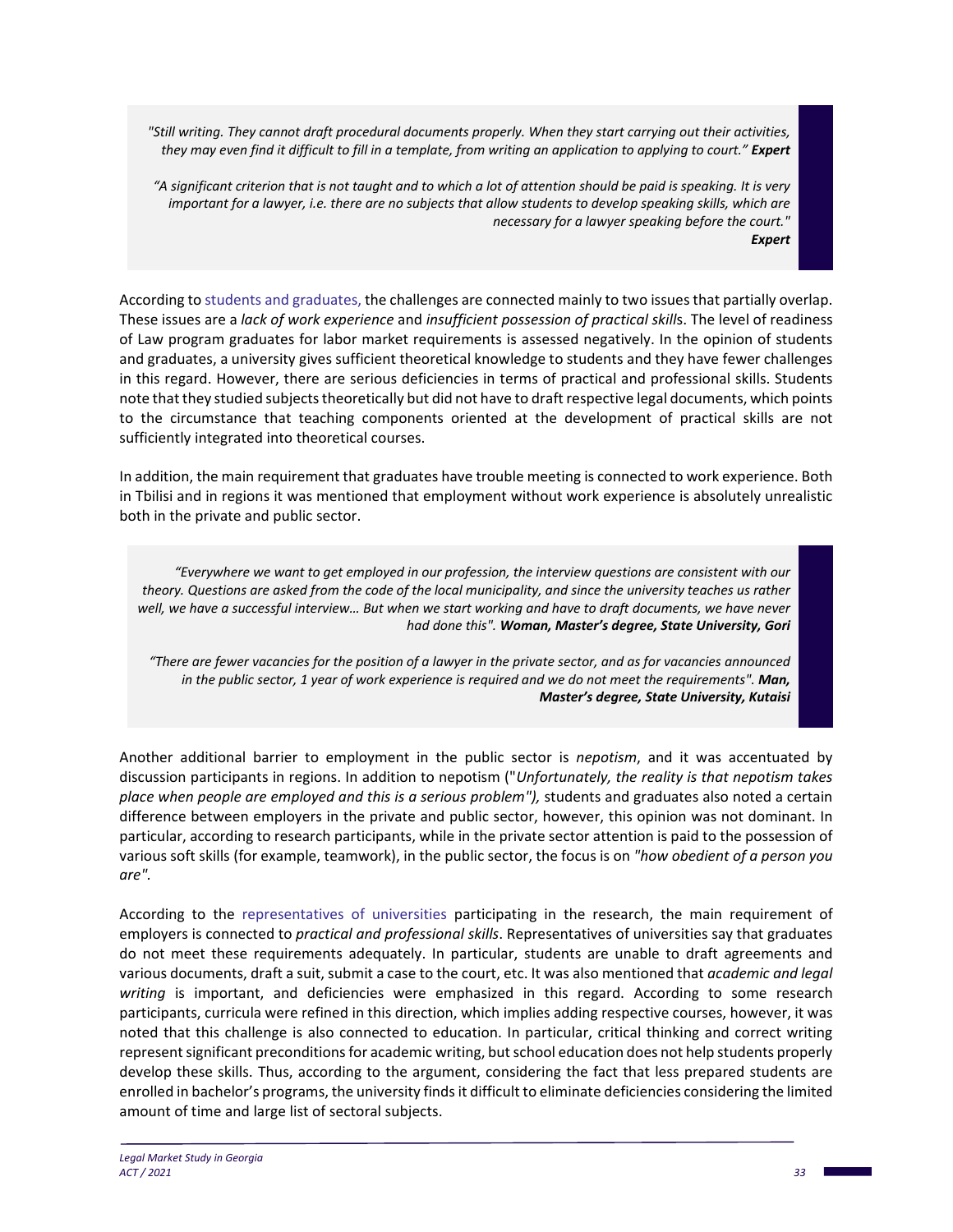*"Practical skills are always requested. They have no ability to draft a document and more importantly, the judge told me that they cannot even draft protocol for an administrative offense, a protocol for inspection, etc. The judge asked me to teach students how to draft documents and work with them … Now, the situation has improved. Before 2012 we did not include these courses in the program". Representative of state university, region*

In terms of legal writing, one opinion expressed in connection with literature is noteworthy. In addition to deficiencies related to the way of teaching legal writing in institutions of higher education, there are challenges in terms of available literature in the Georgian language. According to one opinion, the literature used by universities is just translated and neither the cultural context nor social factors are envisaged in it. Therefore, it is important to work in this direction.

> *"The problem with legal writing is that the literature, save for a couple of exceptions, is poorly translated from English. When a text is translated, it should be brought into compliance with cultural and social factors, and this seems to be lacking". Representative of private university, Tbilisi*

*"Academic writing, for example, letters, is very difficult for students. We had the subject of academic writing, but it was optional and we made it mandatory for everybody. Also, more importantly, drafting legal documents was included in the program as a separate subject, based on employer requirements". Representative of state university, Tbilisi*

Another challenge that should be eliminated by institutions of higher education is connected to the *English language.* Though a major part of employers from the public sector assesses challenges related to a foreign language less severely, due to the fact that work performed by entry-level lawyers does not require this competency, but where this knowledge and skills are necessary, the challenge is severe. Inadequate knowledge of a foreign language was accentuated by all groups participating in the research. Experts, including those from the NGO sector, noted that knowledge of the English language is not mandatory for all students. This does not apply to employers or specific duties that envisage working with international organizations and where knowledge of the English language is necessary. Therefore, it is important to eliminate challenges in this regard. This was particularly emphasized by students and graduates, especially in regions. Discussion participants from regions noted that foreign language courses offered by universities do not meet the labor market requirements, and it is desirable to enhance programs in this direction. Here, the circumstance that students with different levels of English language attend the same course was identified as a particular challenge, since it causes a significant imbalance and does not facilitate the expansion of knowledge.

*"If a person is not a specialist of international law, we do not request knowledge of a foreign language. It is desirable to know, but not mandatory … Also, it is very important to write correctly in Georgian. Despite the fact that documents are edited, this is important and more work is required in this direction". Expert* 

*"There is a very mixed level of knowledge in the group and so it is very difficult. Maybe someone can't read and you may know better and it is physically impossible in one group". Woman, Bachelor's degree, Student, State University, Telavi* 

According to an assessment of representatives of universities who expressly accentuate the importance of relevant knowledge of the English language, it is a challenge that when students enroll in the bachelor's program, they do not have sufficient knowledge of the English language. Improving knowledge of a foreign language simultaneously with studying subjects of law requires additional resources from students, which is often problematic. Though in some cases, the universities participating in the research have already added a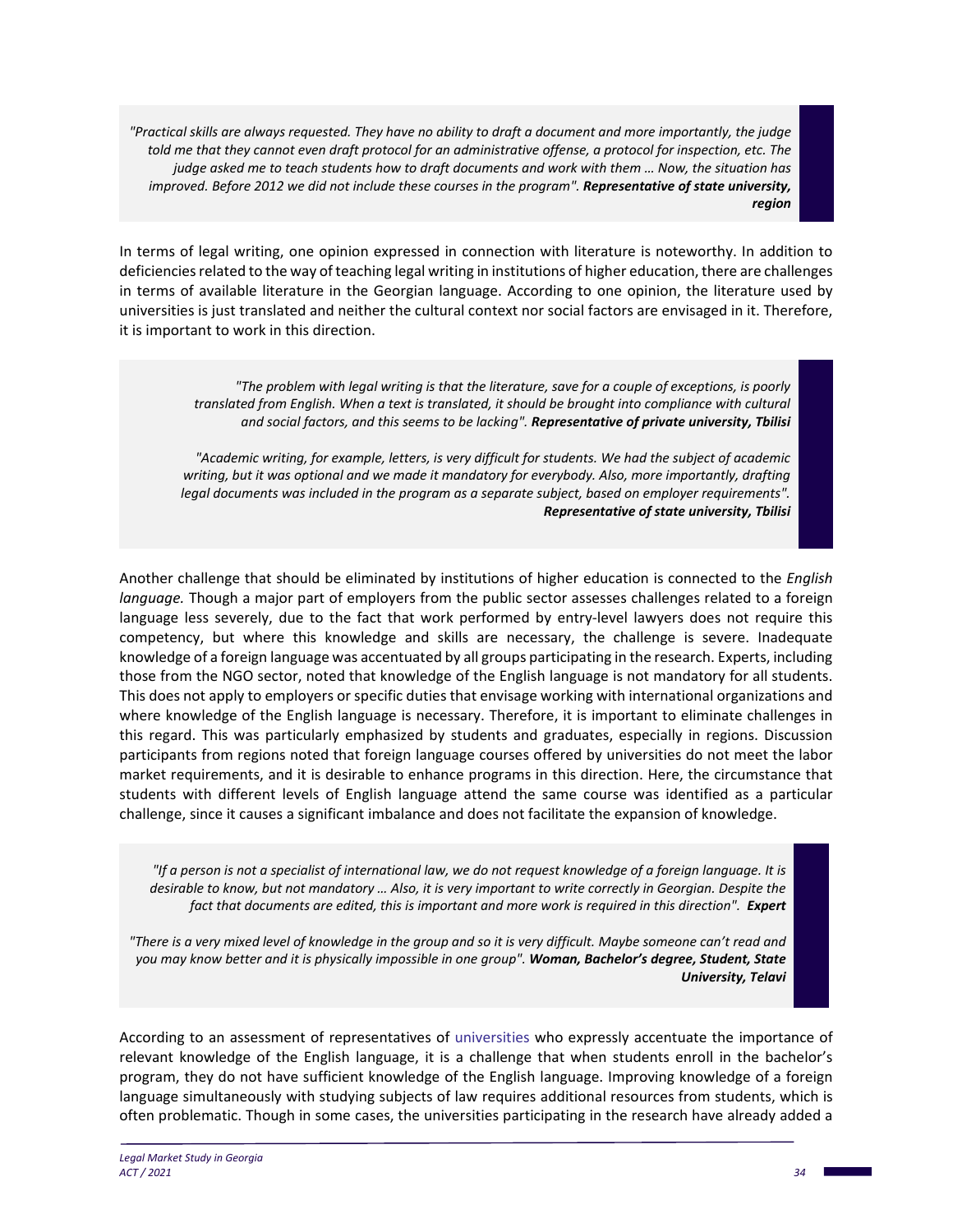professional English teaching component to the curriculum, this was is not the case in all universities. Therefore, it is important to strengthen bachelor's programs in Law in this direction.

> *"University is not the place where a language should be taught together with the profession, in my opinion. So, we teach six levels of English, but this is not enough, students should know it before". Representative of private university, Tbilisi*

Experts participating in the research also noted that entry-level lawyers are less prepared for professional activities, which is primarily explained by a lack of the respective *practical and professional skills.* Inadequate preparation of students by the higher education system is named as the main precondition. Though according to experts, this is not true of all universities, but it is a challenge for the practical component of the Law program in a major part of universities. Moreover, it was noted that study programs are irrelevant in respect to actual labor market requirements. The fact that the introduction of Supreme or Constitutional Court decisions to students is not envisaged by the curricula was provided as the argument in support of the above statement. Therefore, it was considered significant to integrate them into courses.

At the same time, according to one assessment, it is imprtant to make certain changes to the national standards of legal education. For example, it is desirable to deliver a significant course at the first level of study, such as professional ethics. There should also be more focus on a legal writing component.

*"It differs by universities. In some universities, the practical component is very weak. I don't know whether professional ethics is taught everywhere, but it is unimaginable to start working and have no basic knowledge of professional regulation, professional ethics…" Expert*

Thus, the research clearly shows that there are serious challenges in terms of the possession of practical skills. Therefore, improvement of this component in university programs is critical. At the same time, specific challenges were identified that show a difference between the qualification of graduates and market requirements, and it is significant to overcome them. Deficiencies exist in terms of the transition of theoretical knowledge into practice, academic writing, legal writing, knowledge of professional English, and the possession of various soft skills were emphasized as a particularly severe problem by research participants in all target groups. The main differences between market requirements and the qualifications of graduates are related to these deficiencies.

# 2.1.1.1. Bachelor's Program vs Master's Program

As for the achieved level of higher education that is preferred by employers when employing entry-level lawyers, it should be mentioned that in case of both the private and the public sectors, it was observed that a bachelor's degree is absolutely enough for employment (except for specific cases when a qualification confirming the second level is defined for the position by law). At the same time, it was mentioned that the difference between lawyers holding a master's and bachelor's degree is evident. First of all, this is expressed by better practical training. According to representatives of the private sector, *M.A. degree holders are better prepared for the labor market,* as they possess more sophisticated practical and analytical skills. Also, in most cases, they have several years of work experience. Representatives of the public sector also focused on more *analytical and practical skills*. They emphasized that lawyers holding a master's degree *understand their own*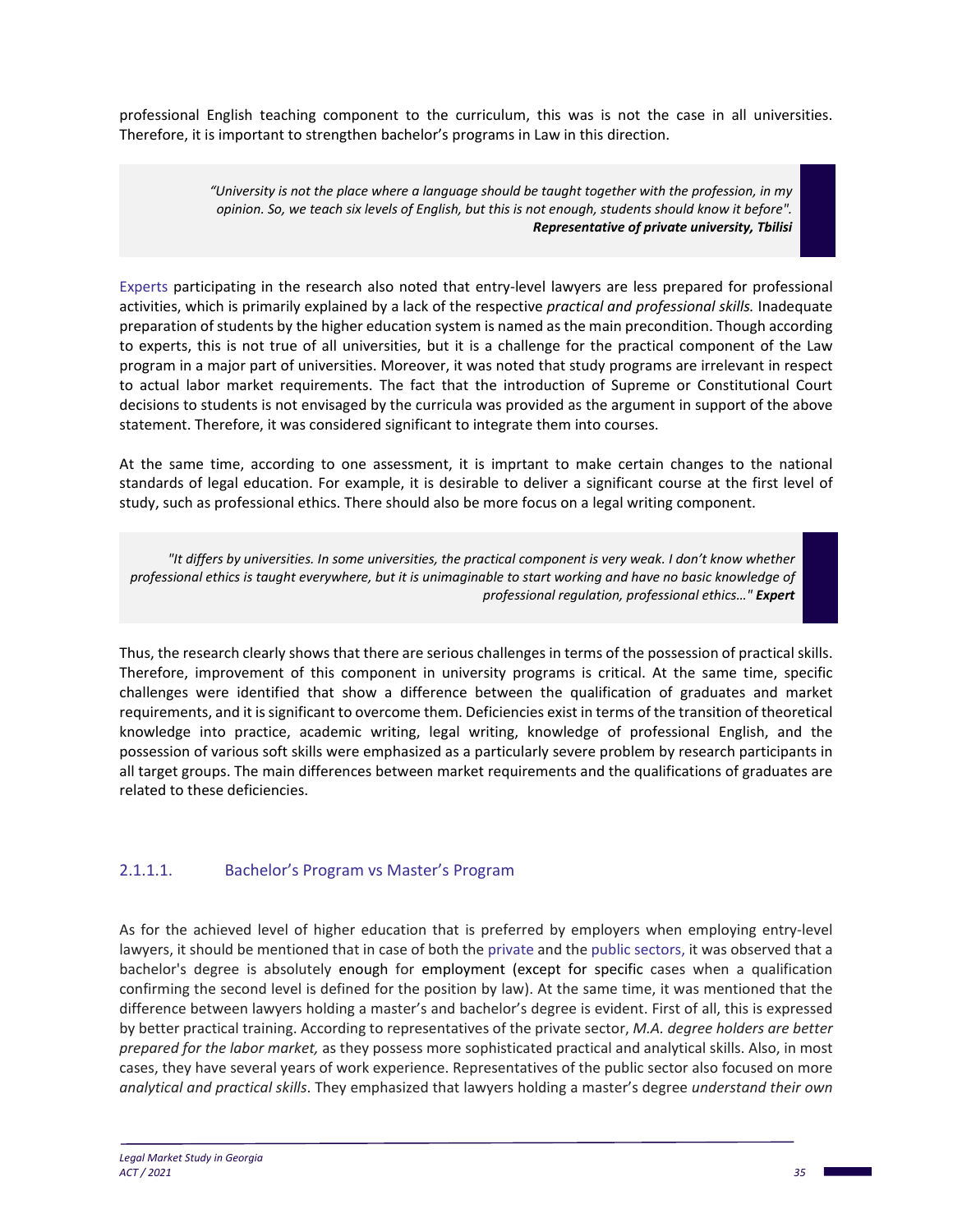*strengths and weaknesses, as well as the strengths and weaknesses of their profession,* and they can focus on the elimination of deficiencies more efficiently.

If we consider the results of the legal market research conducted in 2016, for the employment of entry‐level lawyers, in most cases (60%) it is necessary to have a Georgian bachelor's diploma. The necessity of having a Georgian master's diploma was noted by 36% of research participants. It is also noteworthy that the research did not show an essential difference between the private and public sector in this regard. For example, while 58% of state organizations requested a bachelor's diploma and 38% requested a master's diploma, the reality is similar in businesses (bachelor's degree - 57%, master's degree - 38%). The reality is slightly different in financial institutions (bachelor's degree ‐ 70%, master's degree ‐ 30%) and law firms (bachelor's degree ‐ 68%, master's degree - 32%), where holding a bachelor's degree was sufficient for seven out of ten organizations.<sup>47</sup>

For representatives of universities participating in the research, whether there is a demand for lawyers holding a bachelor's or master's degree, two main discourses were outlined. According to one discourse, *employers do not attach particular importance to whether a university graduate holds a bachelor's or master's degree,*  except for positions in which holding a master's degree is defined by law. According to supporters of this opinion, the main thing is that the graduate should possess the respective knowledge and skills, which implies the performance of legal duties in a quality manner and the possession of the respective practical and professional skills. In addition, it was mentioned during the interviews that for the purpose of saving financial resources, an employer may give advantage to applicants holding a bachelor's degree. According to supporters of this opinion, since remuneration for employees holding a master's degree is higher, an employer chooses a bachelor's degree holder, as in most cases the priority is to save financial resources.

Contrary to this opinion, according to the second discourse, employers *give a certain advantage to a master's degree holder,* as an M.A. is associated with more thorough knowledge and practical experience. At the same time, according to one opinion, an M.A. is associated with the possession of analytical thinking and research skills, which can be a priority for some employers considering the field of activities.

*"Bachelor's degree is mainly enough, because they have started requiring master's degrees for judges and at the prosecution office. Mainly the bachelor's level is required because the master's program is focused on research and pedagogical activities". Representative of state university, region* 

*"Master's degree [is given priority by employer], as they need a lawyer with a more thorough knowledge of his profession. That's what they require. A person with very good knowledge is good for every employer". Representative of state university, region* 

According to students and graduates, *doing an internship and thus, developing practical skills at the bachelor's level is absolutely enough* to meet employer requirements. The necessity of having a master's degree is explained by stereotypes, and not by the higher qualifications of candidates. Moreover, studying for a master's degree does not necessarily lead to more knowledge or better practical or professional skills, but rather creates better opportunities for employment. This is explained by the fact that an employer assigns greater importance to a master's degree. Considering the fact that there is a large number of lawyers in the country and employers want to save time resources in the process of personnel recruitment, requiring a master's qualification is kind of a filter that significantly reduces the number of shortlisted candidates at the initial stage of selection. Thus, according to students and graduates, there is a higher demand for work experience or in separate cases, on specific qualification requirements (for example, proof of passing the Bar Exam) rather than on a candidate holding a master's degree. Thus, lawyers decide to continue their second level of studies for more concentration in a narrow specialization or for better employment opportunities.

<sup>47</sup> Research of Legal Market in Georgia. 2016. USAID and Promoting Rule of Law in Georgia Activity (EWMI‐PROLoG)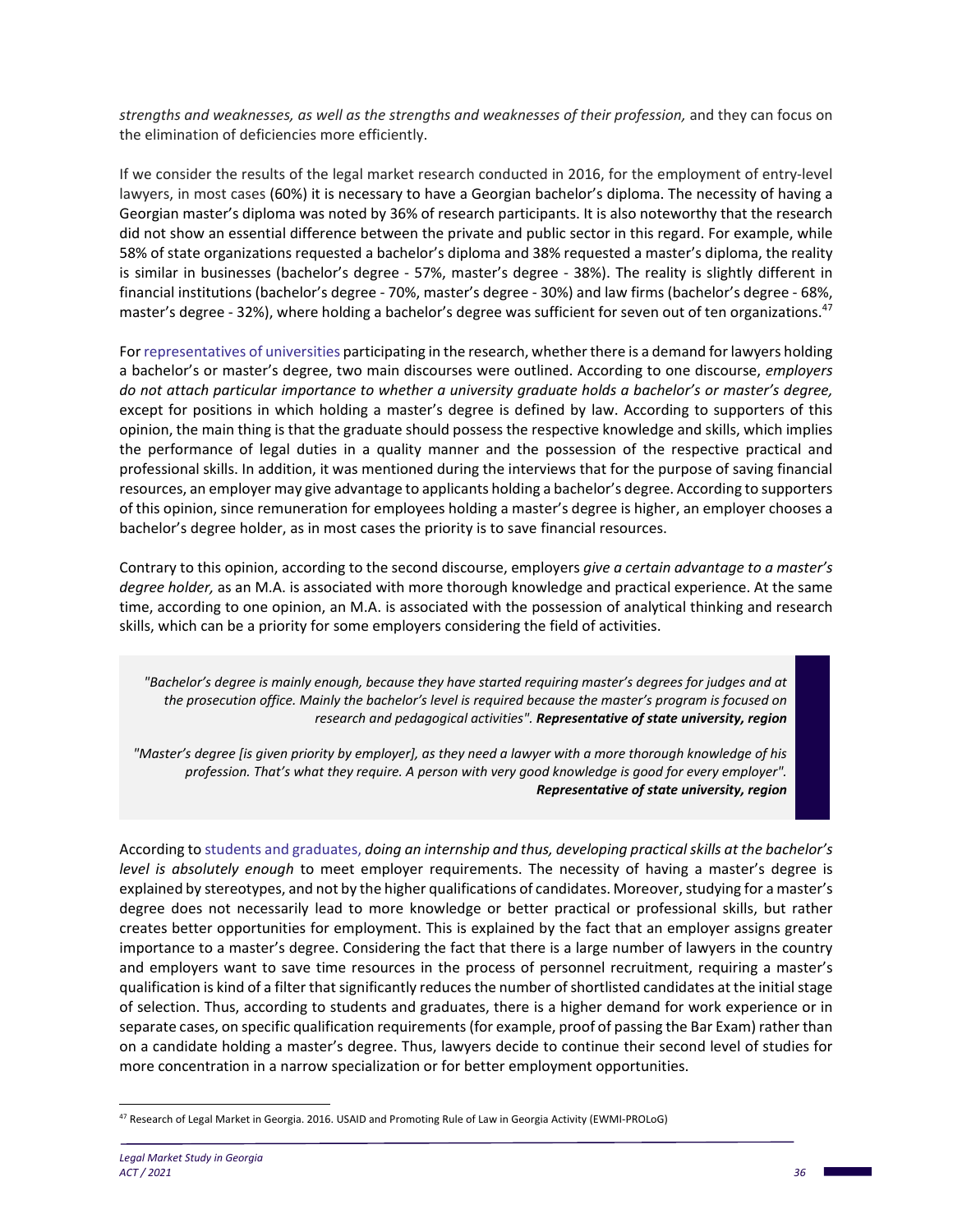*"It [Master's Program] may give you knowledge, but this knowledge is not so broad to be worth studying for 2 years and paying an additional amount of money. It may be just for having better employment opportunities". Woman, Bachelor's degree, State University, Tbilisi* 

*"A master's degree is very seldom requested by any employer. Attention is paid mainly to work experience and the Bar Exam". Woman, Bachelor's degree, State University, Telavi*

Students and graduates explained the advantages given to specific university graduates by employers with almost the same reason. In this context, it was also noted that there are several universities – both private and public - in the country and their law schools are assessed positively. Therefore, this is an indicator for an employer to filter candidates from the beginning and reduce the number of CVs to be considered. It should be emphasized that attention was paid to this in Tbilisi. In regions, it was noted that the qualifications of graduates rather than a specific university is essential.

*"There is no difference between a private and a public university. There is a difference between universities, and I think that the Free University is the top university for employers". Woman, Master's degree, State University, Tbilisi* 

> *"Whenever I had an interview, I was never asked which university I graduated from. Only the submission of a diploma was required". Woman, Master's degree, State University, Batumi*

The level of knowledge of graduates of the Faculty of Law is the main precondition for further employment. It should be emphasized that employers from the private sector participating in the research attach significant importance not to a bachelor's or master's degree, but to the alma mater of entry‐level lawyers. Interestingly, private companies participating in the research unanimously agree on the high level of theoretical (general and specific) knowledge of entry‐level lawyers. This is particularly clear for graduates of Ivane Javakhishvili Tbilisi State University. Free University of Tbilisi and Caucasus University are also included in this list. It should be mentioned that many representatives of private companies participating in the research are teachers at various universities and are in close contact with students. Therefore, the assessment of the level of their skills or theoretical knowledge is based on their experience.

Especially good theoretical knowledge among TSU graduates is noted by employers from the public sector. Though filtering candidates by specific universities is not discussed in the public sector, as knowledge of legislation is one of the main criterion, we can assume that theoretical knowledge is important. Therefore, there may be certain differences across universities that were not directly mentioned in the interviews by research participants, but emphasizing the fact that theoretical knowledge of TSU students or graduates is particularly evident may be indirectly suggesting it. It is noteworthy that positive attitudes toward the Faculty of Law of Ivane Javakhishvili Tbilisi State University were evident in the research conducted in 2016, too.<sup>48</sup> We read in the report that in the opinion of the research participants, the Faculty of Law of TSU, unlike all private and public institutions of higher education, represents a foundation of legal education and is perceived as an institution of higher education providing thorough legal education for representatives of the field of education as well as employers until the present. At the same time, it is an institution of higher education that is attractive for highly qualified lecturers, which predetermines its prestige to a certain extent. It can be said that this reality has not changed.

<sup>48</sup> Research of Legal Market in Georgia. 2016. USAID and Promoting Rule of Law in Georgia Activity (EWMI-PROLoG)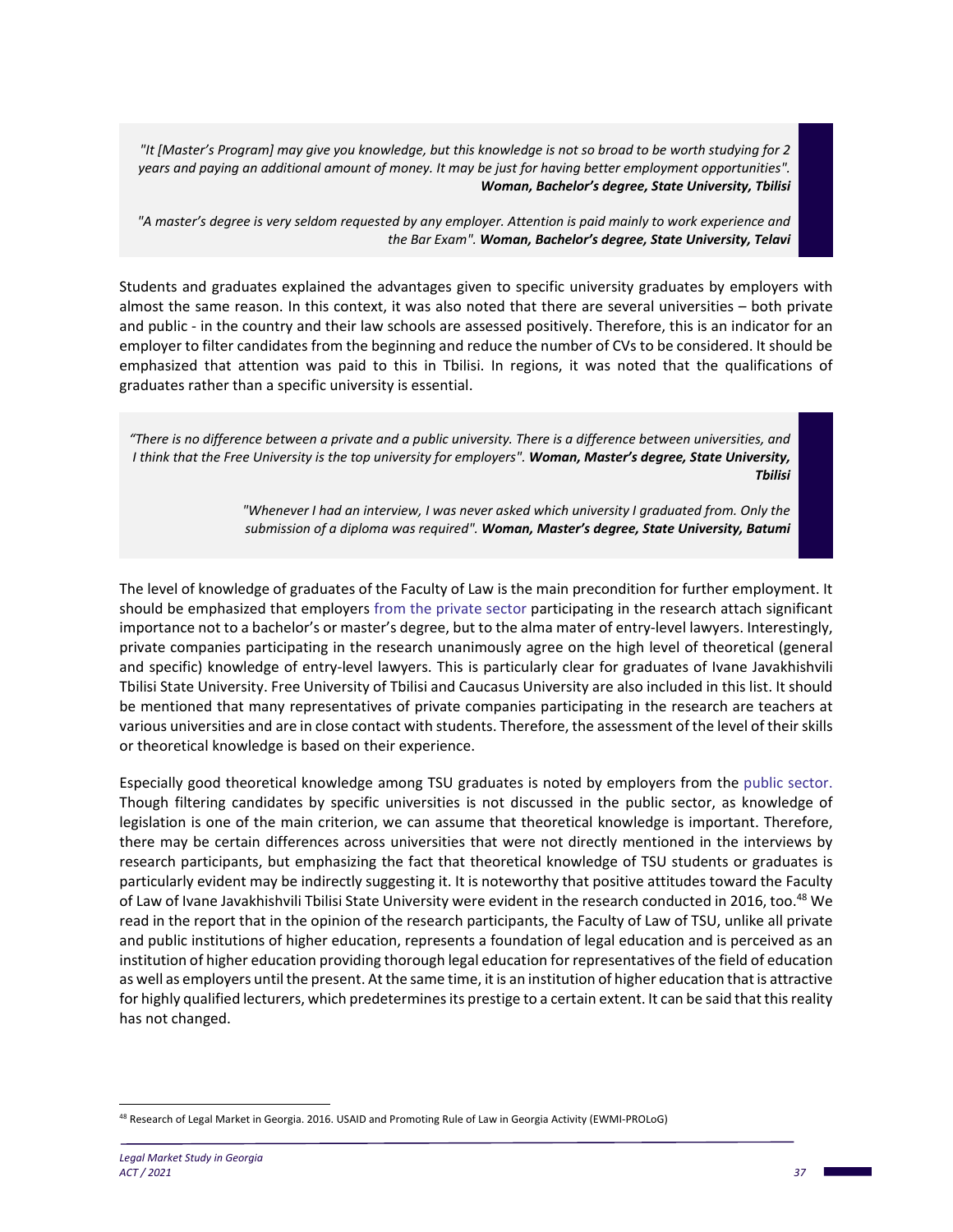# 2.1.1.2. Mechanisms for Eliminating Deficiencies Related to a Skills Mismatch at the Workplace

According to the research results, employers from the private sector try to eliminate challenges related to a skills mismatch using their own efforts. This is mostly done by means of *trainings, mentorship, teamwork, feedback and experience sharing.* Interestingly, a majority of employers do not consider training programs for special professions (advocates, prosecutors, judges) to compensate for a lack of qualifications and are skeptical of their effectiveness.

There is a similar reality in the public sector. Frequently, entry‐level lawyers are offered *thematic training*s for adaptation at the workplace, as according to the Law of Georgia on Public Service, it is necessary to engage new employees in professional development programs. In addition, as a rule, more experienced employees serve as *mentors* for new employees. At the same time, representatives of the public sector note that entry‐ level lawyers overcome difficulties revealed in their working process on the basis of *knowledge shared by experienced employees.* 

According to the research participants, by trainings, experience sharing and the performance of practical assignments, entry‐level lawyers manage to develop the skills required for the effective performance of work in a rather short time. This is also shown by the fact that frequently, candidates who have completed an internship in the public sector and who are familiar with the specific nature of activities as well as the work of a specific agency are employed. Therefore, adapting to the working environment as an employee happens relatively fast.

# 2.1.2. Employment Opportunities

The research showed that employers both in the private and public sectors, in most cases do not suffer from a lack of human resources, and when a competition is announced for a vacancy, activity is rather high. It is noteworthy that according to the results of the research conducted in 2016, many employers did not face any difficulties in the process of looking for an entry-level lawyer (42%).<sup>49</sup>

It should be mentioned that the rather widespread practice of outflow of human resources in the public sector was noted within the framework of our research. Some employers from the public sector consider that the outflow of human resources does not present a problem, as there are a lot of lawyers on the legal market. It was noted that only a few public officers leave public service and transfer to the private sector (which is mainly caused by a higher salary) and they are replaced by new human resources quickly. At the same time, other employers in the public sector consider this as a challenge. According to their argument, the private sector is actively trying to attract qualified human resources, and low salaries in the public sector create a serious barrier to maintaining qualified human resources. Though according to supporters of this opinion, considering the large number of lawyers, it is possible to easily replace old human resources with new ones, this happens at the expense of insufficient qualifications. According to employers, in the private sector there is very high demand not only for lawyers with experience working in the public sector, but also for lawyers who have completed an internship in the public sector, especially in the judiciary system, as their qualification is also high.

The fact that remuneration is a significant factor, and in this regard, the public sector cannot compete with the private sector, was also accentuated by experts participating in the research. Though the workload may be larger in the private sector, where the workload is similar, remuneration is higher in the private sector. Therefore, competitive human resources choose the private sector.

<sup>49</sup> Research of Legal Market in Georgia. 2016. USAID and Promoting Rule of Law in Georgia Activity (EWMI-PROLoG)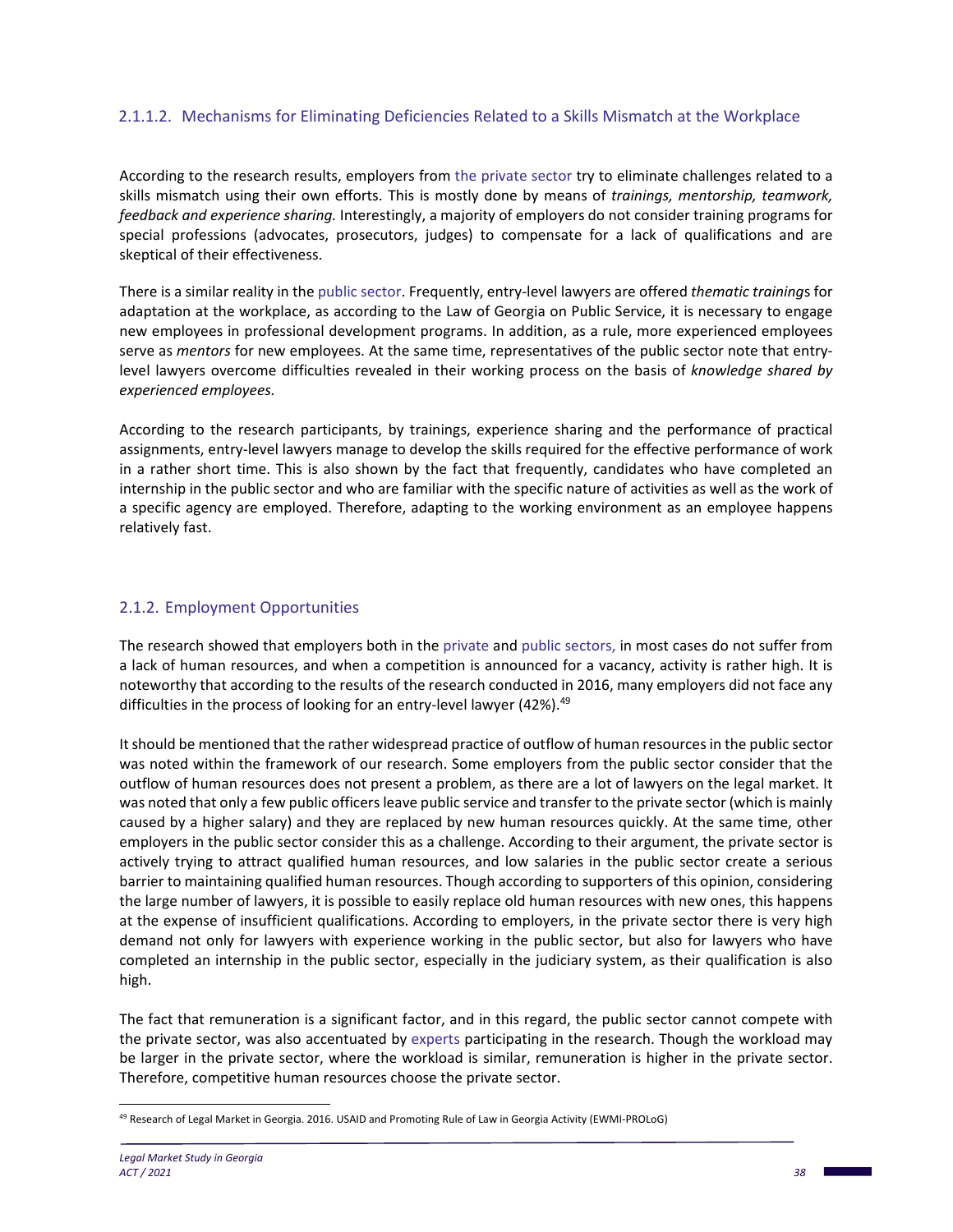In addition to remuneration, more opportunities for development in the private sector were accentuated by students and graduates. According to discussion participants, the public sector is less attractive from a financial point of view and at the same time, it does not offer the same opportunities for entry-level lawyers to develop as the private sector. An expert who also represents an employer from the NGO sector focused on development opportunities, and according to this expert, remuneration of an entry‐level lawyer specifically in his/her organization "is not high and competitive", however, the main benefit obtained by entry‐level lawyers is professional growth and development.

As for representatives of universities participating in the research, it was noted that graduates of private universities are mainly employed in the private sector, and for graduates of state universities, the main employer is the public sector. Several factors are named as the reason for this difference. According to one opinion, except for the interest of graduates in a specific area of law, higher remuneration and more opportunities for career planning and development in the public sector are significant factors causing graduates to prefer employment in this sector. On the other hand, it should also be considered that the public sector also gives advantages to graduates of state universities, and therefore, graduates of private universities are deprived of such opportunities to a certain extent. Another opinion is also noteworthy, according to which the public sector offers internships mostly to state universities, which in turn influences employment.

Generally, the index of employment by profession is higher for master's program graduates, and even higher for doctoral program graduates. As already mentioned, representatives of universities explain this by the fact that the knowledge and skills of M.A. degree holders are more in line with the employer's requirements.

Within the framework of the research, particular attention was not paid to whether local employers give certain advantages to graduates of universities located in the capital city compared to graduates of universities located in the regions. This was not defined as a dominant opinion by students or graduates from regions, but it was noted that the level of theoretical knowledge of graduates of universities located in the capital is higher. At the same time, it was expressly emphasized that in terms of the possession of practical and professional skills, which are essential for employers, a significant part of graduates face challenges. Therefore, the fact that it is not essentially important for employers whether the candidates graduated from universities in the capital city or from regional universities may be explained by this challenge.

*"As I am graduating from Telavi University, I have a feeling of incompleteness. I think that it will be difficult for me to achieve a lot with this specific knowledge. Also, the Ethics Committee included other students, and I had the impression that I knew much less than students who were farther along in the university". Man, Bachelor, Student State University, Telavi* 

This may also be connected to the challenges associated with studies, such as a lack of optional subjects in regional universities. Students and graduates participating in the research explain this issue by a lack of human resources. Though the qualification of academic staff is identified as the least challenging in universities, the necessity of attracting more qualified staff was still noted in regions, and this is true both for local and invited academic staff *("If a lecturer is invited from Tbilisi, one should bring a good lecturer instead of a bad one").* At the same time, the development of competencies necessary for the preparation of presentation materials by students were also mentioned among the issues to be improved in the study process in regions.

Several issues were observed regarding facilitating the employment of students or graduates by universities. First of all, universities *ensure the provision of information about vacancies* to students. Also, *giving an individual recommendation* to students was assessed as significant. Personal contacts are also significant in this context, and based on them employers personally contact the university for finding a candidate for a specific vacancy. Additionally, inviting practicing lecturers to universities is assessed as significant. In addition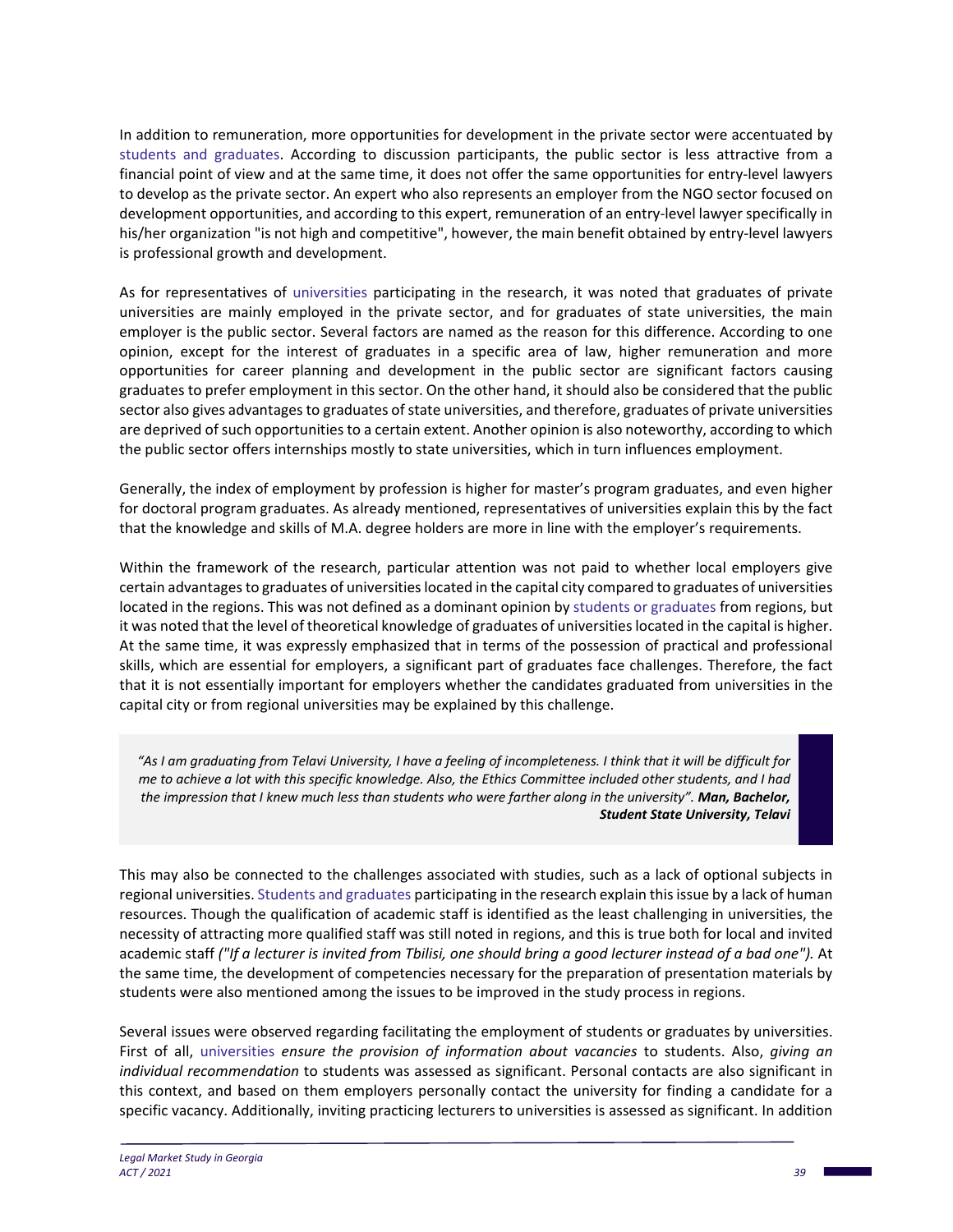to the fact that they focus on practical examples in their courses, practicing lecturers also have the ability to evaluate the potential of students from an employer's position, which increases their likelihood of employment.

> *"A majority of good employers are our partners, and we always try to engage them in our study process, in auditoriums. They know everything, including changes to be made to the program, which does not require additional reminders". Representative of private university, Tbilisi*

*"Perhaps there is less institutional cooperation. Personal relations are much more effective in Georgia. If you have good personal relations, institutional relations will also be good". Representative of state university, Tbilisi* 

In terms of facilitating employment, the existence of *career development services* is noteworthy, which is mentioned by representatives of all universities participating in the research (with the only difference being that the name of the service may be different). Activities of this service mainly imply providing information about vacancies and various internship opportunities to students. Cases in which trainings and public lectures were organized were also noted. The existence of such a practice is mentioned by universities both in the capital city and in regions. According to the general assessment of research participants, students as well as representatives of the faculty administration are mostly satisfied with the work of career support services and no need for improvement was identified in this regard. It was only mentioned that it is desirable that career support services ensure the collection of systematized information about the employment of graduates, which is not done in many universities.

> *"[Career Services] has been working very well for many years and one of the reasons for such high employment index is the result of the activities of the Career service". Representative of private university, Tbilisi*

Students and graduates participating in the research made two assessments in connection with career support services. According to one assessment, the career support service or separate lecturers ensure that students are informed about internships or vacancies and give recommendations for students, which is assessed positively. In another case it was noted that career support services simply send information about vacancies, which cannot be considered a significant mechanism for supporting student employment. According to one argument, young people can find vacancies online on their own. Therefore, career support services should inform students about vacancies that are tailored to them and not to candidates with work experience.

*"I can find a vacancy on my own. Internet is available for everybody today and we all know it well; we know where and what to look for. They will require work experience. The function of the Career Support Service is to offer vacancies tailored to students, instead of general vacancies that can be found on HR websites and are not useful". Woman, Master's degree, private university, Tbilisi* 

# 2.2. General Assessment of the Legal Education Environment

The fact that the legal education environment needs certain changes in general was emphasized by all target groups participating in the research. According to representatives of universities participating in the research, the development of the law program is a rather comprehensive process that implies the engagement of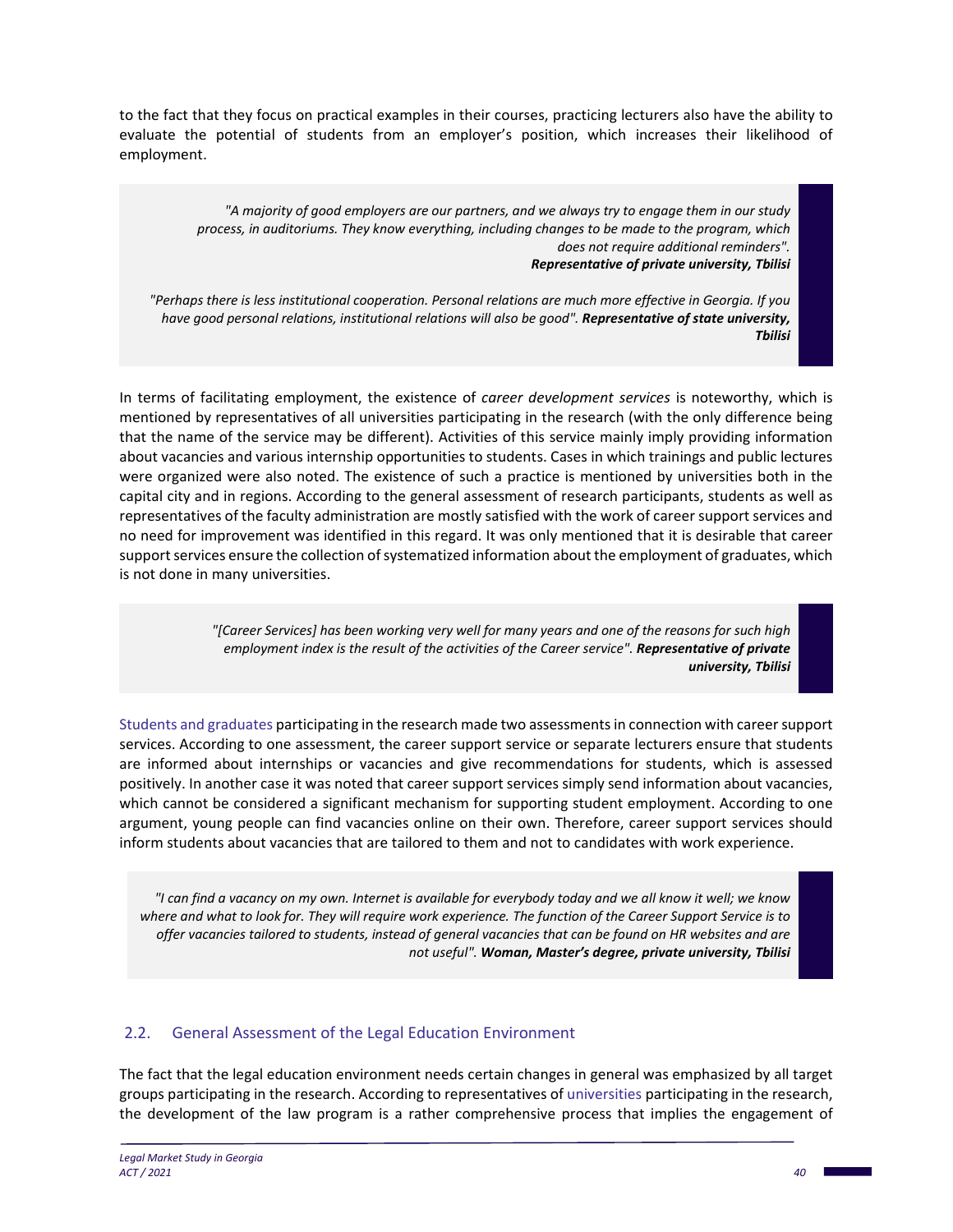various parties. First of all, it is natural that academic staff is actively engaged in the process. The engagement of students and graduates was also noted, which mainly refers to their participation in surveys, however a low response rate from the part of students and graduates is a challenge. At the same time, in some cases, the participation of external experts (both local and international) was noted at the stage of program development, which was assessed as significant.

It should be emphasized that employer engagement in the process of developing the law program for almost all universities participating in the research was noted. In this regard, it is noteworthy that in certain cases, employers are also *members of the academic staff*. Therefore, at the stage of program development, their opinions and recommendations as employers are taken into consideration. In addition, a *survey of employers* was named as a widespread practice. It should also be noted that in the opinion of some representatives of universities participating in the research, receiving feedback from employers is problematic and with a low response rate, it is challenging to generalize the data on employer needs. Despite this, surveys for the perception of general context are considered to be effective. In addition, universities obtain information about needs and requirements directly from employers. Therefore, high importance is attached to personal contacts and communication with employers.

*"To tell you the truth, feedback is not good...Especially from public institutions, it takes months to receive a response. However, if a memorandum is signed, we have contact persons with such organizations and it is easy to communicate with them..." Representative of state university, Tbilisi* 

Along with difficulties receiving feedback from employers, according to the main discourse, employers who actively cooperate in the process of program development are rather proactive. In particular, research participants recalled a number of cases in which they developed/improved the law program and modified or added subjects as a result of the feedback received from employers both in Tbilisi and in regions. As it was mentioned, special focus is made on the practical and professional skills of students and graduates *("All employers mentioned practice "*) and there are frequent attempts to strengthen the practical component, according to recommendations of employers. Adding various courses (for example, construction law, practical courses on private law, juvenile justice, the integration of practical components for drafting legal documents, etc.) to curricula was also noted.

When talking about the challenges related to the program development process, the issue of a *sector benchmark* was also identified. Though not dominant, according to one opinion, the existing sector benchmarks do not allow universities to develop the most efficient program considering that there are certain courses that must be included. It was mentioned that *academic freedom* is ensured, but it was highlighted that this mostly refers to the selection of literature and does not provide freedom in terms of program modification, which was assessed as critically important for the development of an efficient program. Another challenge is that according to current standards, the program must have a *specific number of lecturers holding a PhD on the academic team,* which makes it impossible to invite a desirable number of practicing lecturers and include them in the program. Thus, despite the fact that inviting practicing lecturers and therefore, offering courses oriented at practical cases is possible, this actually cannot be done due to the restrictions defined by the standards.

*"As you are aware, the bachelor's program was developed years ago. The sector benchmark has very high requirements, and fundamental changes cannot be made to it". Representative of state university, Tbilisi*

In addition, the *practice of tailoring the program to the resources of the current academic team* and not vice versa – mobilizing the academic team based on program needs ‐ was identified as another challenge of the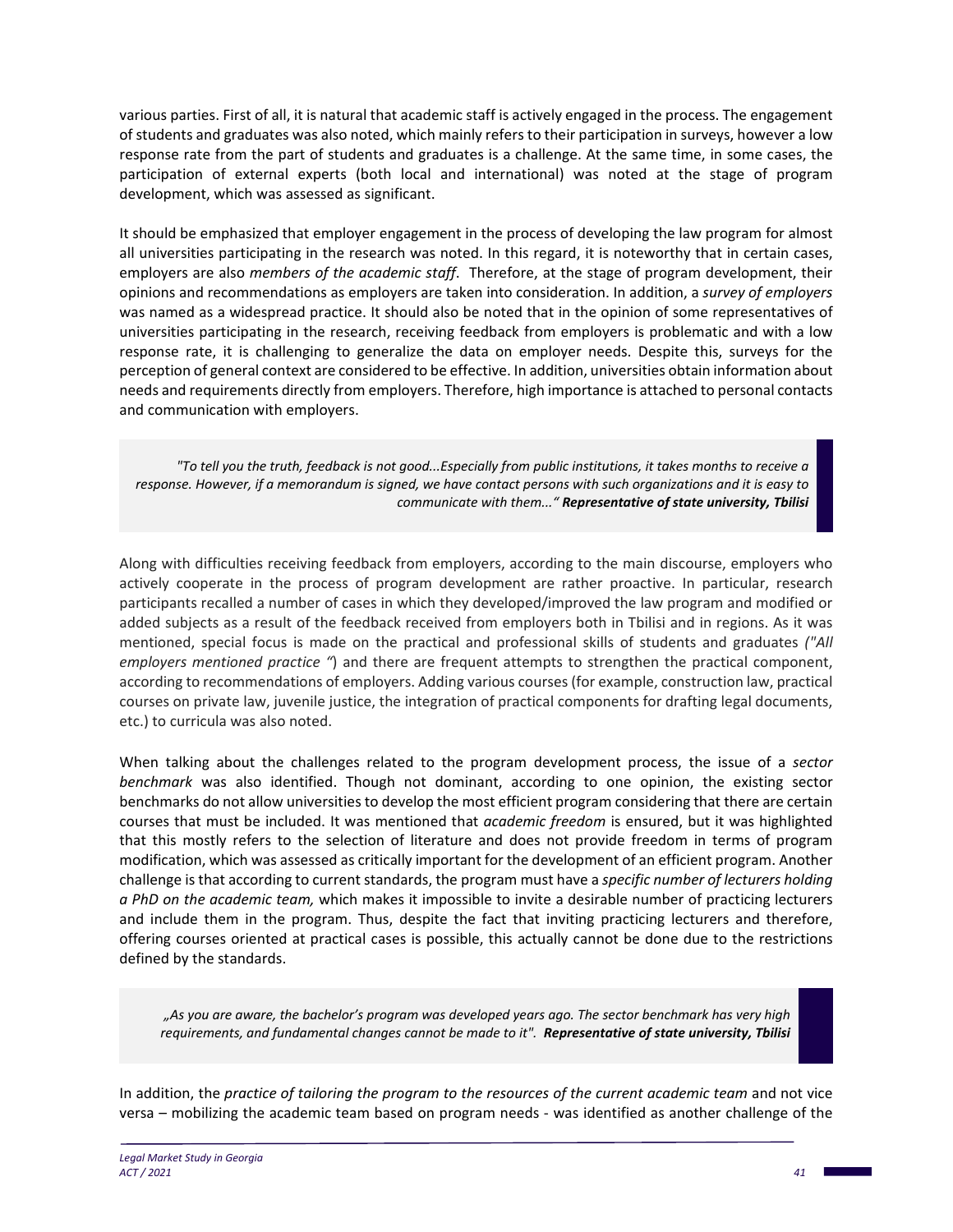program ("*The program is tailored to lecturers and not vice versa*"). According to research participants, it is important that universities reject this practice and perform all commitments *("When it is written in the university program that a practicing judge will deliver a course, this judge should deliver a course and no changes should be made…").* Though research participants did not focus on the following, we can assume that if the academic team must be filled with lecturers holding PhDs, tailoring the program to existing resources may be caused by this factor, too.

Students and graduates participating in the research assesses the learning and the teaching process both in Tbilisi and in regions mostly positively. *Well‐organized theoretical courses, highly qualified personnel and a well‐organized learning process* were named as the main criteria for their assessment. Students and graduates assess the courses delivered by practicing lecturers most positively.

*"I am satisfied that some of our lecturers were judges, advocates and they contributed to the lecture with their experience, (i.e. they provided specific cases…) " Woman, Bachelor's degree, state university, Batumi* 

Despite the fact that claims regarding the qualification of university academic staff were expressed during the discussions least, it was noted that it is necessary to develop the qualifications of lecturers in some subjects. Lower qualification of the academic team was emphasized mostly by students and graduates from Batumi and Kutaisi. At the same time, the *existence of a real assessment system of lecturers and special monitoring of the courses of lecturers with low assessments* were considered significant for the improvement of the learning process*.* The necessity of revising the exam process was also noted. According to students and graduates, instead of focusing on *verbal* knowledge, it is necessary to focus on the development of analytical skills *("the examination system is very bad. It checks ability to learn by heart and nothing else. For example, when preparing an issue, you just write, and nobody is interested in your opinion; it is copied from the book…").* If we consider that employers name insufficient analytical skills of entry-level lawyers as a serious challenge, which was also identified as a challenge within the framework of the legal market research conducted in 2016, such changes to the exam format can be important for the development of the respective skills.

Professional development of university staff was also emphasized by employers participating in the research, particularly *in the public sector.* According to them, *it is necessary that universities take care of the professional development of their academic staff.* Permanent exchange of opinions between employers and universities regarding the needs of employers was also considered significant.

All groups participating in the research named the *theoretical components as the strength of learning*. The challenges related to the transfer of theoretical knowledge are less acute at universities, unlike the practical component, which was already mentioned and identified as a challenge in Tbilisi as well as in the regions. At the same time, the research also revealed that the development of practical skills is less problematic for the students and graduates of private universities.

The fact that practical teaching is most important in addition to theoretical teaching was also accentuated by representatives of universities participating in the research. As for organizing practical teaching, in this regard it was identified that the *practical component is integrated directly into courses* at universities participating in the research, which implies the existence of special cases, mock trials or other practical assignments. In addition, some universities have a legal clinic or offer students to undergo practical training in various organizations to gain experience beyond the university. In the latter case, the possibility of less control from the part of the university and the complexity of assessing the process were identified as challenges. In particular, cases were noted in which students undergoing practical training did not perform duties that would contribute to their development. Therefore, dissatisfaction of students with the practical component is related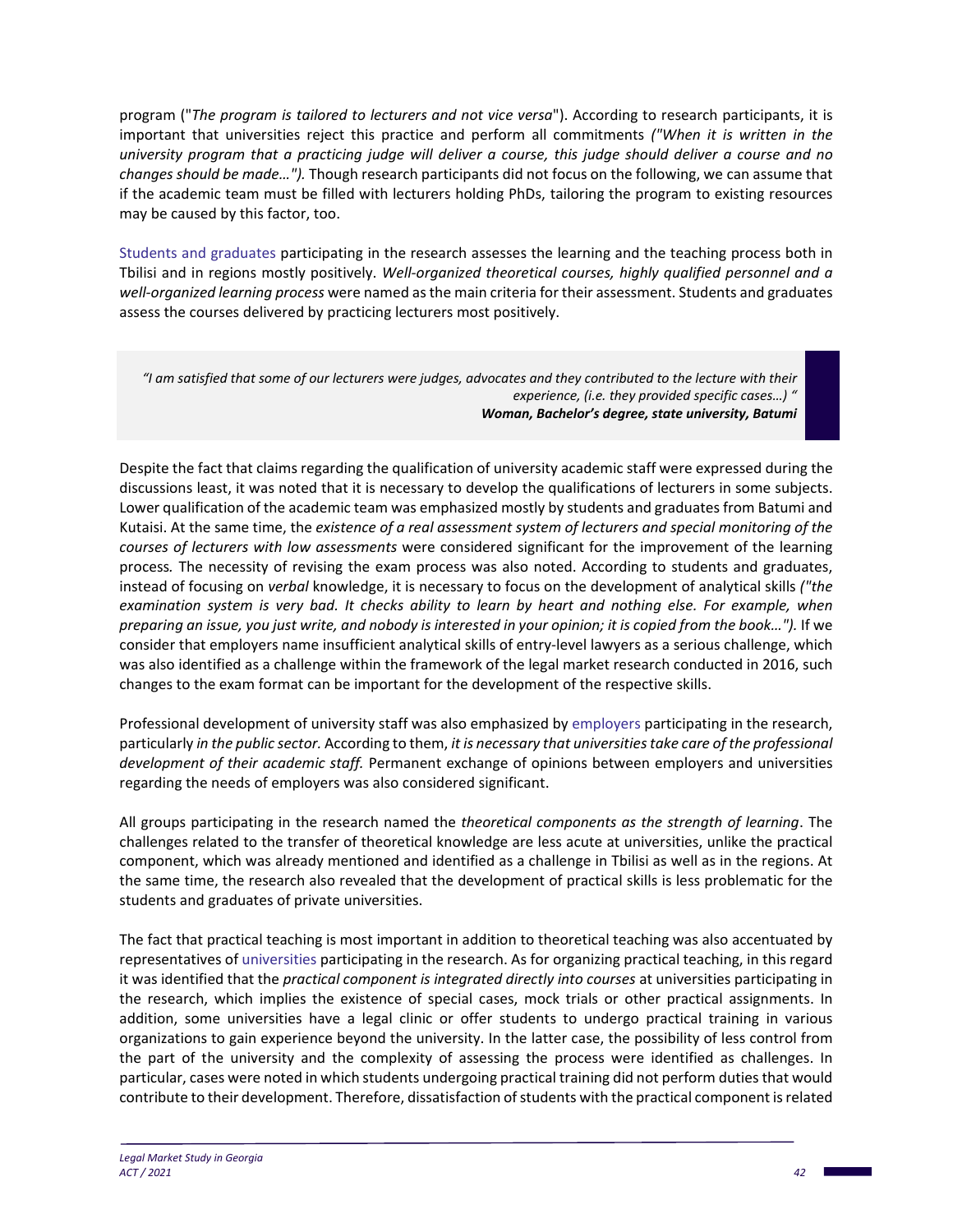to this issue, which is particularly acute, considering the fact that less time is dedicated to analyzing court practice within the framework of university courses during the learning process.

From this point of view, it should be emphasized that according to representatives of universities participating in the research, certain steps have been taken and the practical component is improving more and more. The latter is mainly expressed by the fact that *more practical components are integrated into* subjects in the form of special cases, mock trials or other practical assignments. At the same time, *signing memorandums with employers* and the existence of external practice in a more systematized form are another example of the improvement of the practical component. Moreover, the *engagement of practicing lecturers in the teaching process* was also assessed as a step forward. In addition, in several universities participating in the research, the *practical component is presented as a mandatory subject at the Bachelor's level,* despite the fact that the sector benchmark does not impose such an obligation on the program. At the same time, the existence of legal clinics in universities where students are engaged in the process of solving real problems is assessed particularly positively for the practical component of teaching, and at the same time, the practical component is supervised and assessed by the university.

It should be mentioned that the existence of legal clinics is a challenge for universities in terms of resources. One challenge is that not all law programs have a clinic. According to one opinion, the second challenge is related to the fact that in some cases, a legal clinic may not be able accept all students willing to participate. For this reason, in one case a university has to select students for the clinic on the basis of an exam.

As already mentioned, the practical component is ensured by memorandums signed by the employer (both in the private and public sectors). The number of students to be accepted by the organization for practice during a semester or a year is preliminarily specified in the memorandum. According to one opinion, this is a kind of a guarantee that the student will be able to undertake the practice component. On the contrary, the above was negatively assessed within the framework of the research. According to the presented argument, it is difficult for an employer, especially from the private sector, to determine the number of students it will be able to accept in advance. Thus, provided that such a barrier exists, an employer, primarily from the private sector, may abstain from cooperation. All of this presents additional difficulty for the implementation of the practical component by law programs.

*"The problem in connection with the practical component is that today the standard obliges us that when we will have a partner[organization], where students can go and undertake the practical component, it should be written in the signed memorandum how many students the partner organization will take annually. This is absolutely unimaginable. Imagine you have a law firm. How can you know in advance how many interns you will be able to accept each year? This may depend on many things. You actually oblige them to determine some fixed number, and they prefer not to sign an agreement with you at all". Representative of private university, Tbilisi* 

No particular difference was observed between Tbilisi and the regions in this regard within the framework of the research. The existence of a legal clinic is named by universities in both Tbilisi and regions in certain cases. However, it is evident that the clinic is not available in case of all surveyed universities, and it was mentioned, that resources will be increased in this direction. Despite the lack of significant differences, we can talk about slight differences between private and public universities in terms of the practical component. According to the general assessment, undergoing practical training depends on the interest in a specific field of studies selected by the student. In most cases, this is ensured by respective memorandums too, however, the following tendency is still observed: according to the general assessment, representatives of private universities cooperate mostly with the private sector and accordingly, their students undergo practical training in private companies. At the same time, in the regions, students undergo practical training and complete an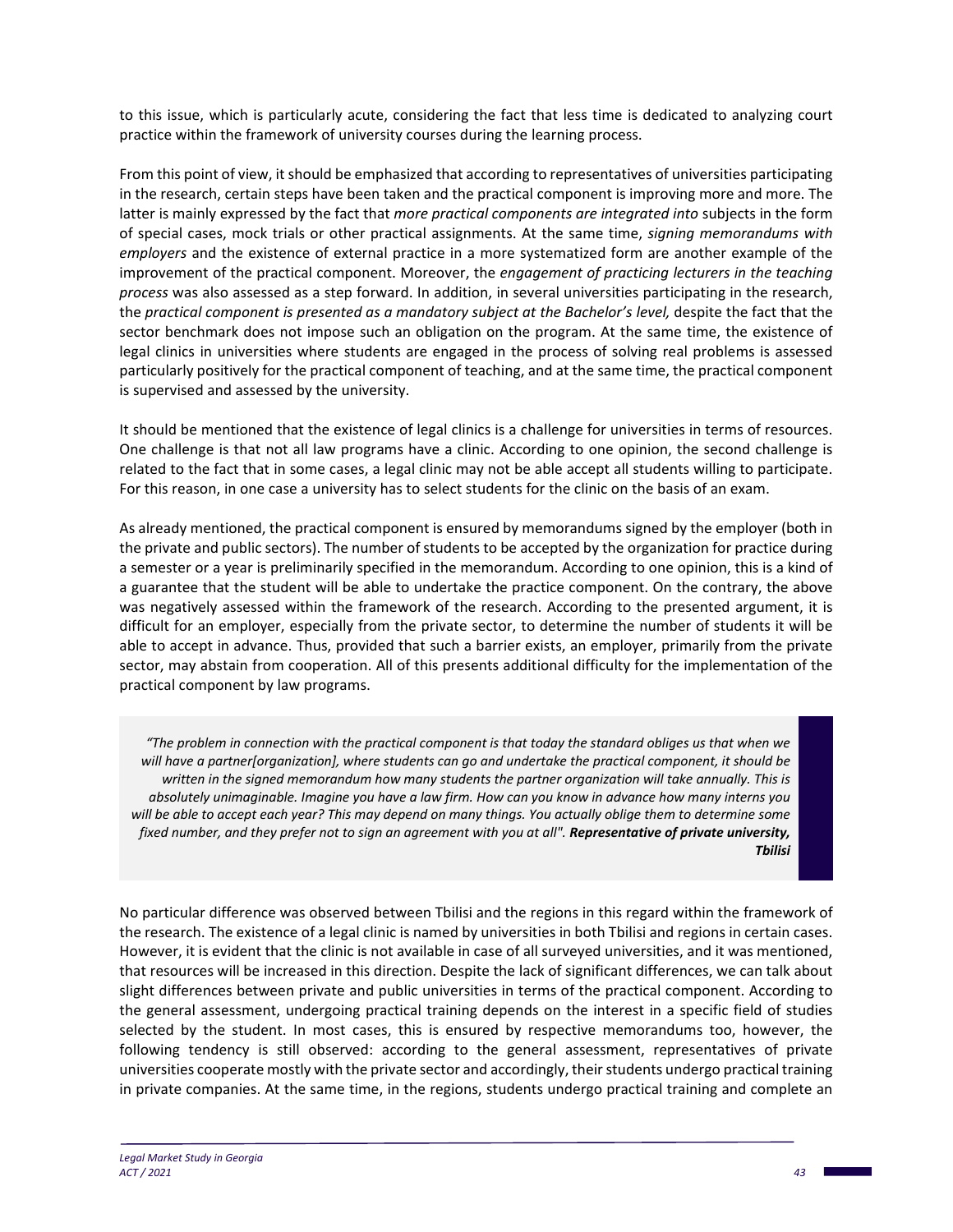internship mostly in the public sector, not only because students of state universities are generally engaged in the state internship program, but also because the private sector is less represented in the regions.

*"The Municipality City Hall and the Assembly assist us a lot in this direction [practice and internship]. They accept lawyers and we also send the public governance students there for practice". Representative of state university, region*

As already mentioned, organizing the practice component whether in clinics or outside the university, is problematic in case there is a large number of students. This challenge was also highlighted by students and graduates participating in the research. In particular, *overcrowded auditoriums and a large number of students*  were identified as challenges for the process of teaching in Tbilisi. For these reasons, according to the discussion participants, it is not possible to develop skills such as communication and maintaining one's position verbally, in a well‐argued manner.

As already mentioned, according to the sector benchmark, the practice component is not mandatory for the bachelor's level of studies. Despite this, research participants mentioned cases in which universities made practice mandatory at the first level of studies by their own decision. The above issue and the fact that according to the new sector benchmark, it became necessary to focus more on practical teaching are positively assessed by experts participating in the research. However, they expressly emphasize that the connection of practice and theory remains a serious challenge. Working on the practical component takes place mostly in the final year of the bachelor's program, instead of allowing students to gain both theoretical and practical knowledge and skills simultaneously.

*"It should be taught from the first year how to put knowledge into practice and how it should be used, and not just to have this [theoretical] knowledge. Our universities, especially state universities, grow scientists rather than practical specialists, (i.e. students know the subject, for example, they know the government law, but cannot draft an agreement)". Expert* 

# 2.3. Assessment of the Role of Professional Associations

Research participants note and recognize the role of the Georgian Bar Association and other professional associations in training entry‐level lawyers for entering the profession. It was emphasized by all target groups that the existence of training programs for entering the profession is good, provided that these programs compensate for the deficiencies in university teaching.

It is also noteworthy that when talking about the role of professional associations, employers focused on the benefit of programs, while experts noted that the existence of training programs necessary for entering professions once again highlights deficiencies in university education and the poor readiness of graduates for the labor market. Employers from the public sector did not concentrate on this issue, while experts and employers from the private sector expressly noted that training courses should not be mandatory and should be considered an additional benefit for employers.

*Experts* emphasized that in the current situation, since membership in the Georgian Bar Association is a mandatory component for carrying out the activities of a lawyer, this is very important for presenting a candidate for the position of a lawyer.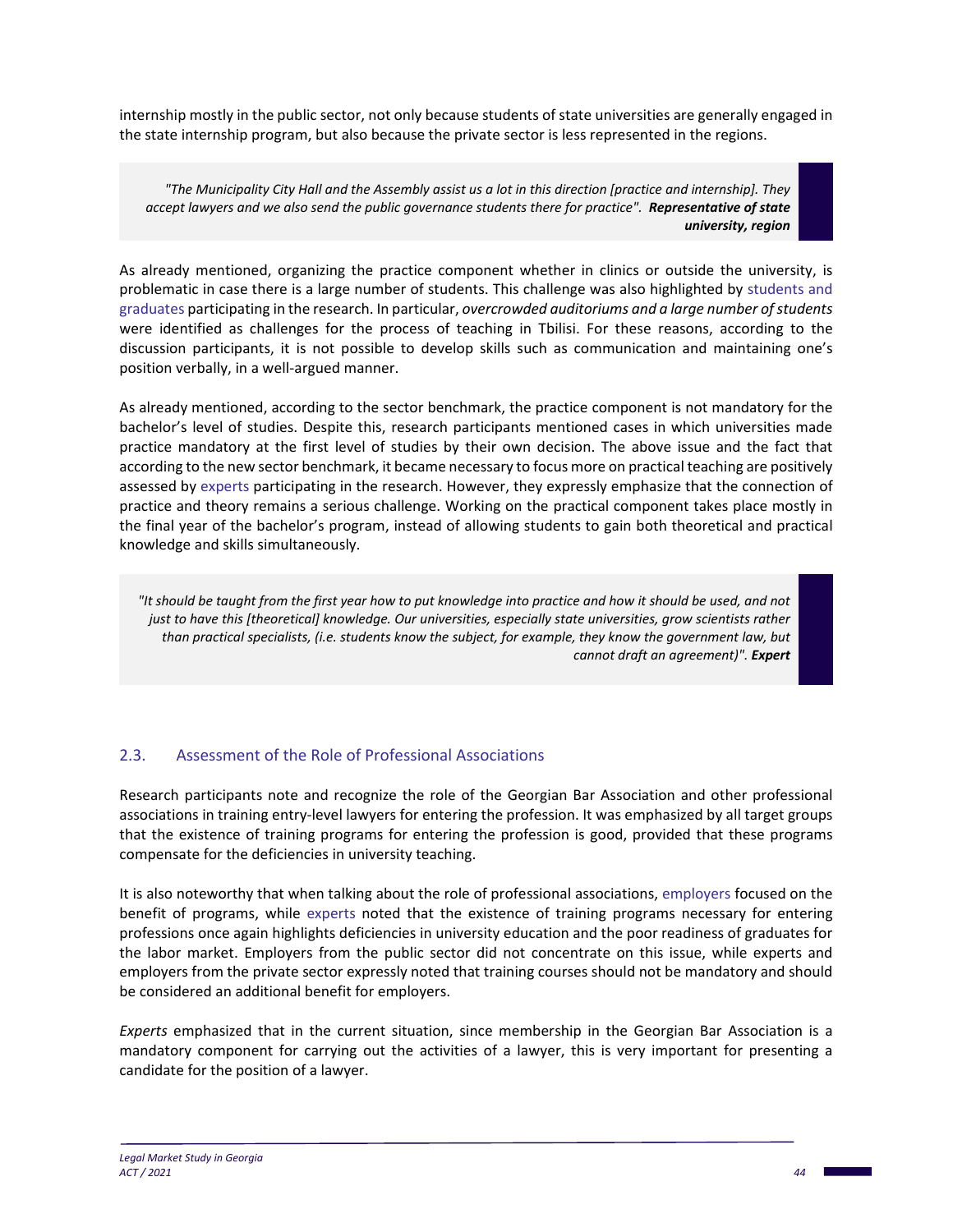*"If I were an employer, this would be a kind of benefit to be a member of the Georgian bar Association and have the right to carry out the activities of a lawyer, but of course, this is not the main thing, this is one of the constituents". Expert*

Unlike experts, employers from the public sector emphasized the importance of the programs of various professional associations. In connection with professional associations, experts focused on the Adaptation Program of the Georgian Bar Association, which includes a 3‐month theoretical and a 9‐month practical course. Offering theoretical modules that are not covered by university education (for example: client communication, organizing a bureau, communication/oratory art) was positively assessed. At the same time, the practical component of the program was mentioned which implies participation in significant activities together with mentor lawyers, such as attending trials, drafting contracts and other legal documents, etc. However, an absolutely different opinion was also expressed within the framework of the research, and the latter is more dominant. In particular, according to the assessment, the Adaptation Program is formal and does not contribute to personal growth. While the theoretical course often reiterates the knowledge obtained in university, the practical part is deficient and depends on the qualification and motivation of mentor lawyers as opposed to a systemic approach. In this context, it should be highlighted that according to research participants, it is necessary that the Georgian Bar Association ensures the process is monitored so that program participants can really gain knowledge and experience, and the program does not only have a formal nature.

*"The Georgian Bar Association should activate control over the implementation of the internship program,*  where clear deficiencies are identified. It should not send interns to a specific lawyer or the law firm in the *future". Expert* 

According to representatives of universities, cooperation with various professional associations is important. However, for compensating the shortage related to the mismatch between market requirements and qualifications of graduates, the assessments of training programs for the profession are not homogenous. In the opinion of one part of the research participants, the existence of such a program represents a *formal barrier*. In particular, in the opinion of one research participant, we can consider that the state does not recognize a person's legal education and sees the need for additional training. At the same time, the theoretical and the practical components of the program were assessed as inefficient, considering the fact that graduates should already have received theoretical knowledge in university. Additionally, the practical components of the training program, considering the limited time and format, cannot provide for the development of relevant skills. On the contrary, the existence of such programs was assessed as positive for persons who *received legal education many years ago* and need to update their knowledge to a certain extent. It was also emphasized that undergoing a program for entering the profession should not be a mandatory precondition, and its necessity should be determined on the basis of respective tests.

According to another opinion, it is better to focus on improving the quality of teaching at universities, instead of spending additional time and financial resources on training programs. This opinion does not refer to all directions, though. For example, for notaries or judges, both the respective training and passing the exam were assessed as a mandatory precondition for entering the profession.

As for employers from the private sector, it was highlighted that the main function of professional associations should imply the development of standards and not offering specific training modules for lawyers.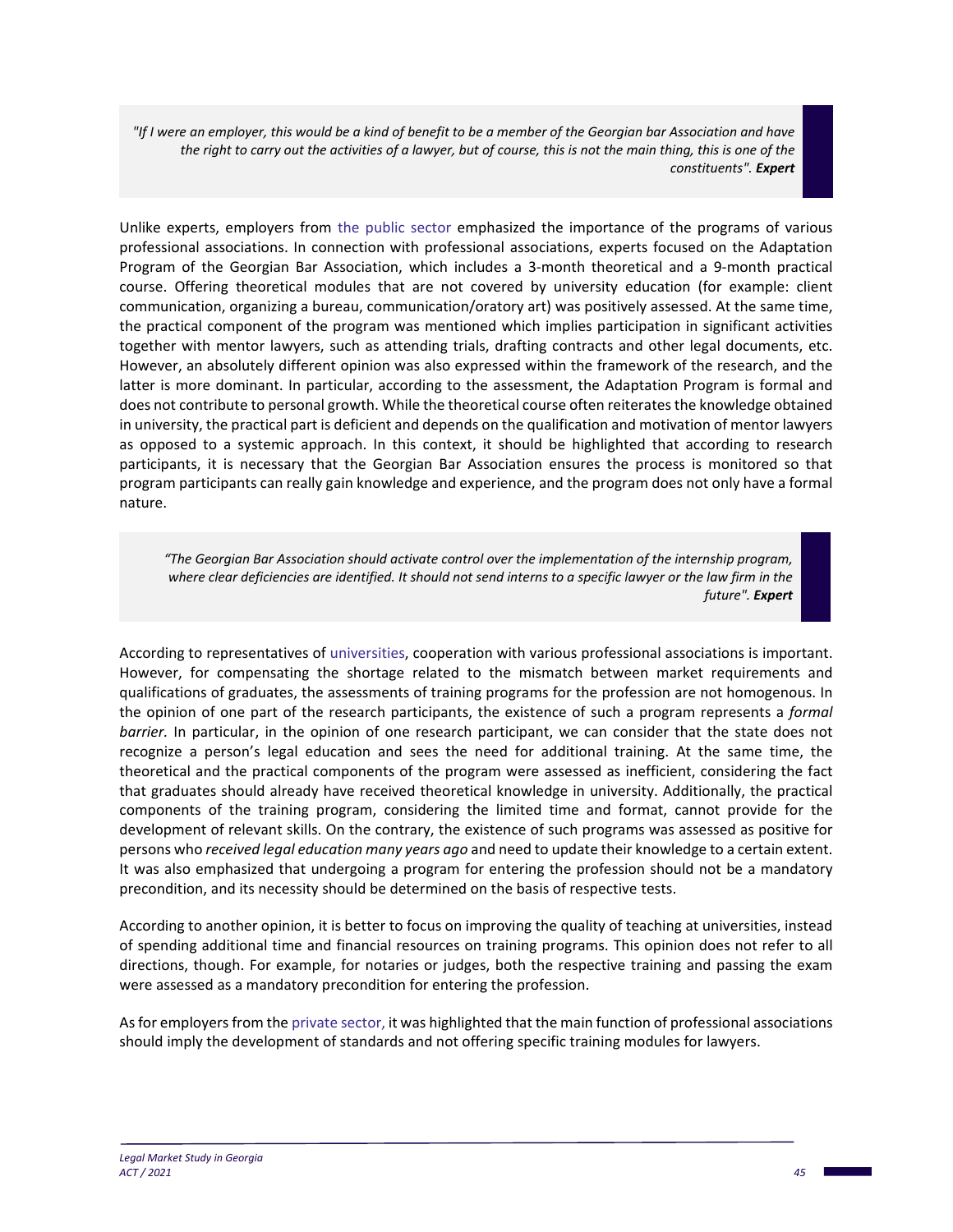*"Why should there be special programs? I do not agree with this. If a student studies at a university for 4 years and pays a tuition fee, no matter whether it is paid by a student or by the state, it should be taught there". Representative of state university, region* 

*"All students should be thankful to the Bar Association, because they have an opportunity to obtain practical and other diverse knowledge in this association. Their qualifications and practical skills significantly differ from persons who have completed an internship in some associations". Employer, representative of a private company, private sector* 

*"It will be better if associations interfere less in specific issues. In my opinion, the function of the association should be the creation of standards and not the implementation of specific programs, etc. The association should create standards, and afterwards request that law firms develop their own implementation methods. I don't think that other activities will be efficient from their part". Employer, representative of a law firm, private sector* 

# 2.4. Internships

Cooperation of the public sector with universities is rather active and is expressed mainly in terms of internships. Courts and other public agencies have signed memorandums with universities. As it was outlined during the research, applications of state university graduates are dominant in the announced internship competitions. Based on this, employers from the public sector conclude that students of state universities are more motivated to complete an internship in public agencies than students of private universities.

Many employers from the private sector cooperate with institutions of higher education in various forms, including by means of memorandums, attending various events, participation in discussions, or other formats. However, a major part of representatives of the private sector cooperate with private or state universities mainly through invited practicing lecturers. In their case, relations with institutions of higher education develop due to the academic activities of company representatives and not due to the high interest and motivation of private companies. Moreover, it should be mentioned that for employers from the private sector, requests for internships are initiated by students and not by the companies. Private companies do not have standardized, formal internship programs, however, they are ready to recruit an entry‐level lawyer at least once a year and make a contribution to his/her career advancement.

For both public and private organizations, interns mostly perform *assistance activities.* In private companies, interns perform activities under the supervision of direct managers and mentors. Frequently, interns are actively engaged in translation processes, too. Private companies do not have allocated technical resources and staff separately for interns. As already mentioned, one reason private companies abstain from recruiting interns and instead, prefer to hire entry-level lawyers as assistants, is because of confidentiality. As legal activities often require a high level of confidentiality, private companies see many risks when accepting interns. That's why they prefer to employ entry‐level lawyers as assistants instead of recruiting interns.

*"Most of cases in the company are confidential and when a person is not an active lawyer and you recruit an intern, there are more risks and responsibility for the firm. Also, there may be no need to recruit an intern and we cannot recruit them for some "obligation". We always prefer to hire an assistant lawyer, which is the starting position in our firm and make him our full‐fledged employee who will be requested to strictly maintain confidentiality. Then, responsibility issues will be realized more than in case of interns, i.e. if we need staff, we prefer to hire an employee rather than recruit an intern". Employer, representative of a law firm, private sector*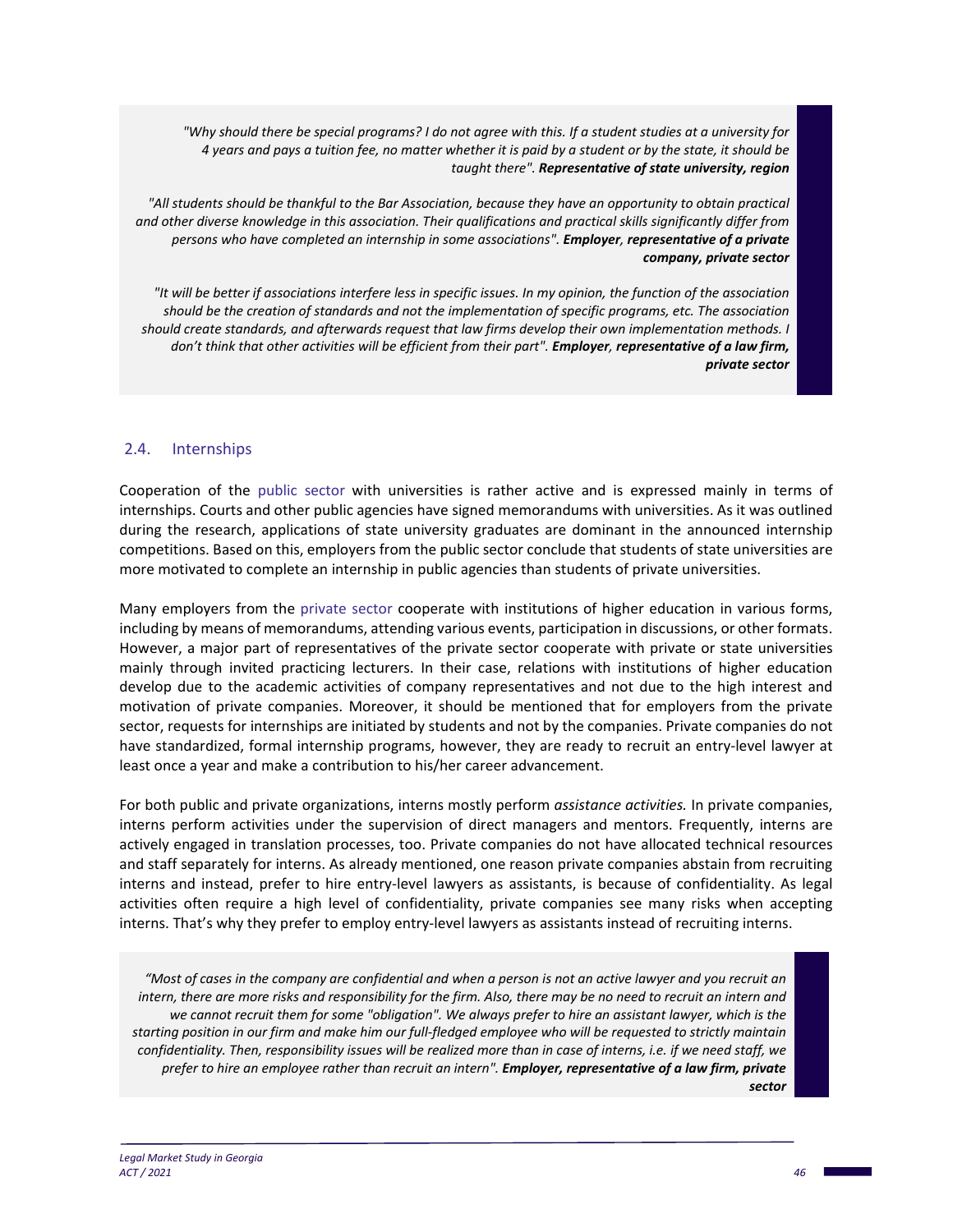Internship programs in the public sector are announced at least twice a year and their duration differs by agencies. Typically, internships last for at least 3 months and are not paid in most agencies. In the private sector, a majority of companies offer additional symbolic remuneration to interns. This was identified as one problematic issue in connection with internships during the discussions held with students and graduates. Moreover, they noted that not the lack of internship opportunity, but its *unpaid nature* is the challenge. At the same time, another challenge is that young people have an impression that they are used as "assistants". There is also no employment guarantee, and the most problematic factor is that internship is not considered as work experience. Considering these factors, it turned out that many students and graduates abstain from completing an internship in agencies or companies where the internship is unpaid. Considering the limited number of paid internships, a large group of students and graduates remain without internship opportunities.

*"A general approach is that they try to use students for assistance without remuneration. It is good for a student to expand his/her knowledge, but when a student applies his/her knowledge, he/she should receive remuneration". Man, Master's degree, state university, Tbilisi* 

Similar to students, representatives of *universities* also noted the unpaid nature of most of internships as a challenge. According to one assessment, symbolic remuneration would be an additional motivation for students, and at the same time would increase the number of human resources possessing relevant skills. A different opinion was expressed by employers from *the public sector*. They noted that the willingness and motivation of students to complete an internship is high, and the skills gained there are so important that less attention is paid to remuneration.

In addition to the challenge related to remuneration, the *formal nature* of internships and practical training was named as another complexity. Students and graduates expressly mentioned that internships are important and contribute to the development of skills that theoretical study do not sufficiently develop for an active lawyer. However, it was also emphasized that everything depends on which agency young people complete an internship with and who their mentor is. According to research participants, the plan and structure of the internship process – whether it will be oriented at the real application of knowledge in practice and the development of skills or will have only a formal nature ‐ depends on the above. As it appeared, such practice is not rare. During the discussions, it was frequently noted that interns only "make copies" and in fact, the time allocated for the internship is spent in vain. This was more accentuated by discussion participants from regions than from Tbilisi.

*"The point is that undergoing a practical training can be different … I mean that when an organization offers us certain practical training, with a 2‐month, 3‐month or 6‐month duration, it is very bad that an intern has to perform only absurd "unskilled" work during this internship (i.e. during the practice, participants do not have the resources to expand their knowledge, because they only perform unskilled work; to search through papers, find one specific paper and that's all…)" Man, Bachelor's degree, state university, Akhaltsikhe*

During discussions of students and graduates, it was noted that internship opportunities mostly exist in the public sector. Moreover, it was mentioned that university career development services often send information about internships to students. Providing information about internships to students by specific lecturers and the inclusion of students in various internship programs not by the university in general but also *upon the recommendation of lecturers* is considered as a rather widespread practice. Despite receiving information from the university, during the discussions with the youth, it was noted that to complete an internship, it is important that a student is active and is not only focused on information shared by the university. Monitoring employment webpages and searching announcements were named as one of the most significant mechanisms for gathering information.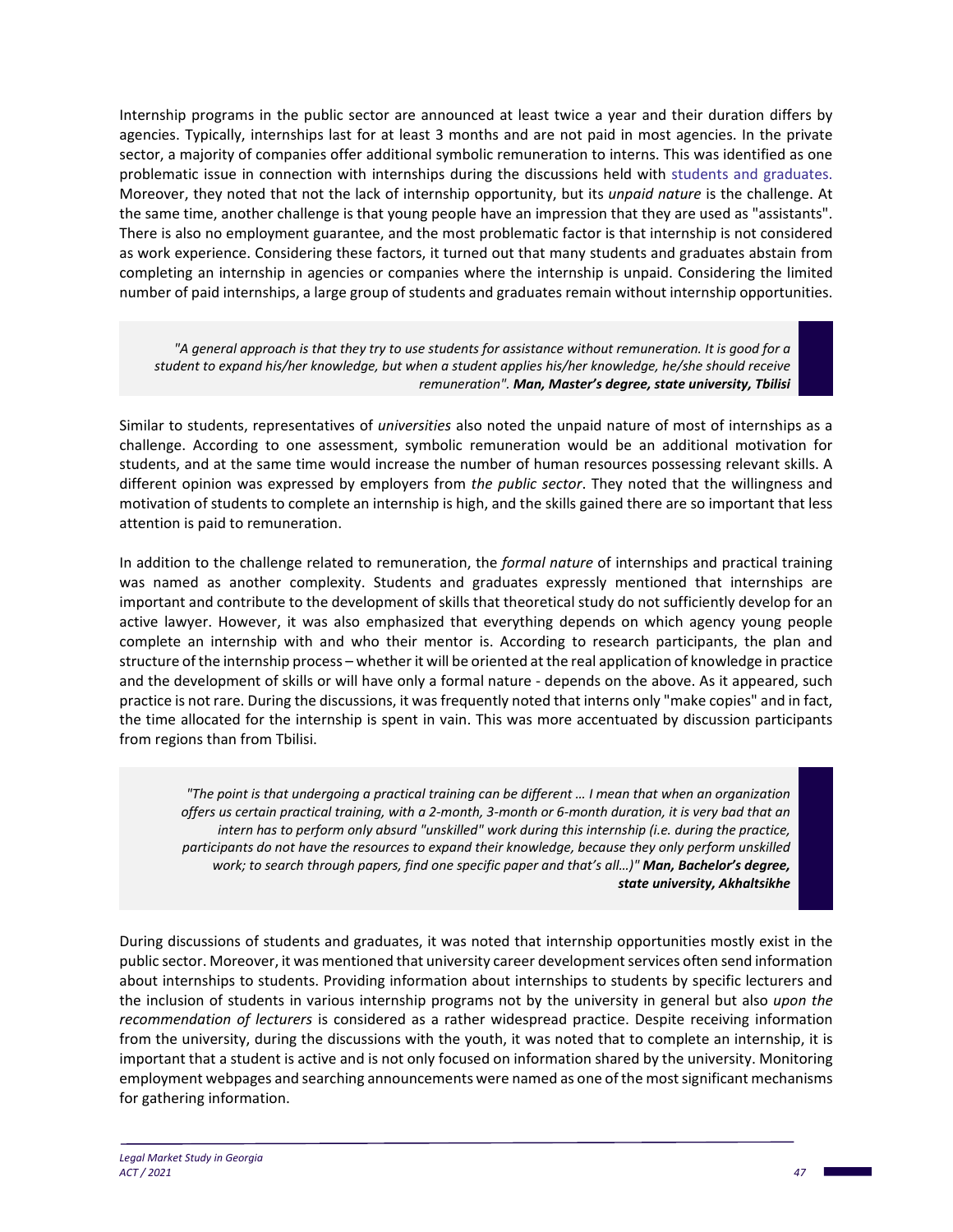The fact that students are included in internship programs upon the recommendation of lecturers was noted by experts, too. Representatives of employers in the NGO sector noted that internship programs are mainly announced in organizations where the best candidates are selected out of a large group based on tests and interviews *("last time we received more than 200 applications and it is a very difficult process. First, they take a writing test and then a personal interview is conducted. During the writing assignment, they are writing a special case and various tests").* Moreover, they mentioned the practice of recruiting successful students as interns, as well as hiring them as employees *("We've always been announcing internship competitions, and I had many students become employees").* 

According to representatives of universities participating in the research, student interest in internship programs is high. All students are not able to participate in programs. Thus, it is desirable to increase cooperation with organizations with the private sector in this regard. Representatives of universities also emphasized that offering the internship component is not an obligation for a university. Despite this, universities actively provide students with information about internship programs, as they consider it important to include students in the internship process.

The most widespread internship programs, according to a major part of the representatives of universities participating in the research, are announced and offered by the public sector. Unlike the public sector, almost nobody, especially representatives of state universities, recalled the existence of internship programs in the private sector. In this regard, the opinion of one research participant from a private university should be mentioned. According to his/her opinion, students of private universities are in a worse position, provided that internships are announced mostly in the public sector, and the sector also gives an advantage to students of state universities.

*"There are more internship programs in the public sector, because first of all, there is a cheap labor component. The organization hires motivated young people and does not pay them. Young people are doing an internship, are very motivated, work a lot, and therefore they are used. The private sector is more careful when selecting staff and tries to have more experienced and good staff to trust them. As you are aware, business has a different vision. It prefers to pay more and receive quality and be insured. It may not rely on young personnel so much". Representative of state university, Tbilisi* 

Representatives of the public sector noted the low interest of private university students in public sector internships. Moreover, it was emphasized by employers that the state internship program does not allow employers to select a candidate for an internship. As the main requirement is the interest of the student in addition to good academic standing, we can assume that their lower engagement in the state internship program is related to low motivation of students or graduates of private universities, rather than giving advantages to students or graduates of any university by the public sector. In this context, the opinion expressed by an employer from the public sector is noteworthy, according to which only the good academic standing and desire of the student should not be enough for participation in the state internship program. The author of the opinion considers that it is important that the agency where the student will complete the internship has the opportunity to select a future intern on the basis of interview. According to the main argument, considering the fact that the public sector considers interns as future employees and spends resources, it is important that agencies have the opportunity to select candidates who meet the requirements necessary for specific activities.

Despite these challenges, research participants from all target groups agree that the existence of internship programs is important. *Private employers* emphasized the benefits of internships, such as the opportunity to undergo professional and general training, the opportunity to gather and share knowledge, as well as to expand practical experience. At the same time, the most important thing is the consideration of the internship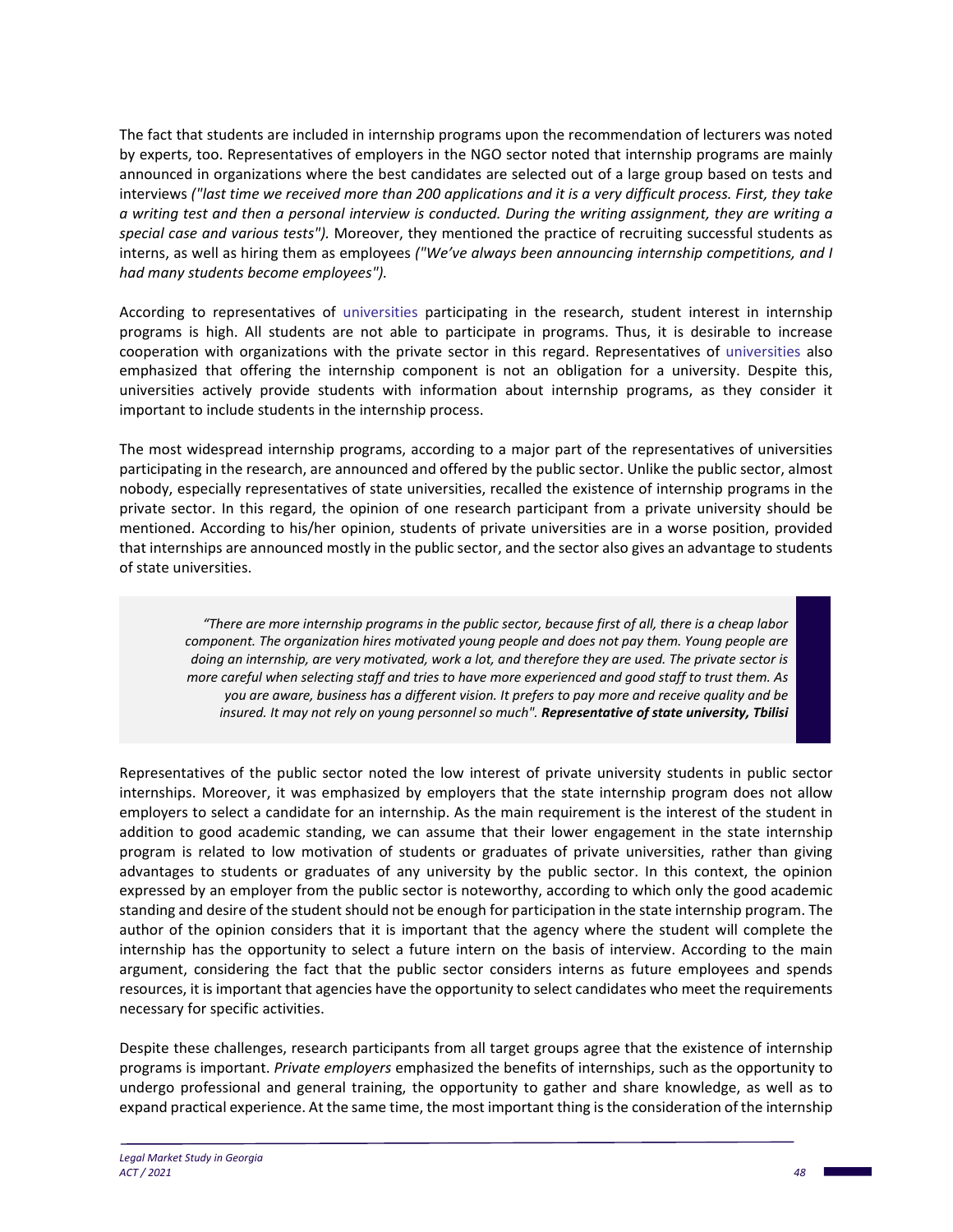as a precondition for working in a private company. As for *public organizations,* though an internship is not always a precondition for employment in the same organization as it is not considered work experience, when hiring an employee, attention is paid to whether the candidates have done an internship with a specific agency. This is particularly important for courts. According to research participants, students who have completed an internship and practice in the court are actually ready for independent work.

It should be accentuated that employers from the public sector assess the non-recognition of internship as work experience as a serious challenge, since it is a significant barrier to the employment of trained human resources. According to them, in this regard, making changes at the legislative level will be significant. Instead of the need for trained human resources to gather work experience in various organizations, it is better to have a mechanism that recognizes internships as work experience and that will not create an additional barrier.

*"The people trained by us find another job, may gain some experience there and then may want to return to court again. They participate in competitions, and if this is considered work experience, it will be very good, because they know what to do, as they have undergone an internship. It is good for them and for us too, because they are already familiar with the work and it is not a problem for us to employ these people". Employer, representative of judiciary system, public sector* 

# 2.5. Mechanisms to Better Train Entry‐level Lawyers for the Legal Market

As it was seen as a result of the research, the mismatch between market requirements and the qualifications of graduates is related to their professional and soft skills. Here, employers and experts mention challenges in connection with skills such as:

- Writing skills (both academic and legal);
- **Analytical thinking;**
- **Presentation skills;**
- Communication;
- Ability to work under tight deadlines; and
- Ability to work independently and as a part of a team.

At the same time, challenges are observed in connection with *knowledge of the English language* and the necessity to improve curricula in this direction, especially in regional universities.

Experts also identified challenges existing in terms of *research skills*. It should be mentioned that experts who are employers from NGOs and international organizations particularly focus on deficiencies existing in terms of these skills. *A lack of motivation* and *less orientation at development* were named as main challenges.

For universities, as well as for students and graduates, special emphasis is made on the challenges of transitioning theoretical knowledge into practice. This implies the need for skills such as analytical thinking, communication or other soft skills. In this regard, the research identified issues related to school education. According to research participants, the challenges existing in the context of analytical thinking put the need for a unified and large-scale approach on the agenda, because this problem exists not only in legal education.

All target segments participating in the research agree that for better training of entry‐level lawyers for the labor market and for the elimination of the problem of a skills mismatch, it is necessary to work in the following three directions that overlap: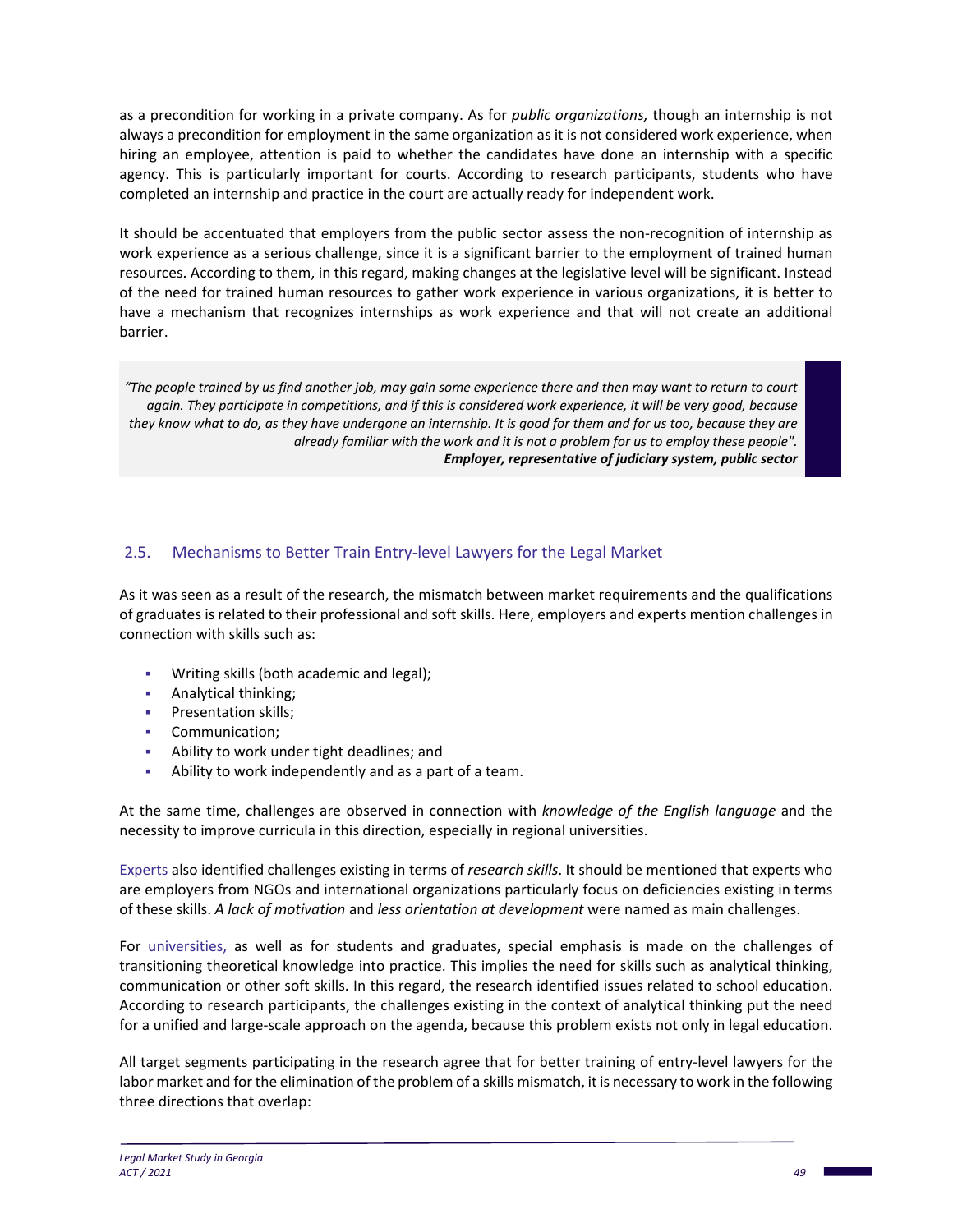- (1) Improvement of the practical component of law program curricula at universities;
- (2) Offering more internship programs to students; and
- (3) Engagement of employers.

To improve the practical component of the program curricula, research participants consider it important to *integrate a practical course into law programs*. Programs should also have activities such as workshops, presentations (recent, interesting practices; research results), meetings with various actors, mock trials, and contests.

According to experts participating in the research, the following is important for the above:

- $\rightarrow$  Active cooperation with practicing lecturers;
- $\rightarrow$  Development of academic writing, legal writing and research skills;
- $\rightarrow$  Focusing on the discussion of practical cases;
- $\rightarrow$  Increasing access to various resources, and the existence of libraries with permanently renewable literature; and
- $\rightarrow$  Translation of learning materials or other literature into Georgian.

The views of experts are shared by representatives of universities, too. According to them, for better training of entry‐level lawyers for the labor market, it is necessary to *concentrate on practice*, as well as offer more *exchange programs* to students and more importantly, *attract qualified and practicing academic staff* to universities. In addition, the need of *internationalization* was noted, especially in regions, which implies inviting foreign specialists or increasing the competencies of local staff in cooperation with foreign universities. As for students, their engagement in additional activities such as mock trials and various training courses was considered significant. The significance of familiarization with additional literature and the importance of continuously updating knowledge in general was noted *("learning to the end of life is a very significant principle").* 

The fact that the existence of *more internship opportunities* is important was also noted within the framework of the research. However, here research participants talk about certain challenges, especially with respect to the private sector. Considering the fact that the majority of internship programs are in the public sector, according to the common discourse, it is important that the private sector is also actively engaged in this process. It was also emphasized that considering the peculiarities of the private sector and the fact that it does not have similar obligations, it is necessary to *create additional interest and increase motivation* to make the private sector interested in offering internship programs to students. According to one opinion, research participants from the academic community consider the imposition of tax benefits by the state as the most efficient mechanism for raising the interest of the private sector. However, it was also accentuated that this type of benefit will not be interesting for everybody, as working with interns requires significant intellectual, time and material resources *("aside from time, there are also direct material expenses, a place, and equipment*  is needed"). In addition, one more assessment is noteworthy, which similar to employers from the private sector, highlights the importance of confidentiality. Despite the fact that people work in companies as interns without remuneration, the benefit received by the private sector from recruiting interns can be assessed as lower than the resources spent during the internship process.

*"Employers in the private sector are mainly oriented at benefits, i.e. profit, and if they cannot see these benefits in internship, they will avoid the extra burden and extra organizational problems … Tax benefits are the best for them …" Representative of state university, region* 

All target groups consider *employer engagement* in the process of training entry‐level lawyers as the most significant. First of all, employers cooperate with universities by sharing experiences, encouraging students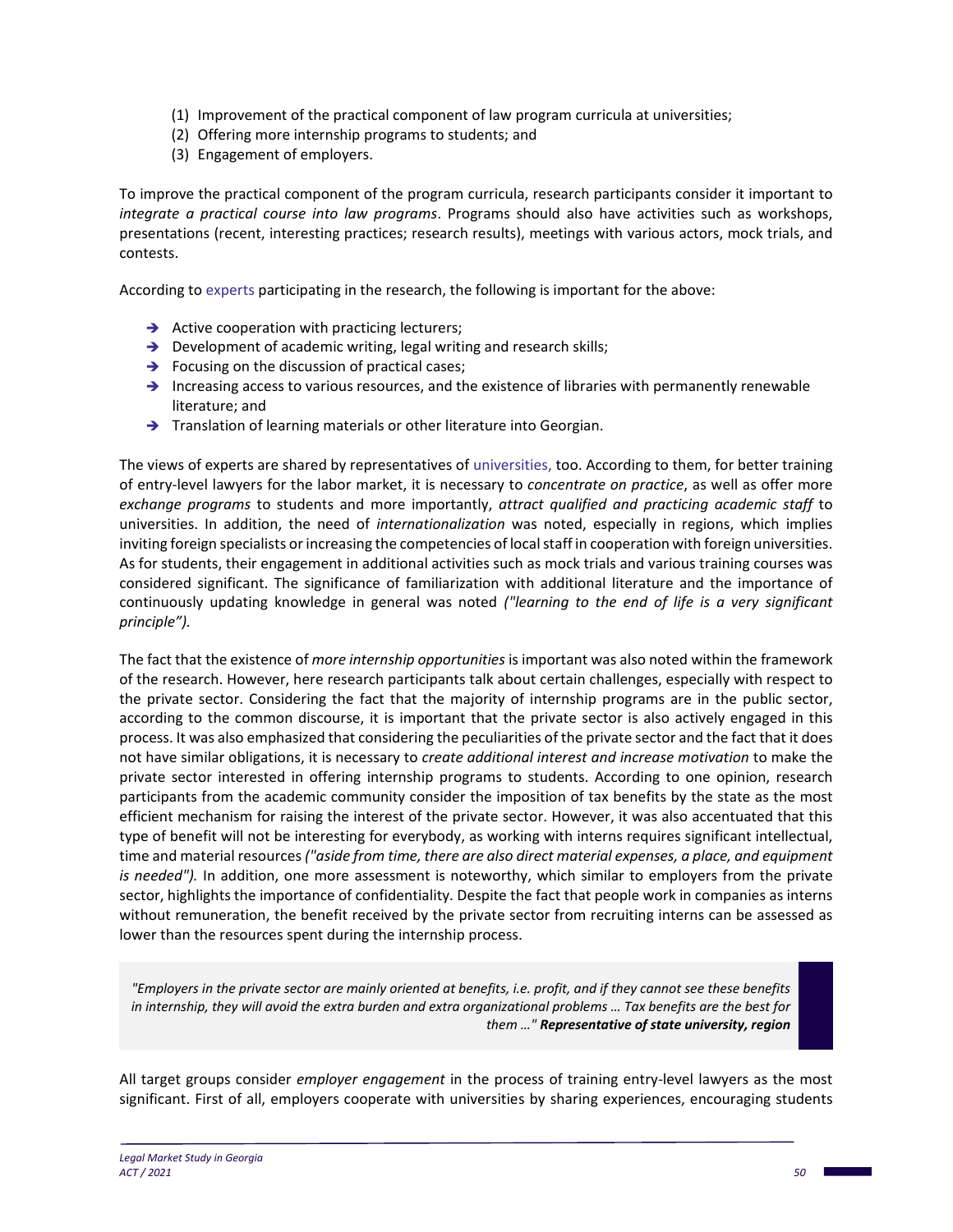and offering more internship opportunities. It is possible to encourage students, for example, by identifying winners in a mock trial and offering them the opportunity to undergo an internship in specific agencies or companies without competition. At the same time, it should be noted that offering more internship opportunities is accentuated by employers from the public sector. Employers from the private sector also consider that it is important to share experience. At the same time, they consider their engagement in academic activities to be significant. They also mention their own role in terms of setting correct priorities and creating a healthy, competitive environment.

*"Employers should create a healthy environment and set the correct priorities. For example, if a candidate has received education abroad, this means nothing until he/she reveals and shows us his/her skills. In such case, knowledge of English may be an advantage, but he/she may not know the principles of local law". Employer, representative of a private company, private sector* 

In the context of cooperation with employers, *representatives of universities* emphasized that employer engagement should be expressed by participation in the process of drafting study programs as well as offering various trainings and sharing knowledge and experience. Organizing meetings with students and sharing practical cases are considered as one efficient mechanism. At the same time, as already mentioned, more engagement in the practice component or internship programs from the part of employers was assessed as particularly significant. In turn, employers emphasized that universities should be more active in increasing internship opportunities, as well as cooperate with employers in various formats (public lectures, meetings, trainings, etc.).

In addition to the above, for better training of entry-level lawyers for the labor market, it was considered significant for universities to train graduates of narrow specialization. This was particularly accentuated by public sector employers. According to them, the field of law is very broad, so it is necessary to concentrate on a specific specialization at the first level of studies in university.

Also, according to one opinion expressed during the research, it is important for lawyers to have general knowledge of related fields to be able to see the wider picture. However, in addition to the knowledge and skills offered to students by the university, the importance of independent work on self-improvement was emphasized by experts. According to experts, entry-level lawyers can independently work on improving their knowledge and skills; search for information, review literature or recent research, and contact network organizations to gain access to desirable literature. They can also enroll in various courses, participate in conferences and international competitions, participate in exchange programs, and join mock trial processes in university. Experts believe these mechanisms will assist entry‐level lawyers in obtaining and improving their respective qualification.

# 2.6. Assessment of the Role of the State

To improve the legal market, research participants discussed the role of the state. According to employers from the private sector, the state should not interfere in in terms of improving the efficiency of the legal market. According to the main discourse, the relations between the private sector and universities are to be decided by these two actors (private sector ‐ university). The role of the state as seen by employers from the private sector refers to a much more global issue and implies improving the general education environment. By this, research participants imply fundamental changes in terms of *education policy,* which should be focused on training qualified human resources oriented at market needs. This is a comprehensive issue and does not imply only changing the environment for the legal market.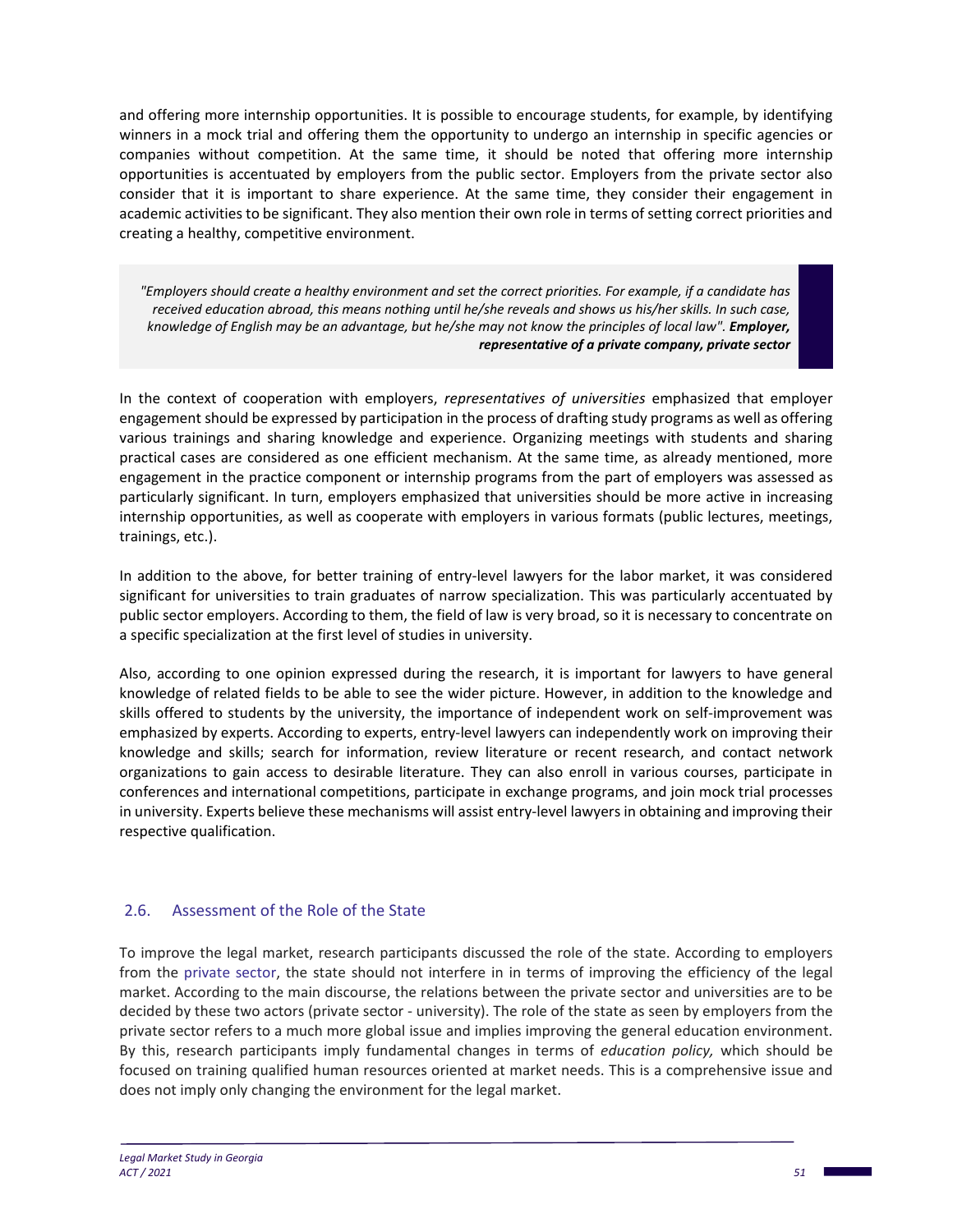The vision of experts is nearly the same. According to them, engagement of the state in the process can be limited to making the existence of orientation for professional programs in schools' compulsory, which ensures preliminary knowledge and readiness for a certain profession. The rest, according to experts, depends on mutual cooperation between the employer and the educational institution.

*"Education policy is in the hands of the state and therefore, we see the role of the state here. However, probably, the state should not interfere in the conditions to be offered to students by specific universities. This should be regulated by the market. If we look at the level of the state in Georgia, there are far more lawyers than people with other technical knowledge. Maybe the state should take care of that, so that not everybody is a lawyer in Georgia and we have some engineers, too". Employer, representative of a law firm, private sector* 

*"A council of deans or something should be established. I don't know, maybe it exists but permanent contact should be maintained between employer and these educational institutions, and it should be measured often. Their opinions should be heard about the expectations of the employer, what they want, what is requested by the market and what is requested by the university". Expert* 

The fact that offering orientation for professional programs is important from school age was accentuated by students and graduates participating in the research. According to them, information about various professions, their peculiarities, as well as possible areas of employment and market requirements should be delivered to schoolchildren in a timely manner so that they can make an informed decision. Students associate the desire to change their profession in the final years of study to the choice made by a lack of such information. Though discussion participants consider staying in jurisprudence and continuing their activities with various specializations or directions, the intention to change professions was noted during the discussions. According to the main argument, in the final years of studies, students discovered that being a lawyer is not their passion and they prefer to do another job. It should also be emphasized that this challenge is not related directly to the university study program or the learning process. Offering career services to young people from school age is considered a significant mechanism of avoiding such challenges.

 *"In order not to choose the wrong profession, it is important to provide information about professions to all pupils at school, at least in their final classes, and tell them about areas of study, where they can work with these professions, what they can do …" Woman, Master's degree, state university, Akhaltsikhe* 

*"Before a 17‐18‐year old person becomes a student and goes to university, the state should do something and there should be awareness– you should know where you are going to study and you should have a general idea. We want one thing and then appear in an absolutely another reality and we don't know what we want …", Man, Bachelor's degree, state university, Kutaisi* 

Representatives of universities focused on *education policy*. According to research participants, it is important to have more freedom in the process of drafting educational programs, and that's where they see the role of the state. Freedom when making a list of courses or issues is mainly implied here. According to research participants, it is important that the latter is defined by universities.

Though this was not accentuated in the context of academic freedom, when talking about challenges related to the process of program development, representatives of universities noted that the request of a fixed number of representatives of the academic team holding a PhD makes the process complicated. As already mentioned, according to represenatives of universities, this hinders the invitation of practicing lecturers. Therefore, more orientation of courses on theory and less on practice are connected to this challenge. In terms of education policy, respective changes in this direction may be significant.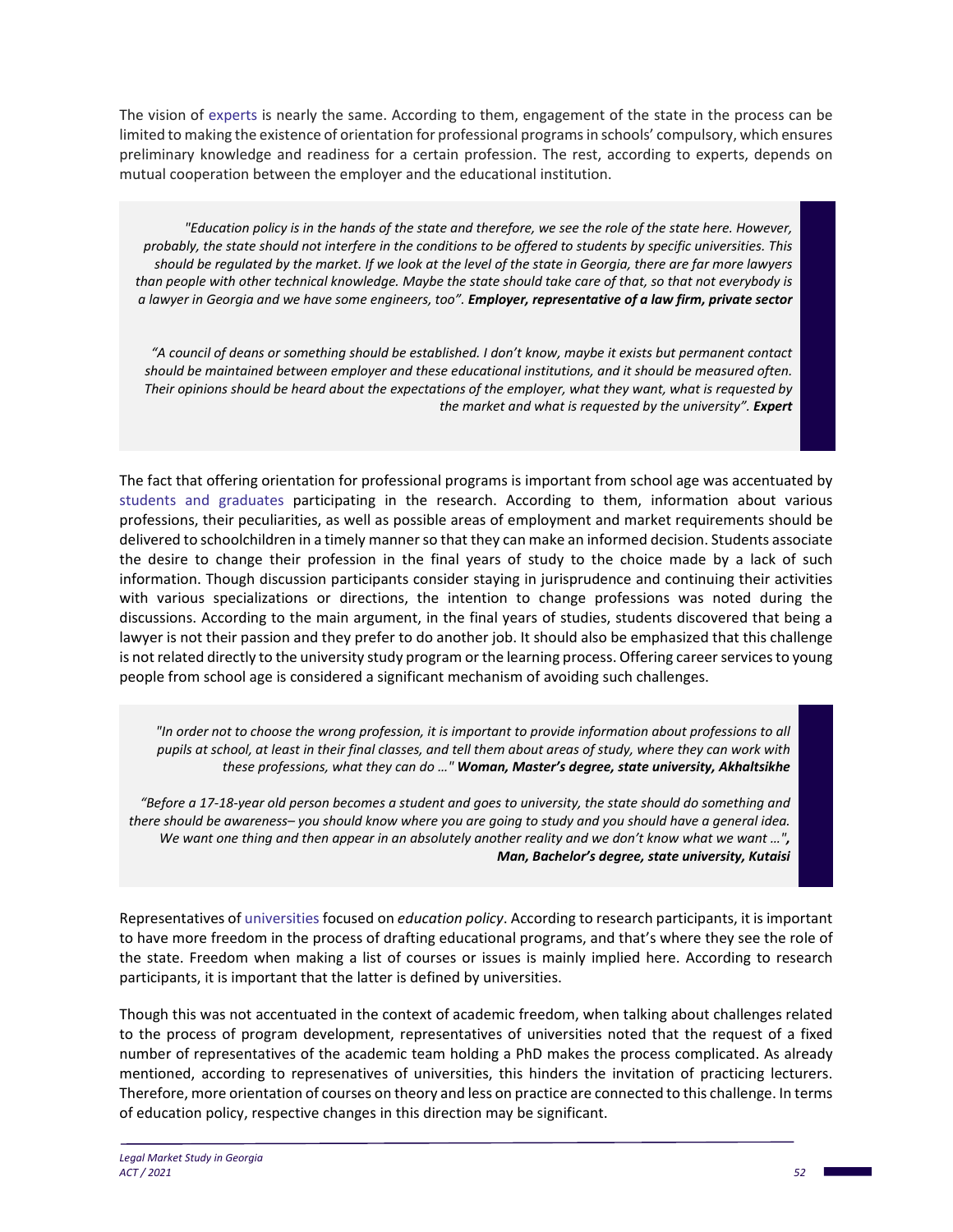Moreover, the problem of funding was also noted when talking about the role of the state with representatives of universities. According to research participants, due to the challenges existing in this regard, they "have" to choose between quality and quantity (*"...there is a funding problem because it spoils everything. It costs 2250 GEL and kindergarten education costs 5000. Even if we write only this in the research, there will be the perfect conclusion that this is a huge problem and naturally, you are oriented at increasing the number, you will have more students, the quality will be worsened, and no time will be left for other things. When this is improved, you will be more oriented [on quality]").*

In the context of funding, it was also noted that engagement of the state may be increased by increasing the number of grant programs, which will be focused on funding the publication of textbooks oriented at the development of practical skills.

In addition, the responsibility of the state lies in improving *school education* in general, which is a global problem, rather than an issue relevant only to the law sector. It was emphasized that schools cannot train young people to think critically, and that the enrollment of students with relatively poor academic standing in the bachelor's program complicates the focus on a high level of study at the university, particularly provided that "*national exams become easier from year to year".* Therefore, according to representatives of universities participating in the research, the elimination of significant deficiencies in the education system in general, including school education, would also positively influence the quality of legal education.

*"As the time passes, the level of university entrants becomes worse. Some bachelors confuse letters and write LCL instead of LLC… Aside from the principles of law, they have no basic knowledge and received a school diploma without knowledge" ‐ Representative of a state university, region* 

The fact that in order to improve the environment, it is necessary to take specific steps before beginning the learning process at university and setting a higher passing score for the entrance exams (so that "weak young people" cannot become students) was also emphasized by students and graduates participating in the research. According to them, a higher passing score for the entrance exams will serve as a filter to ensure the selection of future students in a manner that will lead to a much higher standard of teaching at universities.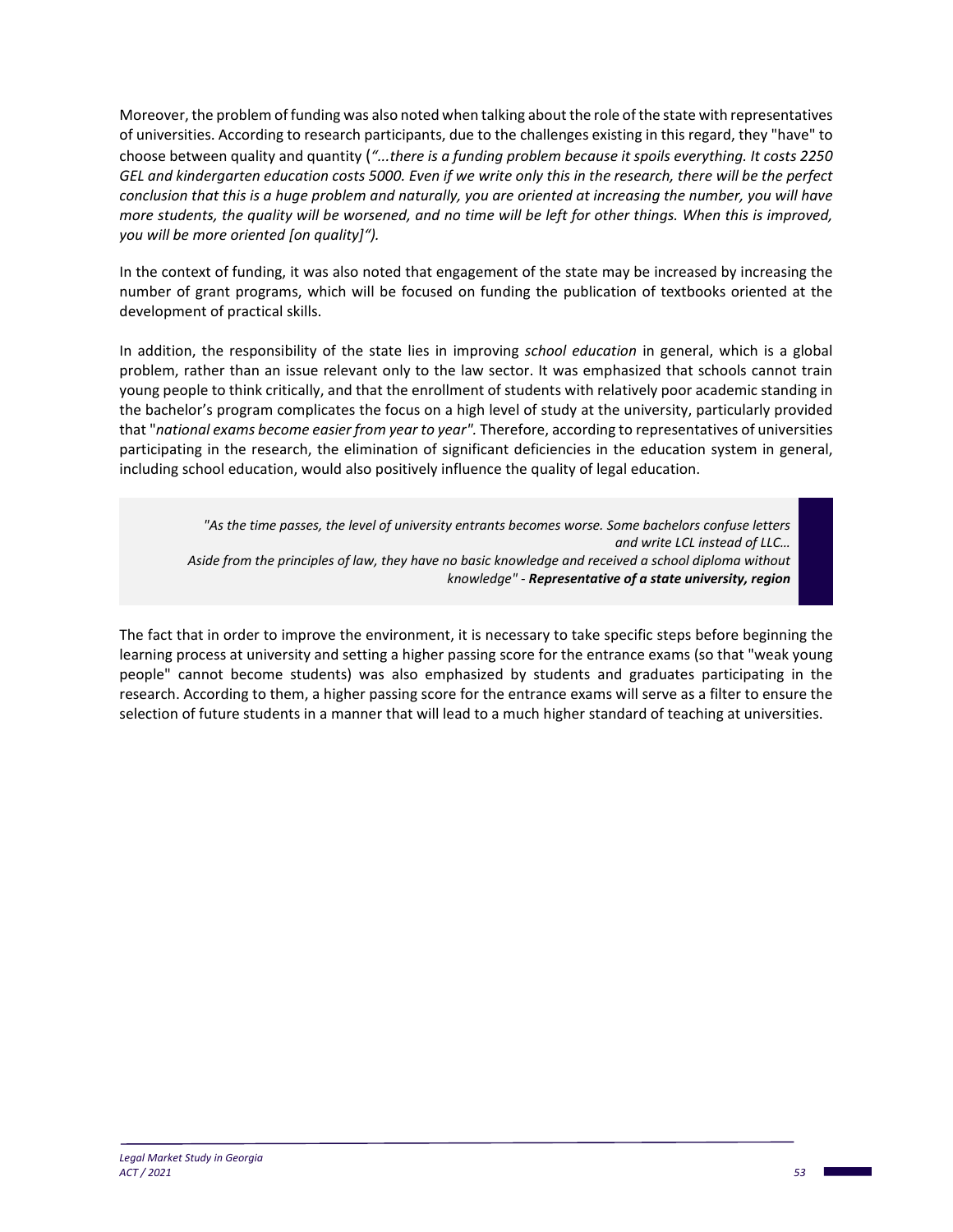# **Summary**

According to the research results, the main demand on the legal labor market is for entry‐level lawyers who possess practical and professional skills, various soft skills, and the ability to think critically. At the same time, knowledge of English language is less important for the public sector, but is important for the private sector. These are the main requirements that young lawyers have the most difficulty meeting, however, the main challenge is related to the transition of theoretical knowledge into practice. The research also showed that entry‐level lawyers have fewer challenges in terms of theoretical knowledge, while in terms of practical and professional skills the challenges are serious both in Tbilisi and in the regions. The situation is relatively better for graduates of private universities, however, their share on the market is so low, that this fact does not change the general picture.

At the same time, the research also showed that a master's degree is not essential, however, according to representatives of universities, as well as students and graduates, this is a significant factor., not because M.A. degree holders possess different knowledge or skills. The point is that with a large number of lawyers, holding a master's degree may serve as a kind of a filter during the candidate selection process. M.A. degree holders also have more time to participate in internship programs or other activities, increasing the likelihood that they have developed practical and professional skills.

The opportunity to complete an internship is higher in the public sector, unlike the private sector where advantage is given to hiring lawyers as employees instead of as interns. This can be explained by several reasons. First, private companies focus on confidentiality and declare that risks related to maintaining confidentiality are lower for employees than interns. At the same time, considering that significant intellectual, time or material resources should be spent on an internship, non-specialized private employers (firms other than law firms) prefer to recruit specialists with qualifications in their area of activities as interns rather than as hired lawyers. Unlike the private sector, a number of internship programs are announced in the public sector, and the number of interns varies between agencies, however, work with several cohorts per year is implied. Research participants from all target segments agree that for better training of entry‐level lawyers for the labor market and for the elimination of the problem of a skills mismatch, it is necessary to improve the practical component of law program curricula at universities, as well as offer more internship programs to students and in general, engage employers more actively. Employers also consider that their active participation in the development and improvement of university programs is important, and they expect more activity and cooperation from universities.